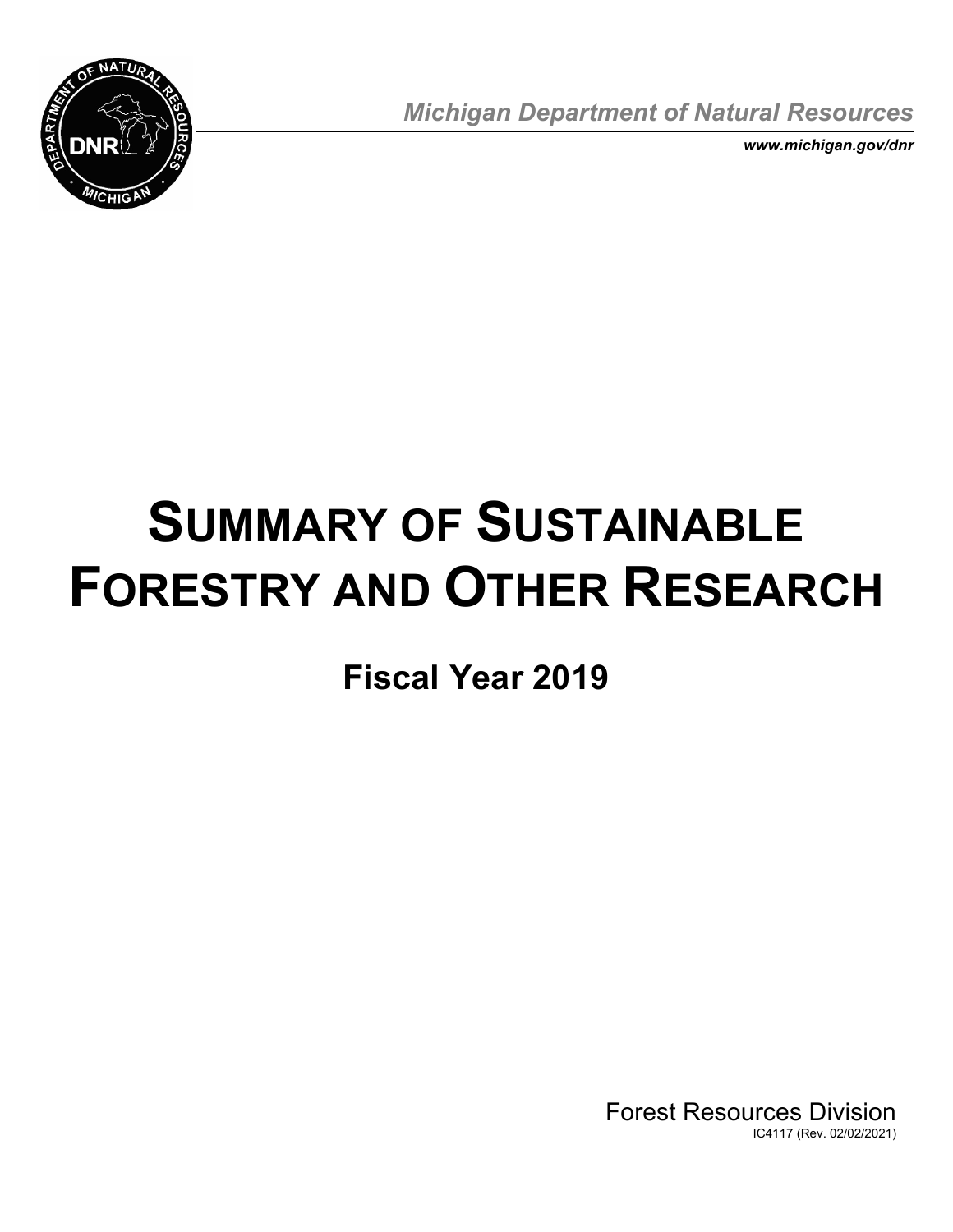## **MICHIGAN DEPARTMENT OF NATURAL RESOURCES MISSION STATEMENT**

 use and enjoyment of the State's natural and cultural resources for current and future generations." "The Michigan Department of Natural Resources is committed to the conservation, protection, management,

## **NATURAL RESOURCES COMMISSION STATEMENT**

 The Natural Resources Commission, as the governing body for the Michigan Department of Natural Resources, provides a strategic framework for the DNR to effectively manage your resources. The NRC holds monthly, public meetings throughout Michigan, working closely with its constituencies in establishing and improving natural resources management policy.

 The Michigan Department of Natural Resources provides equal opportunities for employment and access to Michigan's natural resources. Both State and Federal laws prohibit discrimination on the basis of race, color, national origin, religion, disability, age, sex, height, weight or marital status under the U.S. Civil Rights Acts of 1964 as amended, 1976 MI PA 453, 1976 MI PA 220, Title V of the Rehabilitation Act of 1973 as amended and the 1990 Americans with Disabilities Act, as amended.

 If you believe that you have been discriminated against in any program, activity, or facility, or if you desire 30028, Lansing MI 48909-7528, or Michigan Department of Civil Rights, Cadillac Place, 3054 West Gr and Blvd, Suite 3-600, Detroit, MI 48202, or Division of Federal Assistance, U.S. Fish and Wildlife Service, 4401 additional information, please write: Human Resources, Michigan Department of Natural Resources, PO Box North Fairfax Drive, Mail Stop MBSP-4020, Arlington, VA 22203

For information or assistance on this publication, contact the Forest Resources Division, Michigan Department of Natural Resources, P.O. Box 30452, Lansing, MI 48909-7952.

This publication is available in alternative formats upon request.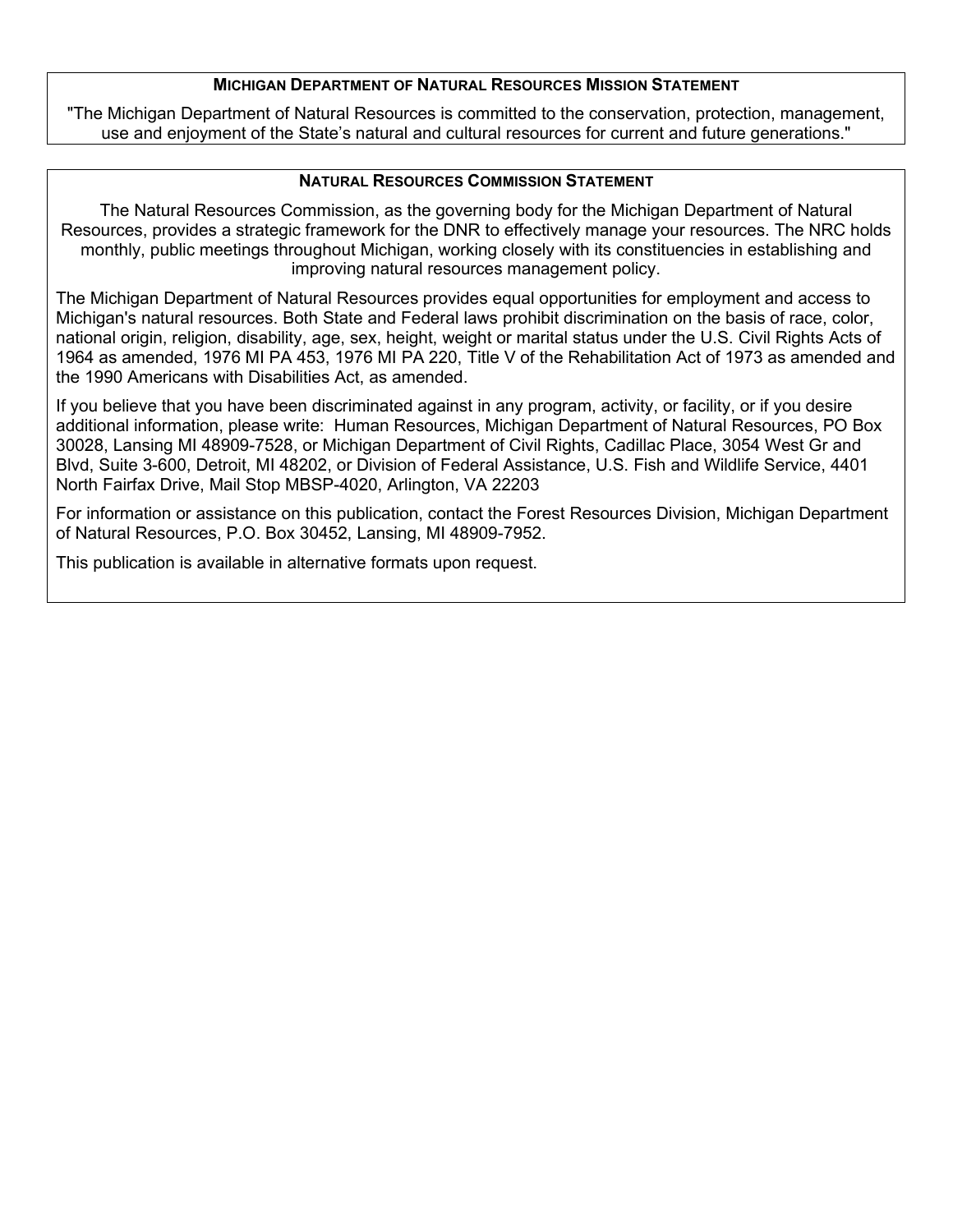## TABLE OF CONTENTS

| Criterion Six: Maintenance and Enhancement of Long-Term Multiple Socio-Economic Benefits to Meet the<br>.21 |  |
|-------------------------------------------------------------------------------------------------------------|--|
| Criterion Seven: Legal, Institutional and Economic Framework for Forest Conservation and Sustainable        |  |
|                                                                                                             |  |
|                                                                                                             |  |
|                                                                                                             |  |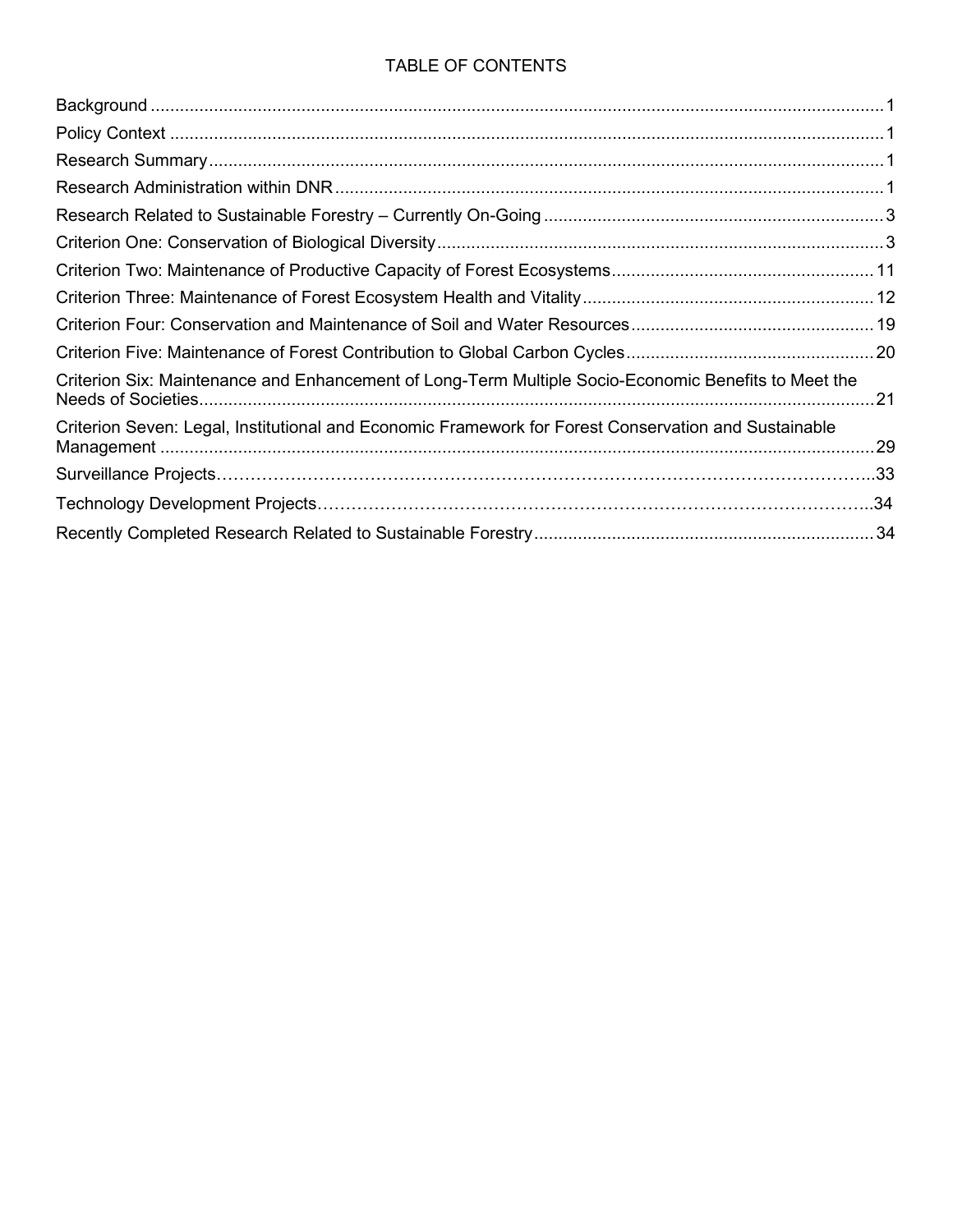# <span id="page-3-0"></span>**BACKGROUND**

 The State of Michigan, under the Michigan Department of Natural Resources (DNR), supports research and development projects that contribute to the management of Michigan's forest lands in such a way as to sustain those resources and associated values for future generations. This document is an annual summary of those projects for the DNR's 2019 fiscal year (October 1, 2018 through September 30, 2019).

 The DNR is committed to the continuous improvement of forest management in the state on all forest lands, Action Plan (currently called the Forest Resource Assessment and Strategy (2010-2020)); the State Forest Management Plan, 2008 (2008-2018); and three regional state forest management plans (2013-2023). The state and regional plans apply to state forest lands and the Forest Action Plan applies to all forest land in the but specifically state forest lands. Forest management in the state is guided by a hierarchy of plans: the Forest state but primarily focuses on private forest land.

 Research is one of several integral components of a sound forest management program and is one of two critical components of adaptive management (the other being effectiveness monitoring). Together, effectiveness monitoring and research (also referred to as validation monitoring) reach their maximum utility, which is diminished if one is done in the absence of the other. Research or validation monitoring is used to identify and validate or verify the assumptions and causal pathways underlying a conceptual model of how we believe a system or part of a system works. It is critically important that the results of research are integrated management practices, guidelines and policy. back into the forest management process or system through the development of tools, techniques, best

# <span id="page-3-1"></span>**POLICY CONTEXT**

 The Sustainable Forestry Initiative (SFI) and the Forest Stewardship Council (FSC). Implementation of these standards in terms of forest management is interpreted and directed by a suite of 20 work instructions. Work [\(https://www.michigan.gov/dnr/0,4570,7-350-79136\\_79237\\_80915-331520--,00.html](https://www.michigan.gov/dnr/0,4570,7-350-79136_79237_80915-331520--,00.html) ) Almost all state forest land in Michigan is certified under two different sustainable forestry program standards: Instruction 5.1 speaks to coordinated natural resource management related research,

 The work instruction requires that the DNR, through the division research coordinators, produce a research summary report, report internal and external research funding for the SFI Annual Report and a review of research and implementation needs and opportunities. This research summary report represents partial fulfillment of this work instruction requirement.

# <span id="page-3-2"></span>**RESEARCH SUMMARY**

 To meet the requirements of certification, the required summary focuses on the research that occurs within forested landscapes considering one or more elements of forested ecosystems and/or associated social and economic systems. Because of research's close association with effectiveness monitoring, the forested landscape research is considered within the monitoring framework for sustainable forests: that is, the criteria and indicator framework of the Montreal Process [\(](http://www.montrealprocess.org/)[http://www.montrealprocess.or](http://www.montrealprocess.org)[g/\)](http://www.montrealprocess.org/). However, since the suite of indicators is more of a moving target than the criteria under which they fall, the research projects are categorized only using the seven criteria. Projects that are related to more than one criterion are listed under the primary criterion with the other linkages being identified.

# <span id="page-3-3"></span>**RESEARCH ADMINISTRATION WITHIN DNR**

 Research is administered and supported differently in each of the DNR divisions; however, each division has a research coordinator as a point-of-contact. The Wildlife and Fisheries Divisions administer all research activities through their respective research sections. These divisions also have a significant portion of their Resources (FRD) and Parks and Recreation Divisions (PRD) do not have dedicated research sections and consequently the administration and support of research occurs through each program area. research efforts funded by a variety of federal grants that have annual reporting requirements. Forest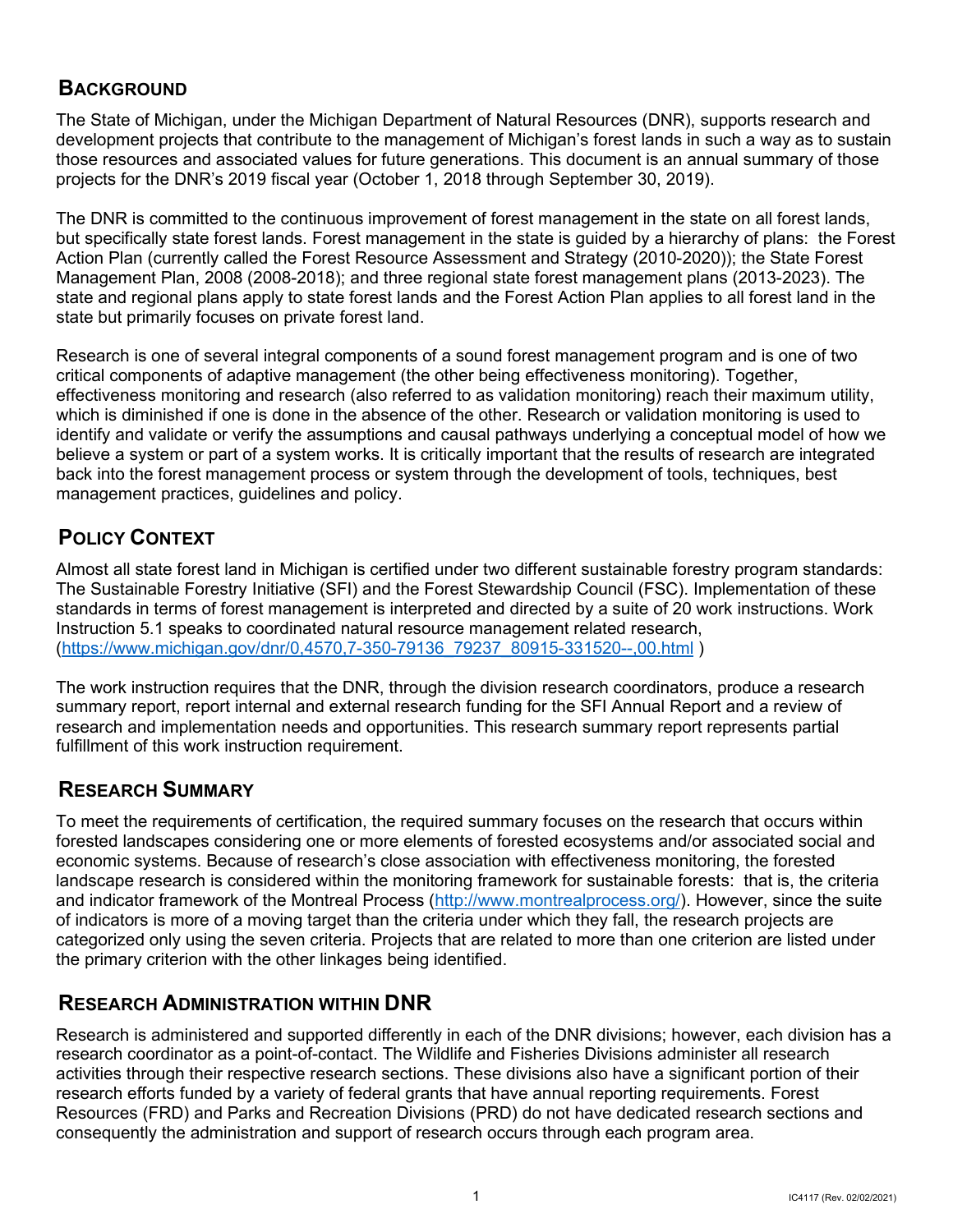Research that supports sustainable forestry occurs through a variety of mechanisms. The DNR supports many research projects contracted or partnered with several universities within the state and some beyond its borders. The DNR also supports a Partnership for Ecosystem Research and Management (PERM) program with Michigan State University (MSU). The DNR also employs its own research and monitoring staff in FRD, Wildlife (WD) and Fisheries Divisions (FD).

 Research programs and projects are providing useful information to support improvements in our operations and business practices and each division uses a different array of means to communicate those research findings to staff. Division professional development trainings, specialist meetings and ongoing field and program communications are examples of the means used to convey research information to DNR staff.

 research coordinator for the appropriate division. The research coordinator for each division is listed below with For more information about specific research programs or projects, interested parties should contact the their respective contact information.

<span id="page-4-0"></span>

| Scott Jones, Forest Management &<br><b>Certification Planning Specialist, FRD</b> | Joness38@michigan.gov | 517-284-5873 |
|-----------------------------------------------------------------------------------|-----------------------|--------------|
| Stephen Beyer, Research Coordinator, WD                                           | Beyers1@michigan.gov  | 517-243-5179 |
| Gary Whelan, Research Program Manager, FD                                         | whelang@michigan.gov  | 517-284-5840 |
| Alicia Ihnken, Research Coordinator, PRD                                          | ihnkena@michigan.gov  | 517-284-6129 |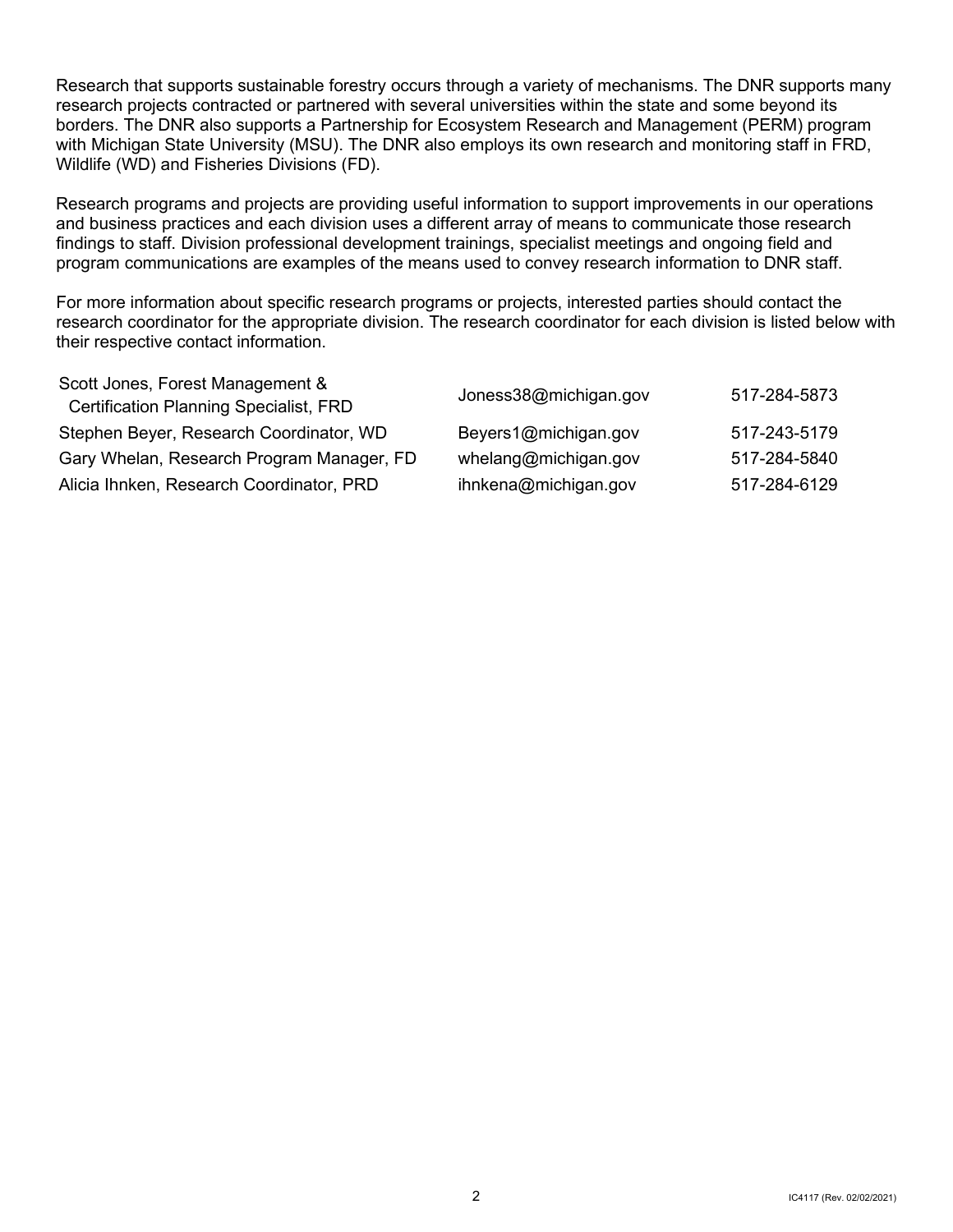# **RESEARCH RELATED TO SUSTAINABLE FORESTRY – CURRENTLY ON-GOING**

## **Criteria Framework for Sustainable Forestry and Associated Research-**

## <span id="page-5-0"></span>**CRITERION ONE: CONSERVATION OF BIOLOGICAL DIVERSITY**

## *Landscape Diversity:*

#### **Boone and Crocket Graduate Student Fellowship: Evaluating the Impacts of Landscape Level Changes on the Abundance and Distribution of Record Book White-Tailed Deer Across a Large Geographic Region**

 DNR Financial Support: \$43,486 in FY19, \$125,968 total. Primary Contact: Dr. Brent Rudolph, DNR Wildlife Division, East Lansing, Michigan Email: [etterd@michigan.gov](mailto:etterd@michigan.gov)  Phone: (517) 284-4720 Study Area: Statewide. Time Frame: 10/01/2016-09/30/2019

 **Abstract:** The Division collaborates with the Boone and Crockett Chair of Wildlife Conservation to provide a (*Odocoileus virginianus*). This work will examine spatial and temporal patterns in the distribution of older age- class and record-quality bucks harvested within Michigan and surrounding states. Results will be used to inform managers regarding the influence of habitat conditions, harvest regulations and hunting traditions on graduate fellowship. The fellowship is dedicated to doctoral-level research to address unmet research needs of the Division. The current project was designed to explore the landscape ecology of white-tailed deer characteristics of harvested deer.

 Variation in white-tailed deer antler conformation and size is noticeable across landscapes and antler characteristics displayed result from complex interactions between the record-book animal and its habitat. large geographic regions and the variation in Midwest record-book harvests is ideal to evaluate the impacts of When mapped there is obvious spatial heterogeneity in the number of record-book white-tailed deer harvested across the United States, with most record-book harvests occurring in the Midwestern region. Record-book white-tailed deer could represent a particularly sensitive indicator to landscape-level changes that occur over these changes on deer populations.

 because there is a strong and growing interest in management practices that improve the overall quality of the deer herd and increase the number of large bucks (Adams and Ross 2015). Organizations, cooperatives and at small spatial scales and have examined landscape influences independently. Our ability to extrapolate these book deer populations and these landscape-level changes in the management regime unknown. That limitation is unfortunate because management of white-tailed deer is the responsibility of state wildlife agencies and generally exceeds the spatial extents of previous antler growth studies. The mismatch between the scale of management and the scale at which our knowledge is based makes it difficult to accurately predict outcomes evaluate the variation in the abundance and distribution of record-book white-tailed deer for different Understanding how landscape-level processes impact the occurrence of record-book deer is important, individuals that advocate for these types of approaches endeavor to see these strategies applied across the range of the species. However, previous studies on white-tailed deer antler growth have only been conducted results to an area beyond the extent of the original studies is limited, leaving the relationship between recordof decisions made by wildlife agencies. Furthermore, no landscape-level research has been conducted to management approaches by state wildlife agencies.

## **Integrating Information to Manage Landscapes for Featured Species**

Primary Contact: Dr. Dwayne Etter, DNR Wildlife Division, Lansing, Michigan Email: [etterd@michigan.gov](mailto:etterd@michigan.gov)  Phone: (517) 284-4720 DNR Financial Support: \$71,185 in FY19, \$144,234 total. Study Area: Statewide Time Frame: 10/1/2017-9/30/2020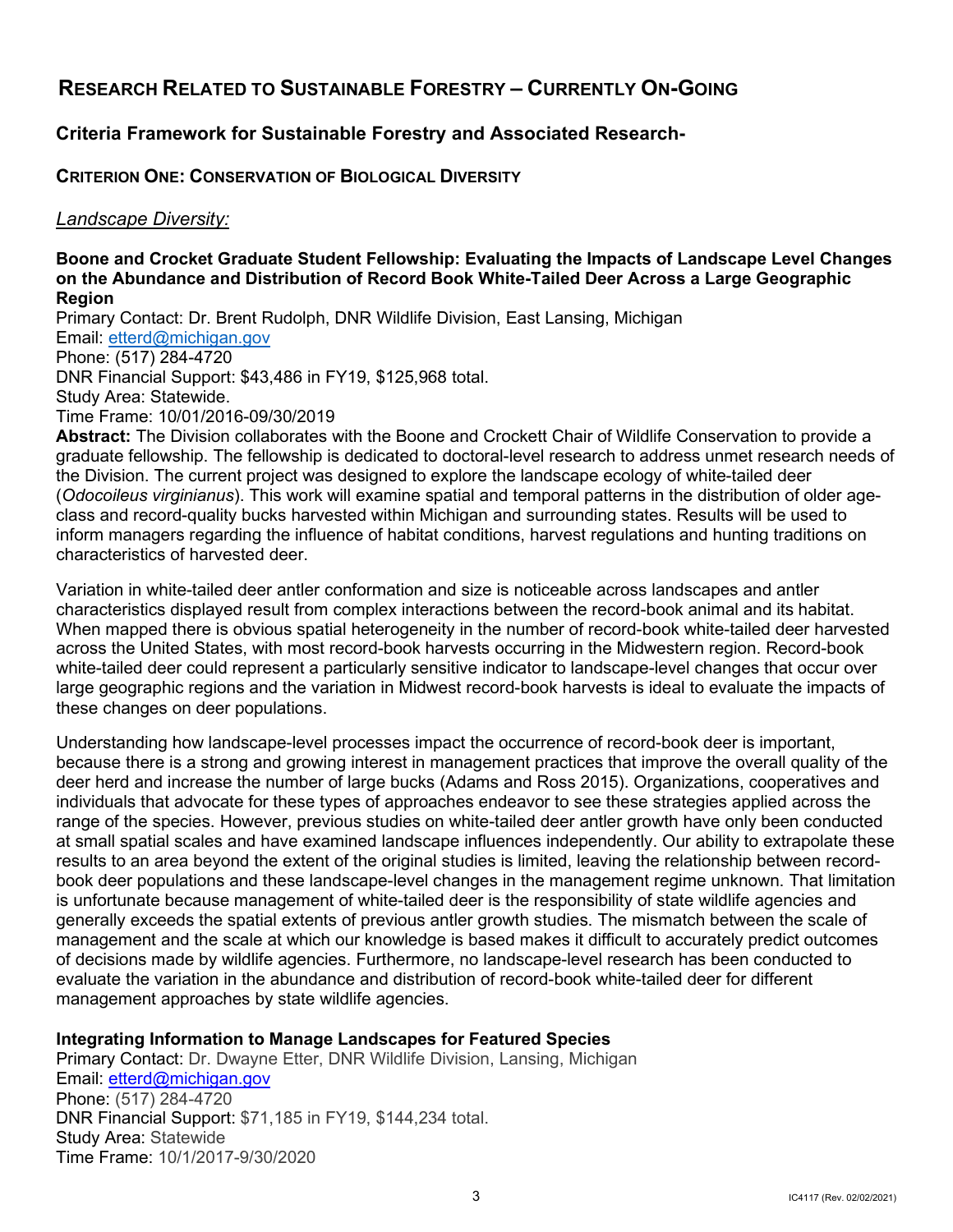## **Abstract:**

 are effective, and compartment reviews help provide a larger context of these activities, but effective management for many species requires larger scale considerations (i.e., a landscape perspective). For "maintaining a mosaic of successional stages" or "maintaining connectivity". For many featured species, the Current habitat management decisions by MDNR field biologists are often not based on a coordinated, landscape-level context (particularly for species with little known information). Patch- or stand-level decisions example, guidance on larger scale management for some featured species is often general, e.g., larger perspective is critical for long-term sustainability. Additionally, even if individual biologists can envision an overall landscape perspective that guides their management decisions, communicating this to other biologists, land managers, administrators, NGOs and stakeholders can be challenging. Furthermore, landscape level (and even localized habitat) knowledge for a species can get lost over time or in turnover of area biologists and co-managers. A tool is needed to effectively portray existing information and map landscape level decisions and management activities for wildlife (particularly across Management Unit boundaries), and to retain this information to help coordinate future habitat management projects.

 stand-level are needed to improve effectiveness of management activities, gain efficiencies in habitat work, and help ensure that habitat management activities benefit broader animal populations. Whereas Unit staff Wildlife Division planners and Unit Biologists have indicated that an organized system (that is integrated with other current MDNR information systems) for planning and documenting habitat management beyond the recognizes the value of a patch-based, bottom up approach to habitat management, they also recognize the value of a top-down, landscape-level approach that provides large-scale context for decision-making

 **Oak Management in Uncertain Times: Coupled Human and Natural Systems Models of Oak**  Email: <u>hovingc@michigan.gov</u><br>Phone: (517) 373-1263 **Ecosystems in Southern Michigan** (previously titled "Increasing the Resilience of Wildlife Habitat Investments by Considering Multiple Plausible Scenarios") Primary Contact: Christopher Hoving, DNR Wildlife Division, Lansing, Michigan DNR Financial Support: \$18,192 in FY19, \$105,353 total. Study Area: Southern Lower Peninsula Time Frame: 10/1/2015-9/30/2020

## **Abstract:**

 There are two schools of thought relative to oak persistence on the landscape in southern Michigan. Oak (Duveneck et al. 2014, Handler et al. 2014). Oak systems might represent a rare opportunity to leverage landscape level conversion away from oaks toward maple (*Acer* spp.). Linked models of habitat management (*Quercus* spp.) forests and savannas are uniquely vulnerable and threatened (Nuzzo 1985, Hoekstra et al. 2005, Nowacki and Abrams 2008); conversely, projected climate change in Michigan will favor oak systems projected climate changes to benefit society, or climate change and management capacity might exacerbate and climate change could provide insight into the likelihood that oak management can scale to future landscape patterns.

 Oak systems have many values to contemporary human society (Brose et al. 2014). Oak forests and savannas are important for recreation, aesthetics, habitat for wildlife, and as economically valuable natural resources. contain abundant wildflowers and pollinators. Oak systems are important habitat to several federally Species Explorer 2016). Oak systems are among the most biologically diverse ecological communities in Economically, oak has high timber value, and is used in many products from flooring to furniture to barrels. Oak systems provide critical winter food via acorns for a wide variety of wildlife, from deer (*Odocoileus virginianus*) to squirrels (*Sciurus* spp.) to turkeys (*Meleagris gallapavo*). Healthy oak forests and savannas endangered species, including the Karner blue butterfly (*Lycaeides melissa sameulis*), which is found only in oak savannas. In addition, oak systems are used by 76 state threatened or endangered species (MNFI Rare Michigan; they provide high quality habitat for both game and rare species in Michigan, and are consequently a high priority for conservation under the Michigan Wildlife Action Plan (Michigan Wildlife Action Plan 2016).

 Like many areas of the Midwest, oak forests in Michigan essentially stopped regenerating in the first half of the twentieth century (Nowacki and Abrams 2008, Knoot et al. 2015). Oaks in Michigan, as elsewhere in the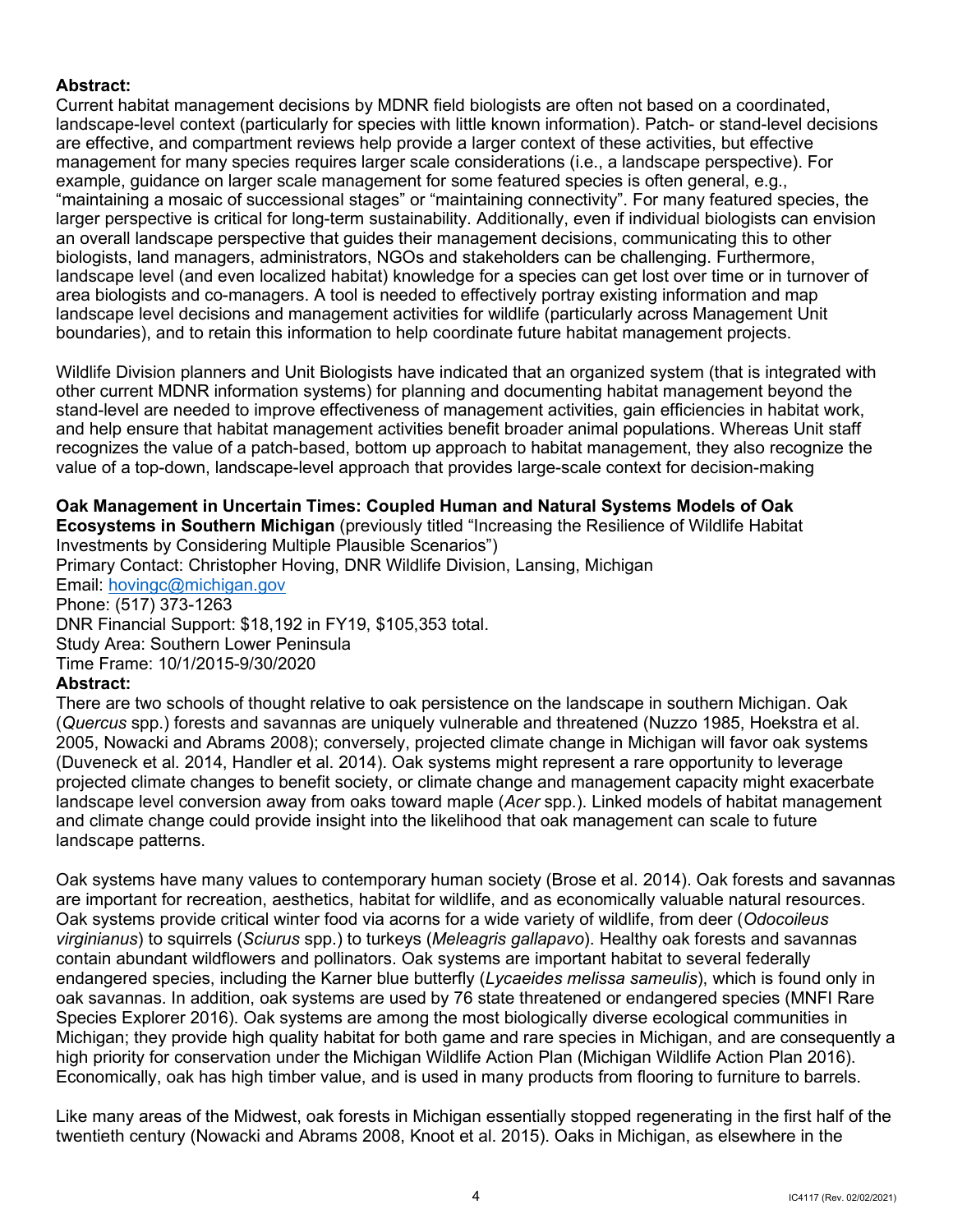Midwest and Northeast, are not regenerating; they are shifting over time from fire-maintained xeric oak systems to fire-suppressed mesic maple systems.

Because oak trees are long-lived, the failure of oak regeneration is not readily apparent. While the large mature oak trees may be aesthetically pleasing, some of the highest quality wildlife habitat in Michigan, not to mention one of the state's most biologically diverse systems, is heading toward collapse (Nowacki and Abrams 2008).

 oaks. Indeed, models of forest growth and succession under multiple climate projection models show over time. This creates a difficult situation for the Michigan DNR, which seeks to manage landscapes for Climate projections suggest, however, that Michigan's climate will shift to more closely resemble that of Missouri, the center of oak diversity on the continent. This should create better conditions for regenerating increases in oak at the expense of maple (Duveneck et al. 2014, Handler et al. 2014). Thus, we have conflicting models: some showing an increase in oak biomass and some showing a decrease in oak biomass increasing oak biomass, but is uncertain how much management intervention will be necessary to achieve their goals.

Models that explicitly consider decision-making by land managers and forcing from climate change are needed to shed light on the likelihood and scope of success of any future oak habitat management initiatives on the part of the conservation community in southern Michigan.

## **Refinement of the Aquatic Portion of Michigan's Wildlife Action Plan and Development of Tools to Support the Plan**

 Email: [wehrlyk@michigan.gov](mailto:wehrlyk@michigan.gov)  Primary Contact: Kevin Wehrly, DNR Fisheries Division, Institute of Fisheries Research, Ann Arbor, Michigan

Phone: 734-663-3554 x 0402

DNR Financial Support: \$217,394 (25% Game and Fish Fund)

Study Area: Statewide

Time Frame: Ongoing

 **Abstract:** This project developed then provided implementation tools for the aquatic portion of the Michigan's components required by USFWS and SWAP. Additionally, the project is developing the needed GIS spatial the plan is focused on inland systems, understanding and effectively mitigating the effects of land use and State Wildlife Action Plan (SWAP). This plan will assist the DNR in managing a broad range of aquatic resources and species of greatest conservation need. The products of this project include identifying high priority conservation areas, assessing ecosystem health and identifying key human disturbance factors that are framework, databases and decision support tools for carrying out required actions in the plan. Since most of forest management practices will be key components for the successful management of these limited aquatic resources that are critical components of the biodiversity of our forests.

## **Seasonal Deer Migration Effects on the Distribution of Nutrients in Forest Ecosystems**

Primary Contact: Christopher Webster, Ecosystem Science Center, School of Forest Resources and Environmental Science, Michigan Technological University

Email: **cwebster@mtu.edu** 

Phone: 906-487-3618

DNR Financial Support: None

 Study Area: Ontonagon & Gogebic Counties – Porcupine Mountains Wilderness State Park Time Frame: 2010 – Present

 **Abstract**: Twenty-five pellet plots were sampled during the 2014 season providing nine years of continuous sampling of three hemlock stands within Porcupine Mountains Wilderness State Park (PMWSP). These three largest sample stand. No winter deer activity has been recorded in our smallest sample stand. Our results from stands are part of a larger study encompassing 39 stands distributed across the western Upper Peninsula of Michigan. Based on the pellet survey, deer use was higher in 2013 than 2012, but lower than the peak levels observed during the winter of 2008. Use was strongly related to stand area. The greatest use occurred in our the broader data set suggest that deer use the same areas within stands through time. The level of overall use during any given winter is strongly influenced by the timing and depth of snow accumulation.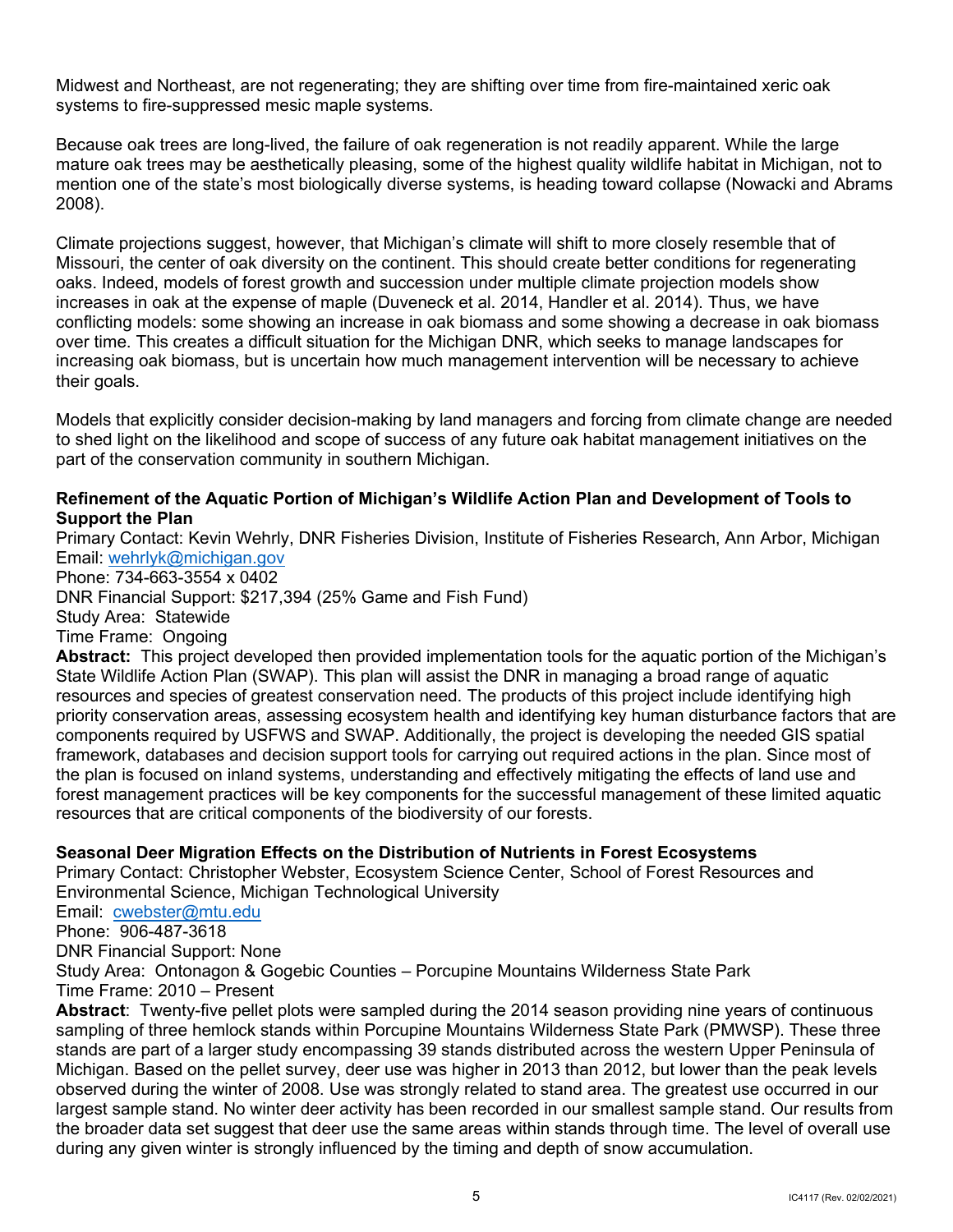## **Silvicultural Approaches for Promoting Diversity & Sustainability in Michigan's Northern Hardwood Forests**

Email: <u>donovanm@michigan.gov</u><br>Phone: (517) 243-5514 Primary Contacts: Michael Donovan, DNR Wildlife Division, Lansing, Michigan DNR Financial Support: \$61,188 in FY19, \$283,777 total. Study Area: Statewide. Time Frame: 05/01/2016-09/30/2021

**Abstract:** Northern hardwoods are intensively managed in Michigan, but declining tree diversity and stocking of desirable tree species has caused concern among natural resource managers. Loss of desirable tree species diversity and stocking levels in Michigan's northern hardwood forests is linked to many interrelated factors, but three that are likely important are the legacies resulting from the long-term use of selection silviculture, herbivory by browsers (most often deer) and pest and pathogen epidemics (e.g., beech bark disease). Other potential factors are likely influential at regional (e.g., climate change) and local scales (e.g., tree seed and substrate limitations, seedling establishment limitations). We suggest that novel changes to the silvicultural management of northern hardwood forests are worth evaluating.

## *Species Diversity:*

## **American Woodcock Reproductive Rates in Relation to Forest Structure at Local and Landscape Scales**

Primary Contact: Dr. Dave Luukkonen, DNR Wildlife Division, East Lansing, Michigan

Email: [LuukkonenD@michigan.gov](mailto:LuukkonenD@michigan.gov) 

Phone: (517) 641-4903

DNR Financial Support: \$0 in FY19, \$319,000 total.<br>Study Area: Statewide

Time Frame: 05/01/2015-09/30/2018

 **Abstract:** American woodcock (*Scolopax minor*) breeding population indices in Michigan, the Central Management Unit and range-wide suggest a long-term decline in woodcock abundance since 1968 (Cooper management to increase early successional forests that benefit woodcock and other wildlife species associated with these habitats (e.g., ruffed grouse: *Bonasa umbellus* and golden-winged warbler: *Vermivora*  responsible for woodcock population declines (Kelley et al. 2008), there are many uncertainties that may affect woodcock management efficiency and effectiveness; at a continental scale, there is need to "improve and Rau 2012). Management responses to declining woodcock abundance included restricting harvest opportunities (i.e., reduce season lengths and daily limits: Cooper and Rau 2012) and promoting habitat *chrysoptera*). Although many biologists believe that loss of breeding habitat quality and quantity was understanding of migration, breeding and wintering habitat quality for American woodcock" (Case and Sanders 2010). Existing habitat models for breeding woodcock rely on correlates between presence/absence or abundance of animals on the landscape and these models may fail to capture important processes underlying declines in reproductive rates. We believe that the highest priority information needed to improve management of woodcock in the Great Lakes Region is better understanding the relation between woodcock breeding habitat characteristics and reproductive rates; better understanding the relationship between habitat/landscape attributes and reproductive success would assist managers in targeting habitat treatments to improve woodcock reproductive success.

 and Rau 2012). However, the relationship between harvest age ratios and more direct measures of Available demographic information for woodcock supports the idea that declines in reproductive rates associated with changes in landscape-scale habitat characteristics have contributed to declining woodcock abundance. The DNR's volunteer woodcock banding program has provided long-term estimates of woodcock survival with adult and juvenile survival being relatively stable while woodcock abundance was declining (Krementz et. al. 2003, Mayhew and Luukkonen 2010). Woodcock wings from a sample of hunters have been collected by the U.S. Fish and Wildlife Service (USFWS) since 1963; and an index to reproductive success derived from this sample (juveniles per adult females) suggests long-term decline in harvest age ratios (Cooper reproductive success (e.g., nesting success and brood survival) have not been tested. Woodcock nest early in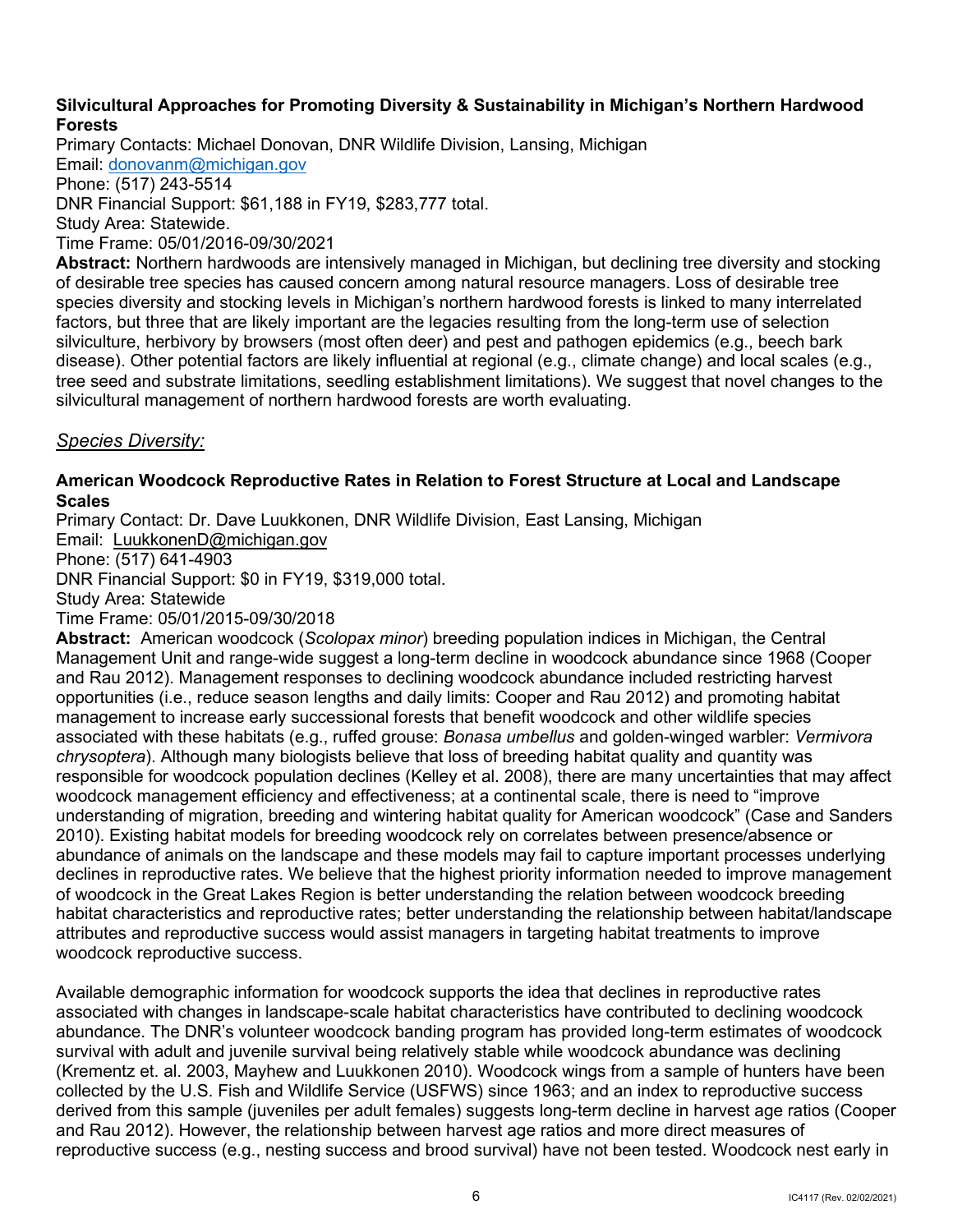and young can be affected by weather, most nest losses result from predation (Straw et. al. 1994, McAuley et. al. 1996). The degree to which predation rates and nesting success have changed and are tied to landscape Hardwood Transition compared to declines in the Prairie Hardwood Transition and other ecosystems (Sauer spring and survival of nests have generally been high (43-67% nest success); and although survival of nests characteristics is relatively unstudied; however, changes in landscape-scale habitat characteristics on breeding areas appear to have affected woodcock demographics as woodcock population trajectories varied among broad ecosystem types [i.e., bird conservation regions (BCRs)] with relative population stability in the Boreal et. al. 2008).

## **Characterization and Disruption of Sea Lamprey Sex Pheromone Communication**

Primary Contact: Anne M. Scott, Michigan State University, East Lansing, Michigan

E-Mail: [anne.scott695@gmail.com](mailto:anne.scott695@gmail.com) 

Phone: 517-432-3314

DNR Financial Support: None. Conducted on state land

 Time Frame: 2013 - Ongoing Study Area: Little Ocqueoc River (N. Silver Creek Road); Atlanta Forest Management Unit

 the Laurentian Great Lakes where they are predators of large fishes. Pheromones are indispensable cues that pheromone that induces upstream movement of ovulated females to the spawning grounds. While the function and potential management implications of one of the sex pheromone component released by male sea pheromone antagonists that disrupt sea lamprey pheromone communication remain largely unknown. The female sea lampreys. Taken together, the results on sea lamprey pheromones and pheromone antagonists **Abstract:** Modulation of the sea lamprey (*Petromyzon marinus*) pheromone communication system may offer additional effective and environmentally benign approaches to manage the invasive sea lamprey population in mediate sea lamprey migration and reproduction. Mature male sea lampreys release a multi-component sex lamprey are well-studied, the identity of other putative sex pheromone components and the utility of fundamental questions to be answered in this study were: (1) do putative sea lamprey sex pheromone components elicit behavioral responses in conspecifics and (2) what antagonists nullify the behavioral responses of sea lamprey to the sex pheromone components. An integrated approach of natural product characterization, neural physiology and behavioral assays resulted in the identification of three components released by mature male sea lampreys. A two-choice maze behavioral assay was used to assess to lamprey's preference for the treatment or vehicle channel of the maze behavior and after odorant exposure. The three identified components attracted ovulated females. Of the nine candidate pheromone antagonists tested in 2017, we identified two compounds that disrupted the pheromone-mediated behavioral response of ovulated can help guide an effective, integrated sea lamprey control program.

## **Critical evaluation of Michigan's spring waterfowl survey**

Primary Contact: Dr. David Luukkonen, Michigan State University, East Lansing, Michigan Email: [luukkon1@msu.edu](mailto:luukkon1@msu.edu)  Phone: (517) 355-4478 DNR Financial Support: \$30,000 in FY19, \$60,000 total. Study Area: Statewide Time Frame: 10/1/2017-9/30/2020 **Abstract:** 

 Since 1991, the state of Michigan has cooperated with other states, the U. S. Fish and Wildlife Service for mallards, Canada geese, and mute swans and the spring survey has been especially important for (USFWS), Canadian provinces, and the Canadian Wildlife Service (CWS) in conducting aerial surveys of breeding ducks and geese. Spring mallard population estimates from Michigan, Minnesota, and Wisconsin are included in estimates of mid-continent mallard abundance and additionally are needed for establishing annual waterfowl hunting season frameworks for the Mississippi, Central, and Pacific Flyways. These population estimates are also used to evaluate habitat management under the North American Waterfowl Management Plan. The Michigan Department of Natural Resources (DNR) has established population goals evaluating waterfowl population and habitat management for these species. Also, sandhill cranes are becoming a larger management concern due to escalating crane- human conflicts in Michigan and the spring survey is being evaluated as a monitoring tool for cranes.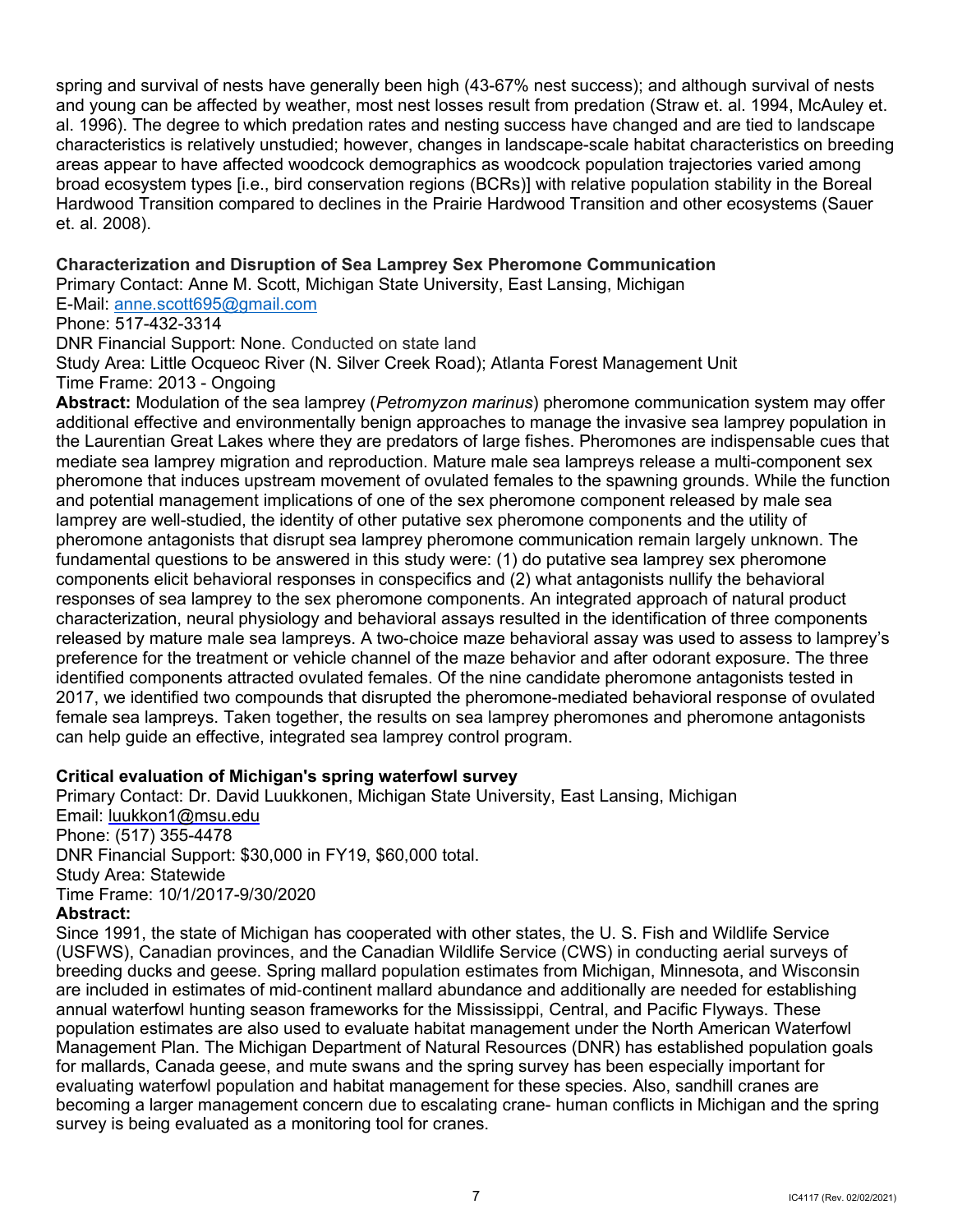(and total population size) requires surveying a sample of portions of transects from the ground or with Standard USFWS protocols for breeding waterfowl surveys involve flying a series of fixed-width transects using fixed-winged aircraft. Since not all birds are seen by observers, estimation of population densities helicopters to establish visibility correction factors (VCF or alternatively, detection probabilities).

 Michigan has historically estimated VCF's using helicopter surveys approximately every 5th survey year. However, there may be cost savings and an opportunity to improve precision of population estimates by replacing the traditional fixed-winged transect survey with a helicopter plot-based survey. Historic data from helicopter plot surveys. If the simulation study supports the conversion to helicopter surveys, then a sampling plan needs to be devised to allocate effort and ensure geographic coverage is comparable to historic surveys. Helicopters have not been used in place of fixed-winged aircraft due to the historically high hourly cost to contract private helicopter services. More recently, DNR has entered an MOU with Michigan State Police to provide helicopter services at a relatively low cost (but still more expensive hourly than fixed-winged aircraft). VCF flights could be used to conduct a simulation study with cost/benefit comparison of the traditional fixedwing and alternative helicopter plot method. In theory, the elimination of a variance component (variance on estimates of VCF's) may provide an advantage in relation to improved precision of estimates based on

## **Effects of Protective Stream Regulations in Rehabilitating Adfluvial Brook Trout**

Primary Contact: Troy Zorn, DNR Fisheries Division, Marquette Fisheries Research Station, Marquette, Michigan

Email: zornt@michigan.gov DNR Financial Support: \$49,007 (25% Game and Fish Funds) Phone: 906-249-1611 x 308 Study Area: Upper Peninsula Time Frame: Ongoing

 **Abstract:** This study evaluates the effectiveness of protective fishing regulations for rehabilitating adfluvial 2015 and will be in effect for at least 10 years. Electrofishing surveys and a volunteer angler diary program will stream habitat characteristics and brook trout population responses will also be evaluated. populations of brook trout in eight experimental stream reaches. Experimental regulations were enacted in be used to assess temporal changes in relative abundance of adfluvial brook trout. Associations between

## **Population Dynamics and Movements of Mute Swans in Michigan**

Email: <u>LuukkonenD@michigan.gov</u> Phone: 517-641-4903 Study Area: Statewide. Primary Contact: Dr. Dave Luukkonen, DNR Wildlife Division, East Lansing, Michigan DNR Financial Support: \$20,000 in FY19, \$201,000 total. Time Frame: 10/01/2015-09/30/2018

 **Abstract:** Mute swans (*Cygnus olor*) are not native to North America and distribution and abundance of this invasive species has increased significantly throughout the lower Great Lakes since their introduction in the mid-twentieth century. There is much concern about negative impacts of mute swans on native waterfowl, waterbirds, submerged aquatic vegetation and wetland habitats (USDA 2012). Given that the species is nonnative and projected ecological and social impacts could be large, the Mississippi Flyway Council and DNR established control policies and associated population reduction goals in the mid-1990s.

 with a long-term 9.3% annual growth rate: λ *=1.093*; DNR unpublished data). The DNR reviewed existing welfare groups, waterfowl hunting groups, conservation organizations and other stakeholders. Part of the evaluation included critical review of population dynamics and levels of control needed to meet a short-term Swan abundance in Michigan has been monitored via DNR's spring waterfowl survey, but despite initiation of control efforts focused on public lands, the mute swan population continued to grow rapidly through 2010 (i.e., policies and control programs in 2010 in consultation with Federal agencies, local governmental units, animal goal of population stabilization and long-term population goal of no more than 2,000 mute swans in Michigan by 2030.

Recent efforts to control mute swan population growth in Michigan were guided by a model predicting population response to natural and management-induced mortality (Luukkonen 2010: unpublished). This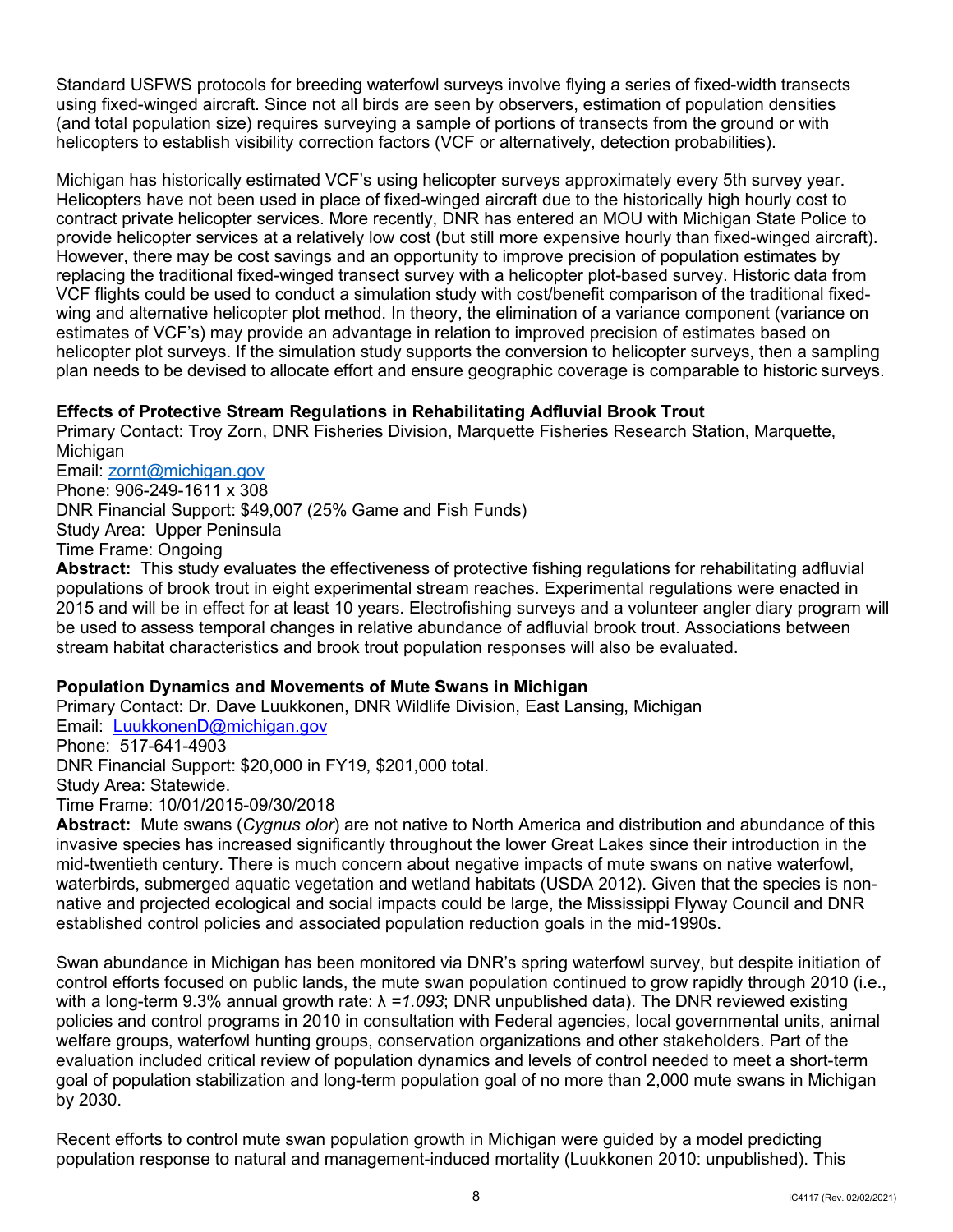model was based on available literature and mute swan models developed for other regions (Ellis and Elphick 2007) with the primary management alternatives being lethal take of different age classes or reproductive classes (i.e., experienced and inexperienced breeders) and nest/egg destruction. There is considerable uncertainty about reproductive parameter estimates, the sub-adult life cycle of mute swans and the potential for age-varying breeding propensity in relation to breeding densities and management strategies. Inaccurate estimates of vital rates can translate into unrealistic predictions about take of adult mute swans or levels of nest destruction required to meet objectives and this could result in delayed achievement of population goals, causing prolonged impacts to natural resources. Similarly, management efficiency may be compromised by a poorly parameterized model and as mute swan numbers are reduced, it will be increasingly important to efficiently target cohorts that are contributing to reoccupation of breeding sites (e.g., one-, two- and three-yearold).

## **Peninsula of Michigan - Phase III Role of Predators, Winter Weather and Habitat on White-Tailed Deer Fawn Survival in the Upper**

 Email: [beyerd@michigan.gov](mailto:beyerd@michigan.gov)  DNR Financial Support: \$397,200 in FY19, \$1,931,600 total.<br>Study Area: Statewide.<br>Time Frame: 10/01/2015-09/30/2021 Study Area: Statewide. Primary Contact: Dr. Dean Beyer, DNR Wildlife Division, Marquette, Michigan Phone: (906) 228-6561

 **Abstract:** Management of wildlife requires an understanding and, in some cases, manipulation of factors that limit wildlife populations. Wildlife managers sometimes manipulate the effect of a limiting factor to allow a species in North America providing many ecological, social and economic values. Most generally, factors that can limit deer numbers include food supply, winter cover, disease, predation, weather and hunter harvest. Deer wildlife population to increase or decrease. White-tailed deer (*Odocoileus virginianus*) are an important wildlife numbers change with changes in these limiting factors.

 White-tailed deer provide food, sport, income and viewing opportunities to millions of Americans throughout the United States and are among the most visible and ecologically important wildlife species in North America. They occur throughout Michigan at various densities, based on geographical region and habitat type. Michigan latitudinal gradient. For example, winter severity and winter food availability have less impact on deer numbers spans about 600 km from north to south. The importance of factors that limit deer populations vary along this in Lower Michigan than in Upper Michigan.

 severity on white-tailed deer condition and survival (Ozoga and Gysel 1972, Moen 1976, DelGiudice et al. 2002). In addition, research has documented the importance of food supply and cover, particularly during Quantifying the relative role of factors potentially limiting white-tailed deer recruitment as well as how the importance of these factors varies across this latitudinal gradient, is critical for understanding deer demography and ensuring effective management strategies. Considerable research demonstrates the effects of winter winter (Moen 1976, Taillon et al. 2006). Finally, the role of predation on white-tailed deer survival has also received considerable attention (e.g., Ballard et al. 2001). However, few studies have simultaneously addressed the roles of limiting factors on white-tailed deer.

 growth are relatively unknown. Estimates of deer pregnancy rates from road kills during the 1990s were been regulating population growth in this region. However, predator abundances, particularly gray wolves, have increased in this region (Michigan Department of Natural Resources 2008) which could limit deer biological and environmental factors of deer survival (e.g., DelGiudice et al. 2002), few have concomitantly characteristics and species-specific predation risk of multiple predators across multiple spatiotemporal scales. Indices of deer abundance in the western Upper Peninsula of Michigan have suggested the population sharply declined following two consecutive severe winters in mid-1990s (Michigan Department of Natural Resources, unpublished data), but have not since indicated an increase in the population. Factors restricting population satisfactory (Michigan Department of Natural Resources, unpublished data) suggesting reproduction has not population growth. Identification of factors limiting or regulating increased deer population growth is necessary to assist wildlife biologists in managing deer populations in this region. While many studies have assessed assessed white-tailed deer survival relative to relationships among weather, physiological condition, habitat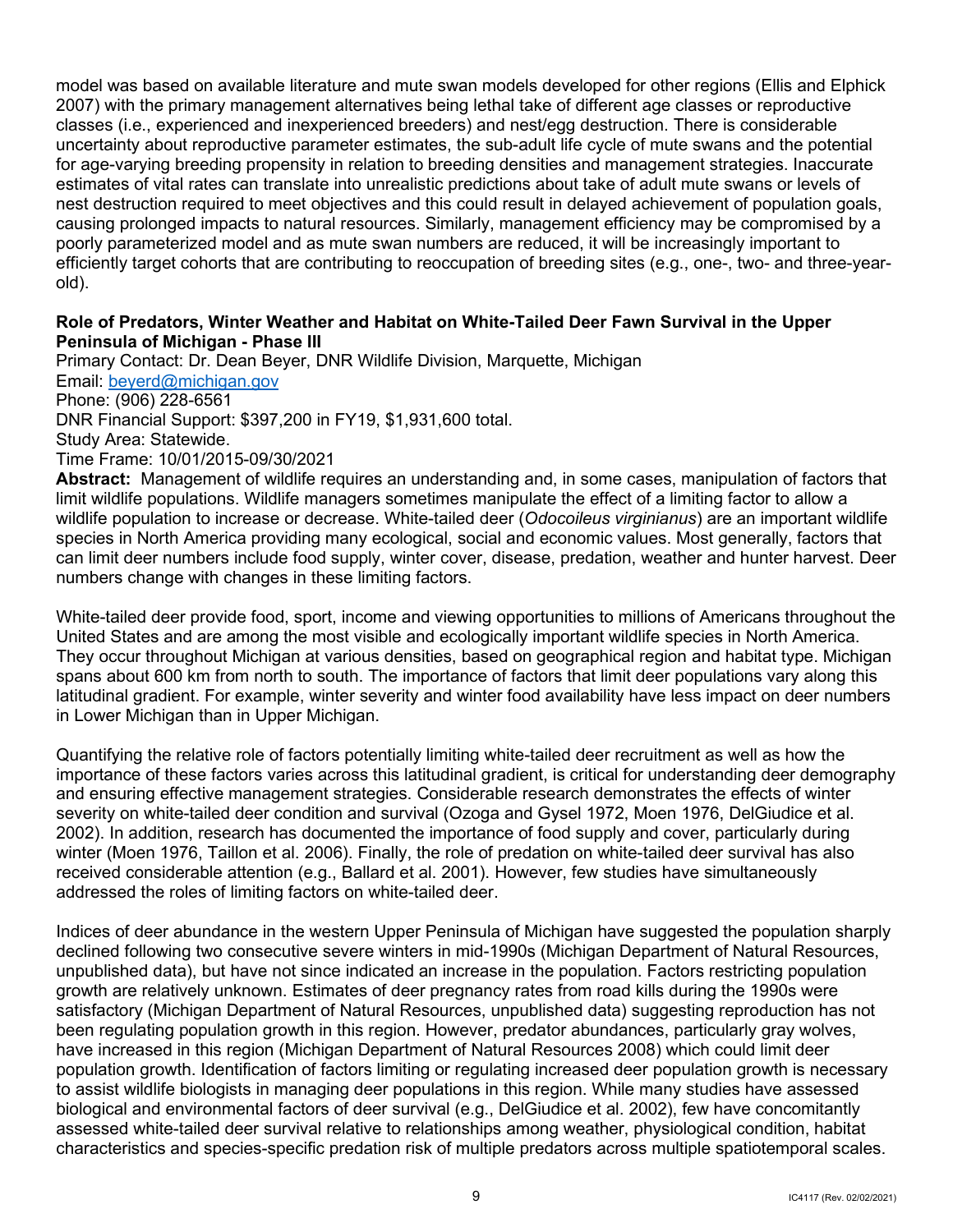The overall goal of this project is to assess baseline reproductive parameters of deer and the magnitude of cause-specific mortality and survival of white-tailed deer fawns, particularly mortality due to predation, in relation to other possible limiting mortality agents along a latitudinal gradient in Michigan. We will simultaneously assess effects of predation and winter severity and indirectly evaluate the influence of habitat conditions on fawn recruitment.

 of logistical and financial constraints, we proposed conducting work sequentially across these study areas. In 2009, we initiated the study in the low-snowfall zone, and in 2012 initiated fieldwork in the mid-snowfall zone. vegetation characteristics and the carnivore community (both abundance and species composition) experienced by white-tailed deer that in turn would affect fawn survival. Further, other factors (e.g., alternate effects on predation rates of deer. How these factors interact is dynamic and increases the challenge in (third) phase of this project will allow us to better identify and understand the variation in these relationships predators and habitat. Considering results from Lower Michigan (Pusateri Burroughs et al. 2006, Hiller 2007) as the southern extent of this gradient, we proposed three additional study sites from south to north across Upper Michigan. Because This proposal is for the final phase of this overall study, which we propose to conduct in the high-snowfall zone of the Upper Peninsula. We originally identified three study areas to capture the variation in winter severity, prey) that vary across this snowfall gradient, but do not directly affect deer survival, are having important understanding these predator-prey relationships. We have already observed dramatic variation in these factors and their effects on white-tailed deer populations during the first two phases of this project. Completing the final and the response of white-tailed deer. This understanding will result in improved management of deer,

## **Sturgeon Rehabilitation Plan**

 Emails: [bakere1@michigan.gov](mailto:bakere1@michigan.gov) and [scribne3@msu.edu](mailto:scribne3@msu.edu)  **Abstract:** This study supports Michigan's lake sturgeon rehabilitation activities, as documented in the DNR Primary Contact: Edward Baker, DNR Fisheries Division, Marquette Fisheries Research Station, Marquette, Michigan and Kim Scribner, Michigan State University, East Lansing, Michigan Phone: 906-249-1611 x 309 and 517-353-3288 DNR Financial Support: \$339,504 (25% Game and Fish Funds) Study Area: Statewide Time Frame: Ongoing

Lake Sturgeon Recovery and State Wildlife Action Plans and in Great Lakes fish community objectives (see [www.glfc.org\)](http://www.glfc.org/). Lake sturgeon requires intact river habitat with clean spawning substrate for spawning, both of which can be affected by forest and land management practices. The study has a number of components including stream rearing of lake sturgeon at multiple restoration sites; developing information on the effects of fish culture practices on egg survival and larval lake sturgeon growth and survival; quantify environmental covariates (temperature and discharge both related to forest and land management practices) and their effects on larval recruitment; developing information on effects of stream habitat and the species composition and abundance of predators and alternative prey on lake sturgeon larval survival; and determining stage-specific survival of natural and hatchery age-0 and older juvenile lake sturgeon. All this information is being used to rehabilitate existing lake sturgeon populations and to provide insights on how land use and forest practices affect the habitat of this state-listed species on a statewide basis.

## *Genetic Diversity:*

## **Support for Research on Seedling, Nursery and Tree Development Projects**

Email: <u>hartmanj@michigan.gov</u> Phone: 989-732-3541 Time Frame: 10/2014 – Ongoing Primary Contact: Jason Hartman, DNR, Forest Resources Division DNR Financial Support: \$[30,000.00](https://30,000.00)  Study Area: Brighton State Forest Nursery

 **Abstract:** Cooperative research and technical assistance related to nursery improvement and seed orchard jack and red pine seed orchards and continued jack pine seed collection from the best performing families in management from Michigan State University's Forestry Department. Work in 2017 included renovation of the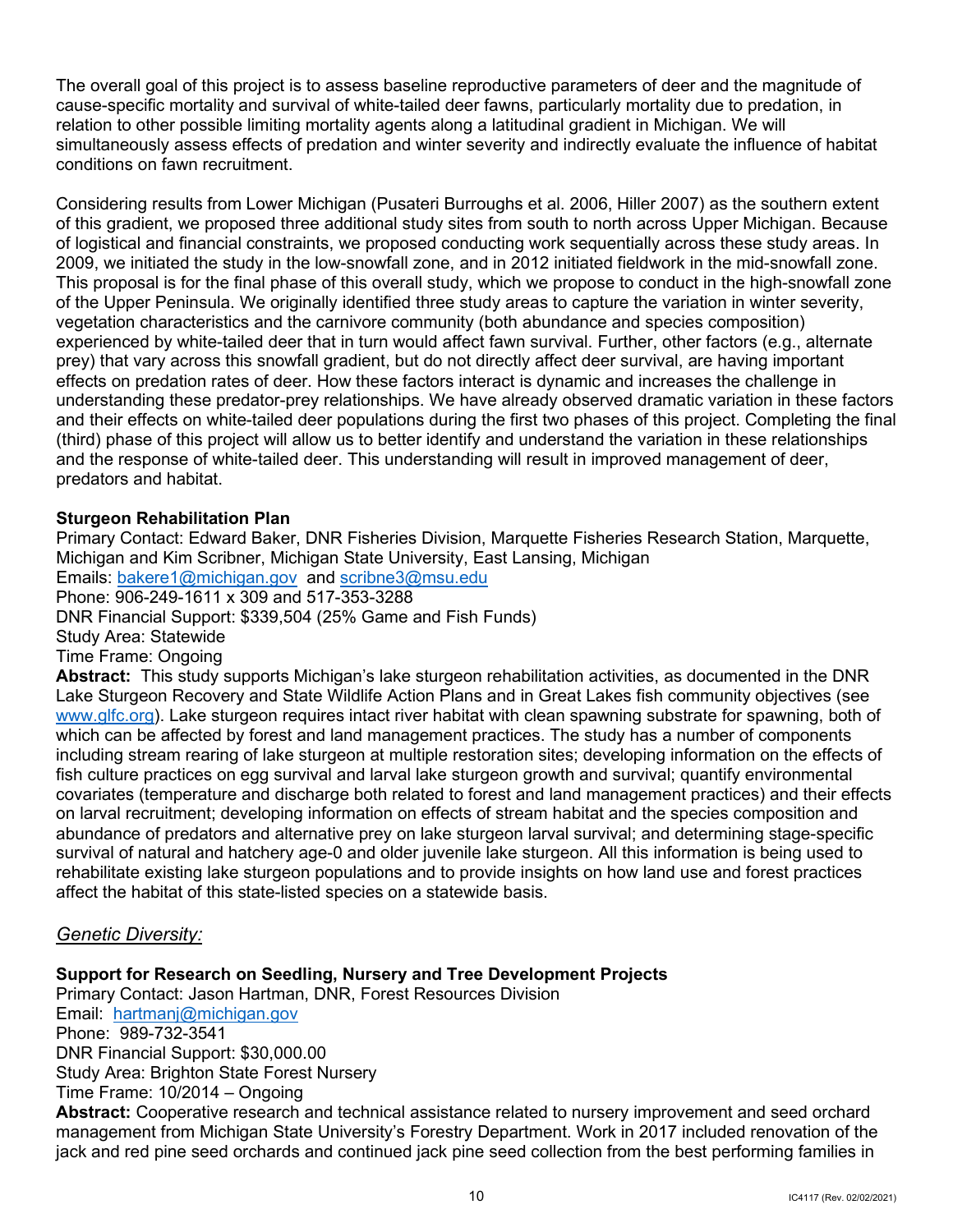included jack pine cone collection for the establishment of the next jack pine seed orchard and evaluation of provenance test sites for use in establishing the next improved jack pine seed orchard. Other work in 2017 options for establishing a red pine seed orchard and/or red pine seed production areas out in the forest in the future.

## <span id="page-13-0"></span> **Criterion Two: Maintenance of Productive Capacity of Forest Ecosystems**

## **An Analysis of Factors Limiting Reforestation of Abandoned Oil Pads in Northern Michigan**

 Primary Contacts: Dr. Fred Van Dyke, Susan Wilderman, Seth Harju, David Rowley, and Victoria Buchholz, Au Sable Institute of Environmental Studies, Mancelona, Michigan.

Email: <u>fred@ausable.org</u>

Phone: 231-587-8686

DNR Financial Support: None

Study Area: Abandoned oil pads in Antrim, Crawford and Kalkaska counties of Michigan.

Time Frame: This is proposed as a five-year study (2015-2019).

 significance. In northern lower Michigan (USA), a forest – dominated landscape, fragmentation and perforation growth of four native tree species, Pinus banksiana, P. resinosa, Quercus alba, Q. rubra, planted in four resinosa displayed highest survivorship regardless of treatment. Survivorship of most species was highest in plant P. resinosa in disked soil to achieve highest tree survivorship and density. **Abstract:** Anthropogenically induced forest fragmentation and perforation is a problem of global have been exacerbated by oil and natural gas development since the 1970s. After extraction has been completed on a given site, (well pad), vacated pads have not reforested naturally and become infested by nonnative species. To evaluate pathways to reforestation of now vacant well pads, we evaluated survivorship and different soil surface treatments – control (planting only, no treatment), disking, fertilization, and disking with fertilization - on vacant well pads. We concurrently determined response of herbaceous vegetation to the same treatments and evaluated differences in soil characteristics between well pads and surrounding forests. P. disked treatment. Well pad soils had higher levels of bray P, Ca, and Mg but lower levels of Fe, organic matter and moisture. Concentrations of eight toxic chemicals and diesel range organics was not different between well pad soils and forest soils or differences remained within levels for plant growth indicating toxicity was not a factor in limiting growth and survivorship. Soil treatment did not affect composition of herbaceous plant communities or abundance of non-native species. In reforestation efforts on well pads, restorationists should

## **PERM: Gary Roloff – Applied Forest and Wildlife Ecology**

Primary Contact: Michael Donovan, DNR Wildlife Division, Lansing, Michigan Email: [donovanm@michigan.gov](mailto:donovanm@michigan.gov)  Phone: (517) 373-1263 DNR Financial Support: \$77,658 in FY19, \$77,658 total. Study Area: Statewide Time Frame: 10/1/2017-9/30/2018

#### **Abstract:**

 The Michigan Department of Natural Resources Wildlife Division (WLD) handles wildlife population-level activities or the time to evaluate novel approaches to management by WLD is lacking. With increased emphasis on accountability (e.g., forest certification), WLD will benefit from increased expertise on habitat- wildlife relationships, effectiveness monitoring, and an understanding of how operational activities (e.g., management (e.g., harvest regulations, game species designations, invasive species designations), but also plays a dominant role in many Forest Resources Division (FRD) and Parks and Recreation Division (PRD) activities, particularly related to wildlife habitats. Often, information on wildlife responses to management individual timber harvest proposals, prescribed fire on a recreation area) support statewide wildlife management objectives. Efficient implementation of the Wildlife Division's strategic plan (Guiding Principles and Strategies or GPS) requires collaboration among internal and external professionals.

 the latest advancements in wildlife habitat management. Additionally, WLD lacks the capacity to provide Michigan as they arise from field staff. The operational paradigm for WLD has been to pair management Although WLD has considerable wildlife knowledge and expertise, staff lack the resources to stay current on cutting edge research designed to address specific information needs regarding habitat management in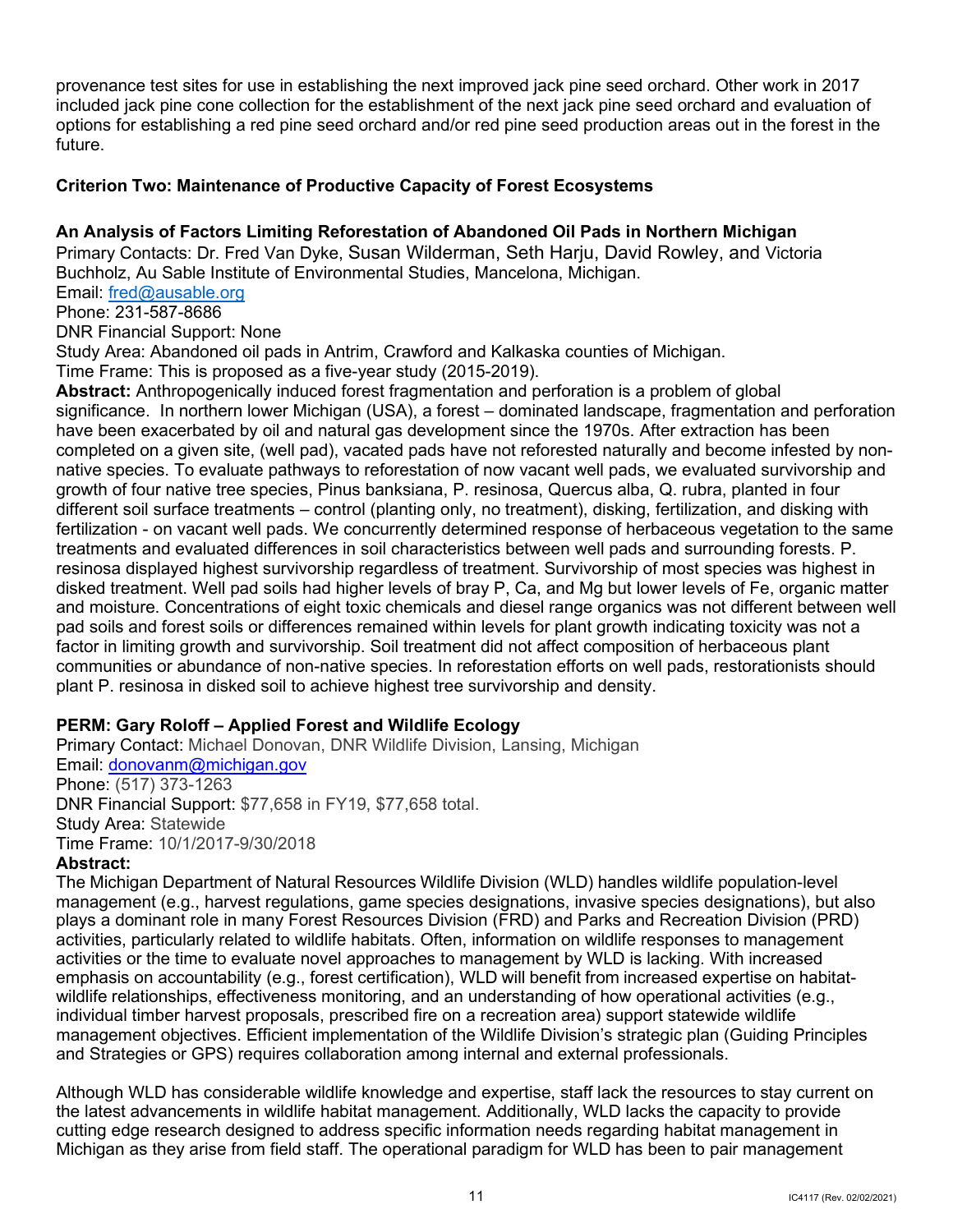consist of at least one habitat management specialist paired with a habitat research specialist, resources have never been available to realize this plan. Consequently, WLD needs additional capacity to interpret related to habitat relationships. Additionally, WLD needs additional capacity to design and develop novel wildlife habitat research projects as information gaps and management barriers arise. specialists with research specialists. Although the division has planned for a habitat unit that ideally would research results from the broader conservation community to Michigan specific management practices

 access to resources, skills, and capacity available to Dr. Roloff would be in inefficient use of WLD's resources Dr. Gary Roloff possesses considerable expertise on topics that support WLD's mission. His position as a tenured faculty at a major university affords access to the latest developments in the understanding of wildlife habitat relations. Consequently, Dr. Gary Roloff is well suited to advise and consult with WLD on wildlifehabitat relationships, monitoring the effects of habitat management activities on wildlife populations, study design and sampling, and integrating research findings into on-the- ground management. Duplicating the and beyond the capabilities of WLD.

## <span id="page-14-0"></span> **CRITERION THREE: MAINTENANCE OF FOREST ECOSYSTEM HEALTH AND VITALITY**

## **Assessing drivers of spread and transmission of Chronic Wasting Disease in Michigan deer**

Primary Contact: Dr. Dwayne Etter, DNR Wildlife Division, Lansing, Michigan Email: [etterd@michigan.gov](mailto:etterd@michigan.gov)  Phone: (517) 284-4720 DNR Financial Support: \$120,149 in FY19, \$502,737 total. Study Area: South-central Lower Peninsula Time Frame: 10/1/2017-9/30/2022

## **Abstract:**

 programs of the Michigan Department of Natural Resources (DNR). In the longer term, diseases such as The occurrence of chronic wasting disease (CWD) in Michigan challenges the foundations of wildlife conservation, both in the short term and perhaps more significantly in the longer term. In the short term, CWD is causing reallocation of precious financial and staff-time resources and will be widely disruptive to existing CWD pose a threat to the financial cornerstone of fisheries and wildlife programs because sales of deer hunting licenses represent a large proportion of annual revenue for the Division of Wildlife. Recognizing these threats, the Division of Wildlife included wildlife disease in its *Guiding Principles and Strategies* (Objective 1.3: monitor and preserve the health of Michigan's wildlife) and prepared a comprehensive *Surveillance and Response Plan for Chronic Wasting Disease of Free-ranging and Privately Owned Cervids.* 

 including white-tailed deer (Williams 2005). The infectious agent of CWD is a misfolded protein, a prion, neurodegeneration and eventual death. In states where CWD is established it has emerged as a major Chronic wasting disease is a transmissible spongiform encephalopathy that infects North American cervids which accumulates in the brainstem and lymphatic tissue of infected animals and results in threat, reducing the health of populations and causing long-term population decline (Edmunds et al. 2016, Gross and Miller 2001, Manjerovic et al. 2014).

 the continued discovery of infected individuals in 2016 suggests a high likelihood that additional infected The discovery of CWD in Michigan creates an immediate need for population monitoring and surveillance of at-risk deer populations. Since 2015, nine infected individuals have been identified following collection through state surveillance efforts, representing key successes in targeted disease management. However, individuals remain on the landscape. The occurrence of a small number of infected animals across a relatively small geographic region in mid-Michigan indicates that the disease is still emerging.

 through direct contact of infected animals with susceptible individuals. This situation is similar only to New What distinguishes the research proposed here from extensive work done in other states is that CWD is still in an emergent phase in Michigan. Michigan discovered the disease early during a time when transmission of the disease may be more dependent on the density of deer on the landscape because most infections are York and Minnesota. In all other states where CWD has been discovered, the disease was already well established, and transmission included infection mediated by contact of susceptible individuals with severely contaminated environments. Our research in Michigan is intended to explore management options for the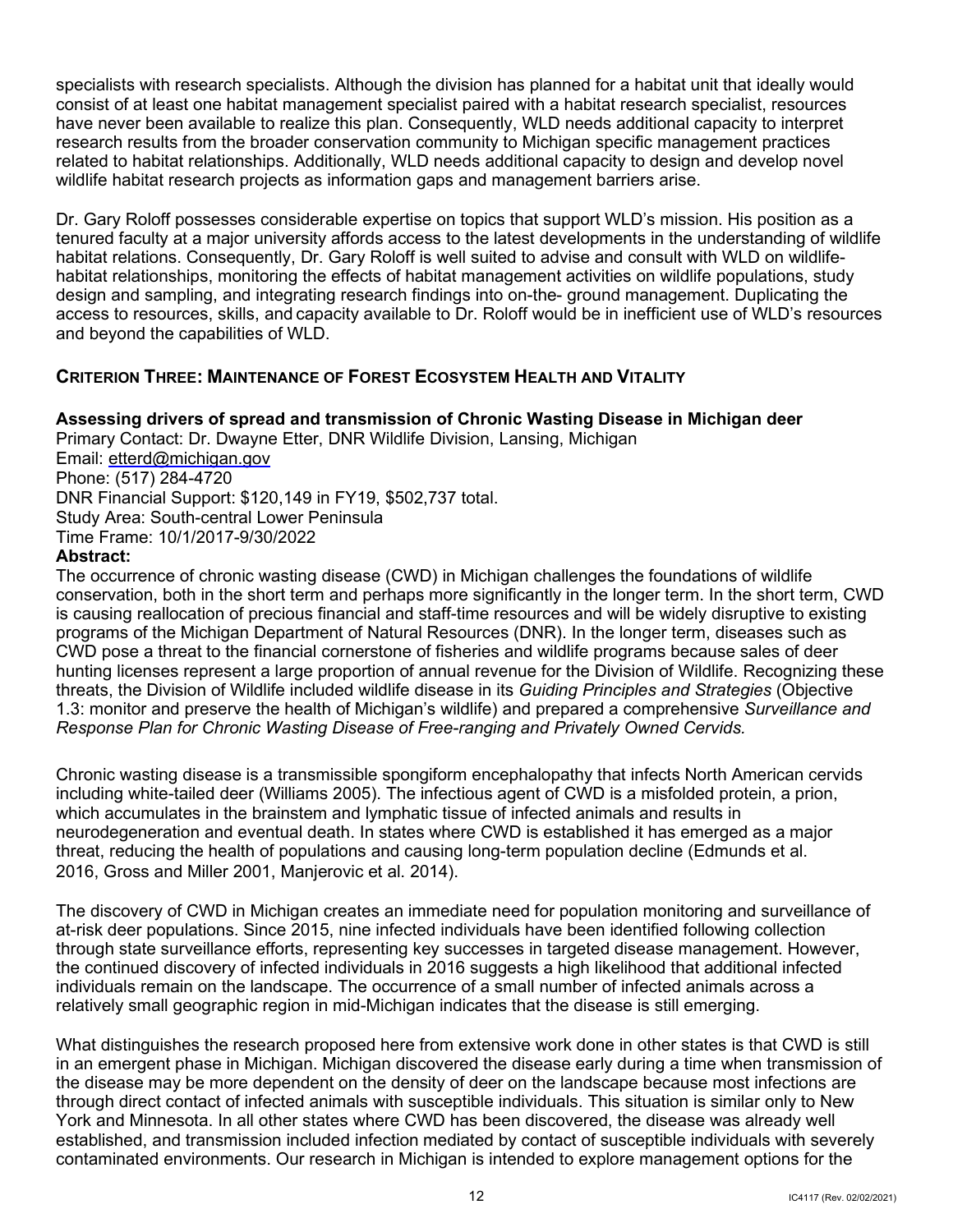control of an emerging occurrence of CWD through better understanding of behavior and population dynamics of deer inhabiting areas of known infection.

 animals from the landscape to control the spread of disease, by reducing contact among deer and potentially dispersal behavior; parameterize risk maps of first-order contact for Michigan in concert with data and prior research in New York State; and create models of the interaction of landscape contexts (e.g., suburban, The goal of this research is to improve the cost-efficiency of detecting CWD when it is still rare and removing eliminating infectious animals. We intend to take a multi-pronged approach to accomplish this goal and the work described here will complement another study that seeks to develop new methods for detecting and removing diseased animals. The effort described here is designed to accumulate a dataset on movement behavior of deer that is of high temporal and spatial resolution to address questions about dispersal rates, directions and distances; evaluate hypotheses about environmental factors that are likely influences on rural) and habitat characteristics that can be used to direct hunters and biologists to increase the efficiency of surveillance and removal actions.

 regarding wildlife disease; 1.3.5: Raise awareness regarding current and emerging wildlife health issues; and 1.3.6: Work with State and Federal agencies, and stakeholders to address wildlife health issues." Our objectives address the strategic plans set forth by the Michigan DNR to "1.3.1: Develop and implement strategies to prevent and control diseases before they occur; 1.3.2: Respond to wildlife disease outbreaks; 1.3.4: Conduct research and monitoring to provide information to make management recommendations

## **Biological Control of Emerald Ash Borer (EAB) in Michigan with Releases of** *Oobius agrili***,** *Tetrastichus planipennisi, Spathius agrili and S. galinae*

## **Principal Investigators:**

Phone: 517-004-8059; Emails: <u>lbauer@fs.fed.us, tpoland@fs.fed.us, tpetrice@fs.fed.us</u> Phone: 302-731-7330 x 249; Email: <u>Jian.Duan@ars.usds.gov</u> Phone: 508-563-0923; Email: <u>Juli.R.Gould@aphis.usda.gov</u> **Overview:** Emerald ash borer biocontrol (EAB BC) began in Michigan on state, county and township lands in 2007 with releases of three EAB parasitoid species: *Oobius agrili*, *Tetrastichus planipennisi and Spathius*  Leah Bauer, Toby Petrice, Therese Poland, USDA Forest Service, Northern Research Station & Dept Entomol, Michigan State University, Lansing, MI 48910 & East Lansing, MI 48823 Jian Duan, USDA ARS, Beneficial Insects Introduction Research Unit, Newark, DE 19713 Juli Gould, USDA-APHIS PPQ Otis Laboratory, Buzzards Bay, MA 02542

 release while rearing methods are developed at APHIS' Brighton EAB BC Rearing Facility in Brighton, MI. For an overview of EAB BC: *agrili*. Release of a fourth parasitoid, *Spathius galinae,* began in 2015 although few have been available for

 Geospatial data for all parasitoid releases and recoveries by researchers, land managers and other mapviewer provides information on where parasitoid releases and recovery work has been done in Michigan (Fig. 1). Research in Michigan on parasitoid establishment and the impacts of EAB and BC ash conservation began in 2008 and below are key EAB BC publications from our work in Michigan are listed below. These and https://www.nrs.fs.fed.us/disturbance/invasive\_species/eab/control\_management/biological\_control/ cooperators are posted at MapBiocontrol (MBC): [http://www.mapbiocontrol.org/.](http://www.mapbiocontrol.org/) A screen capture from MBC's others are available at: [https://www.nrs.fs.fed.us/people/Bauer.](https://www.nrs.fs.fed.us/people/Bauer)

 In North America, one or more of these EAB biocontrol agents have been released in most states and provinces where EAB infestations are known (Figs. 2-4). Sites where *T. planipennisi* and *O. agrili* are and is spreading in Michigan, Massachusetts and New York. *Spathius agrili* may not be establishing in the U.S. established are shown in Figs. 3-4. It is too early to know if *S. galinae* is established, but it has been recovered

 released again at DNR lands at study sites in Rose Lake, Maple River and Gratiot-Saginaw State Game areas. been found reproducing; and in 2017, we found it had spread from release to control plots at Gratiot-Saginaw. **Parasitoid Releases in 2017 on MDNR Lands:** In 2017, relatively small numbers of *S. galinae* adults were The availability of *S. galinae* continues to be limited due to lab-rearing problems, although this species has

 There are only three addition sites in Michigan where *S. galinae* has been released: Central Park and Harris Nature Center, Meridian Township parks in Okemos and Burchfield County Park in Holt. We strongly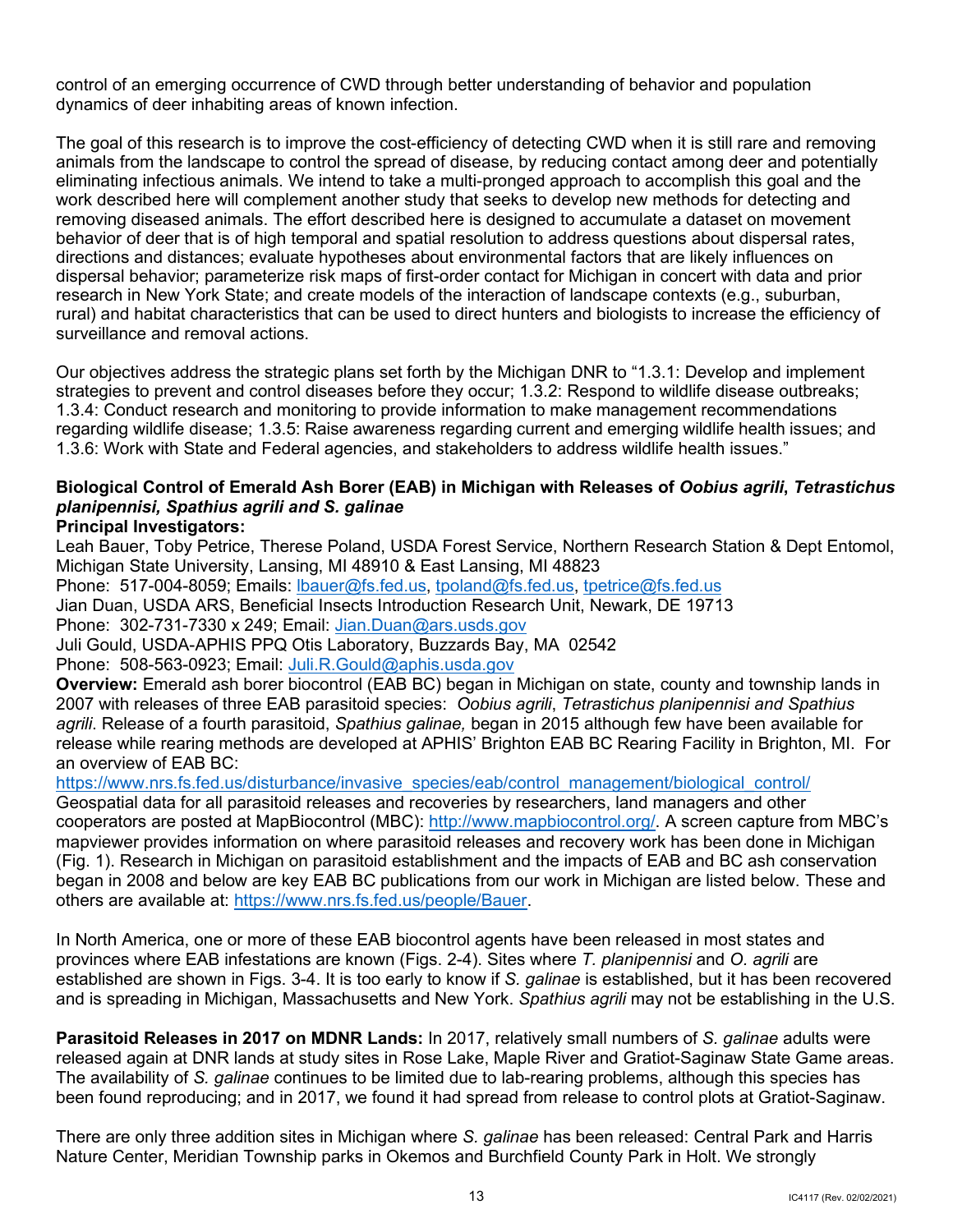recommend that land managers expand releases of *S. galinae* at more sites throughout Michigan because these are large parasitoids can parasitize EAB larvae in ash trees up to 57.4 cm DBH.

 **Parasitoid Establishment and Impact:** *Tetrastichus planipennisi* is establishing and spreading relatively researchers are now confident that *T. planipennisi* will likely established in and around where it was originally released. We have found that this small parasitoid typically parasitizes EAB larvae in young ash trees and saplings up to16-cm diameter at breast height. In southeast Michigan where the establishment and spread of *T. planipennisi* is now confirmed in the abundant regenerating ash, the density of ash and other native saplings were higher and densities of weedy species lower in closer proximity to study sites where more parasitoids of native woody species over weedy species in gaps as these forests recover from loss of the overstory ash canopy in the aftermath of the EAB invasion (Fig. 5). Clearly, additional releases are needed on state and Sable State Forest, Bay City, Brighton, DeFord, Gratiot-Saginaw, Ionia, Island Lake, Maple River, Portland, Rose Lake, Shiawassee, Tuscola, Pinckney, Tuscola, Waterloo and Wigwam Bay. quickly in Michigan. Although parasitoid-recovery work has not been done at all release sites in Michigan, were released. These results suggest that protection of ash saplings by *T. planipennisi* favors the recruitment other lands in Michigan. As of Dec 2017, *T. planipennisi* has been confirmed on the following MDNR lands: Au

 *Oobius agrili* is establishing but spreading slowly from release to control sites. This minute EAB parasitoid kills the pest in the egg stage, before its larvae bore into the ash phloem and can protect all size ash trees. However, it is exceedingly difficult to detect and evaluate its role in suppressing EAB densities. As of Dec Gratiot-Saginaw, Ionia, Maple River, Rose Lake, Shiawassee, Shingleton, Stanton, Tuscola and Vestaburg. 2017, the establishment of *O. agrili* has been confirmed on the following MDNR lands: DeFord, Edmore,

 *Spathius agrili* is apparently not establishing in Michigan or other northern regions and since 2013, releases are mainly limited to regions south of the 40<sup>th</sup> parallel.

 *Spathius galinae* was approved for release in the U.S. in 2015 and only limited release have been done in 2015 and similar numbers in 2016 and 2017. Although it is too soon to determine if this species is established, we are recovering it from EAB larvae at both release and control plots, indicating it is reproducing well in southern Michigan and spreading to new areas. Michigan. The first releases in Michigan were at the Michigan long-term EAB biocontrol study sites (MDNR lands: Rose Lake, Gratiot Saginaw, Maple River) where ~400 females (+males) were released during August

## **Emerald Ash Borer Parasitoid Rearing**

 Email: [Benjamin.h.slager@usda.gov](mailto:Benjamin.h.slager@usda.gov)  Study Area: Currently conducted partially on state land in the central and southern Lower Peninsula of Primary Contact: Ben Slager, USDA – Animal and Plant Health Inspection Service. Phone: 810-844-2704 DNR Financial Support: None Michigan

#### Time Frame: Ongoing

 the 1990s. However, the pest was not detected until 2002 and soon after APHIS and the Forest Service control agents for EAB consisting of two larval parasitoids—*Spathius agrili* and *Tetrastichus planipennisi* and later, APHIS' EAB Program established a dedicated biological control production facility in Brighton, Michigan. In 2015, another larval parasitoid, *Spathius galinae*, was approved for field releases and is being mass reared in Brighton. Today, the EAB Program has a strategic goal to release parasitoids in every infested county (over 3 million parasitoids have been released since 2009 and approximately 25% of the known EAB-infested **Abstract:** The emerald ash borer (EAB) was likely introduced into Michigan in packing material from China in initiated an EAB biological control (biocontrol) effort. Foreign exploration initially identified three biological one egg parasitoid-*Oobius agrili*. The EAB biocontrol agents were first released in 2007 in Michigan. Two years 700 counties) in the United States. At present, 22 of the 25 infested states have received EAB biocontrol, over counties have performed releases.

 The rearing facility produces and stockpiles most of the parasitoids to be released prior to the initiation of the release season in spring. This approach demands a steady supply of EAB during months that EAB is not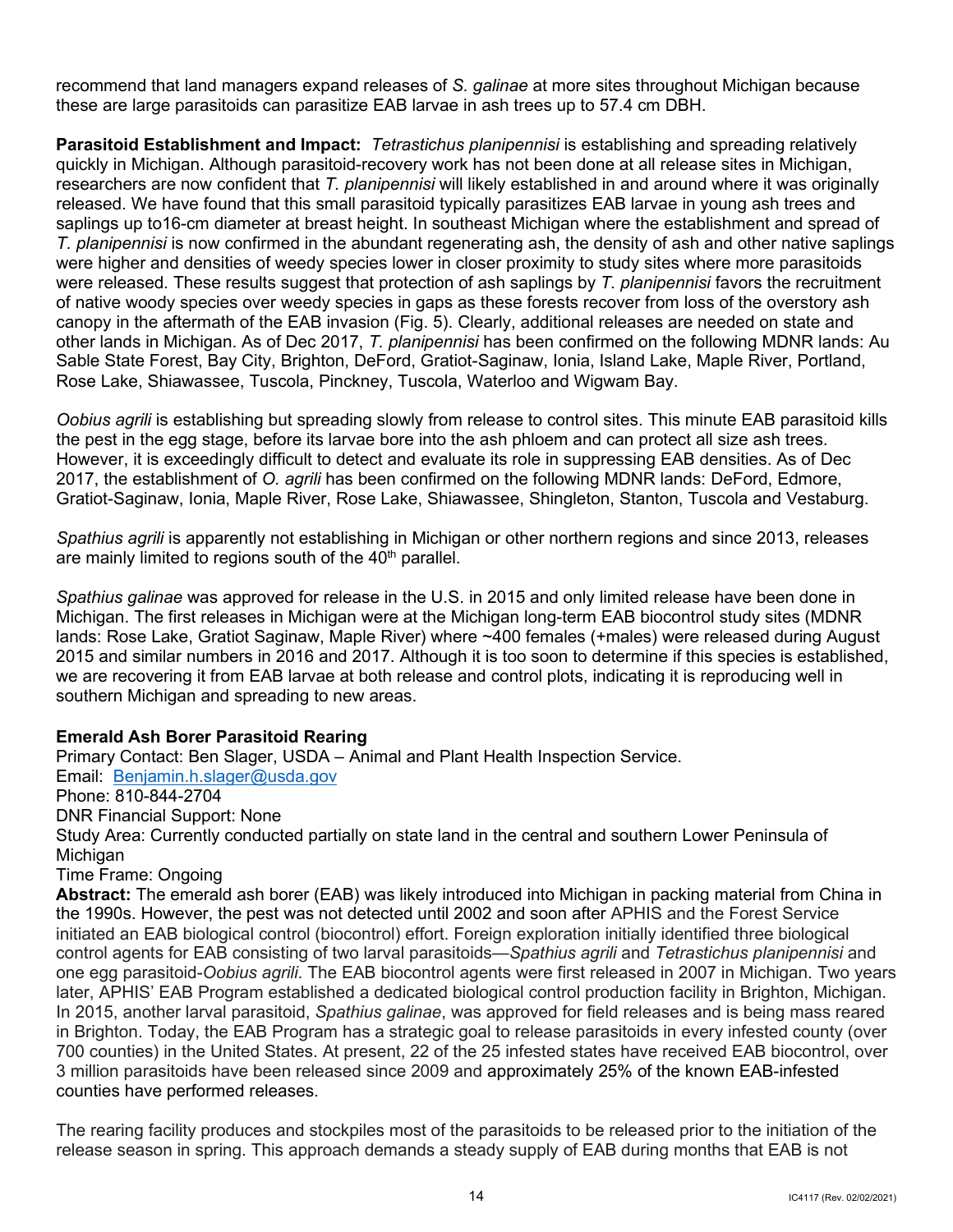present in the field. To maintain a constant supply of off-season adult EAB to produce the necessary egg and when adult EABs are in diapause. Several hundred ash trees are harvested from private and state lands for this purpose, stored in a cold chamber and warmed as needed to facilitate adult emergence. These adults are collected and maintained in enclosures with the appropriate resources to encourage reproduction and parasitized eggs are then shipped to cooperators to be placed in the field for natural emergence and release. The remaining EAB eggs are applied to ash bolts and allowed to hatch and develop into  $4<sup>th</sup>$  instar larvae. Several hundred smaller diameter (2-6 inch) ash trees are harvested from state lands and cut into smaller segments to provide the best EAB host for this stage. Once EAB larvae have developed to the correct stage, cooperators to be place in the field for natural emergence and release of parasitoids. larval stage parasitoid hosts, the rearing facility harvests infested, mature ash material during winter months oviposition. A portion of EAB eggs from these enclosures are provided to *Oobius agrili* to parasitize. The they are presented to one of the larval parasitoids. The parasitized larvae within the bolts are then provided to

 Parasitoid recovery efforts are ongoing. However, to date, cooperators in 10 states (Indiana, Illinois, Maryland, Michigan, Minnesota, New York, Ohio, Pennsylvania, Tennessee and Wisconsin) have successfully recovered the offspring from one or more of the stingless wasps. Because the release sites are continually monitored, we anticipate additional reports of wasp recovery.

## **Epidemiology, Biology and Population Genetics of Oak Wilt**

 DNR Financial Support: None. Time Frame: 2016 - 2019 Primary Contact: Dr. Deborah G. McCullough, Dr. Monique Sakalidis & Dr. Bert Cregg, Michigan State University, East Lansing, Michigan Email: [mccullo6@msu.edu](mailto:mccullo6@msu.edu)  Phone: 517-355-7445 Study Area: Michigan's Lower Peninsula

 continue to be monitored to assess abundance, diversity and contamination rates of insects that can be long tiny beetles in the family *Nitidulidae* in each of the three sites. A subset of beetles is then cultured by our MSU collaborators to determine if the beetles are carrying spores of the oak wilt fungus (*Bretiziella fagacearum*). Beetles with spores are known to be attracted to oak wilt pressure pads, where they contact the spores. Beetles are also attracted to wounds on healthy oaks and can introduce the fungus to the oaks. In addition to identifying and monitoring beetle activity, we collected volatile organic compounds emitted by pressure pads and wounds, as well as the bark of healthy oak trees. Identification of these compounds is underway and could small cores extracted from trees at two-week intervals to determine when earlywood production ceases and latewood production begins. Latewood has thicker cell walls and may be less likely to become infected by oak wilt fungi. Several hundred beetles were collected in 2019, including beetles from the *Carpophilus* and *Colopterus* genera that have been implicated as oak wilt vectors. Beetle trapping and related work with our **Abstract:** Three sites on state forest land in northern lower Michigan with active oak wilt infection centers range vectors of oak wilt. We placed six wind-oriented traps baited with pheromones known to be attractive to help us learn what chemicals are attractive to the nitidulid beetles. We assessed xylem development using collaborators will continue in 2019.

## **Management of Chronic Wasting Disease in Michigan**

Email: <u>StrakaK1@michigan.gov</u><br>Phone: (517) 336-5030 Primary Contact: Dr. Kelly Straka, DNR Wildlife Division, Lansing, Michigan DNR Financial Support: \$50,000 in FY19, \$250,000 total. Study Area: Statewide. Time Frame: 10/01/2016-09/30/2022

 neurodegeneration and eventual death. In states where CWD is established, it has emerged as a major threat, reducing the health of populations and causing long-term population decline (Edmunds et. al. 2016, Gross and **Abstract:** Chronic Wasting Disease (CWD) is a transmissible spongiform encephalopathy that infects North American cervids including white-tailed deer (Williams 2005). The infectious agent of CWD is a misfolded protein, a prion, that accumulates in the brainstem and lymphatic tissue of infected animals and results in Miller 2001, Manjerovic et. al. 2014).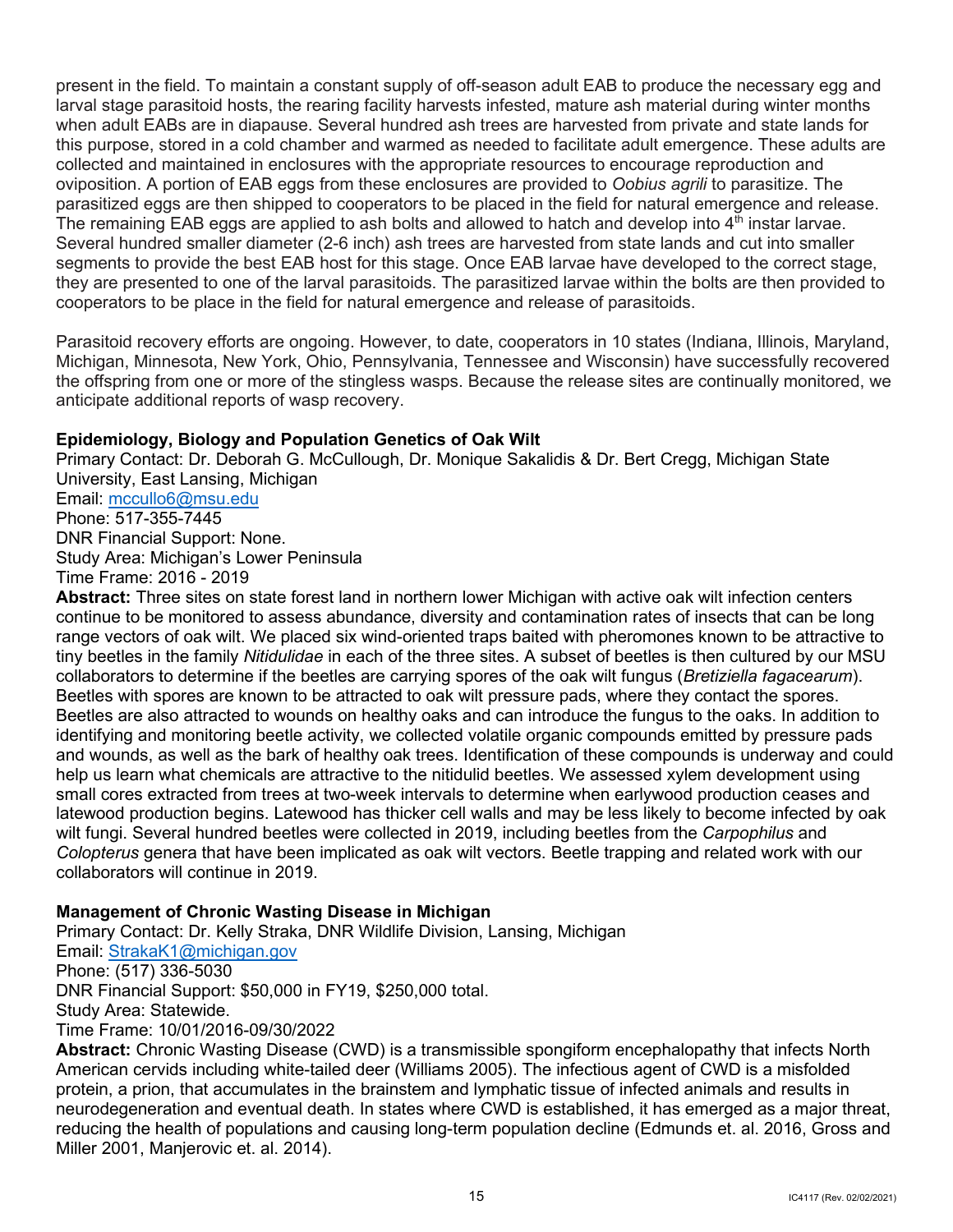The occurrence of CWD in Michigan challenges the foundations of wildlife conservation, both in the short term and perhaps more significantly in the longer term. In the short term, CWD is causing reallocation of precious sales of deer hunting licenses represent such a large proportion of annual revenue. Recognizing these threats,  the Wildlife Division included wildlife disease in its *Guiding Principles and Strategies* (Objective 1.3: Monitor financial and staff-time resources and will be widely disruptive to existing programs. In the longer term, diseases such as CWD pose a threat to the financial cornerstone of fisheries and wildlife programs because and preserve the health of Michigan's wildlife) and prepared a comprehensive *Surveillance and Response Plan for Chronic Wasting Disease of Free-ranging and Privately Owned Cervids.* 

 The discovery of CWD in Michigan creates an immediate need for tools that better assess the return-on- monitoring of deer populations using distance sampling and evaluation of wild turkey harvest regulations using investment of funds for surveillance and management of CWD. We propose building on risk assessment and modeling that was previously developed during a CWD outbreak in New York. There, we showed how costs of CWD containment could be reduced dramatically by using risk modeling procedures and mapping areas where management action would have the greatest impact on disease control (Williams et. al. 2014). We plan to expand on those efforts by adapting them to Michigan and drawing on newly emerging tools for population estimation and risk analysis procedures that we have been using on other research (e.g., local-scale statistical risk modeling).

 emerging wildlife health issues and 1.3.6: Work with State and Federal agencies and stakeholders to address wildlife health issues." Specifically, we will provide managers with decision tools to: (1) evaluate the risk of costs, (2) evaluate management alternatives to control CWD and assess the risk of local cases of CWD Our objectives address the strategies set forth in the Wildlife Division's *Guiding Principles and Strategies* to "1.3.1: Develop and implement strategies to prevent and control diseases before they occur, 1.3.2: Respond to wildlife disease outbreaks, 1.3.4: Conduct research and monitoring to provide information to make management recommendations regarding wildlife disease, 1.3.5: Raise awareness regarding current and spread of disease against the geographic extent of management action and attendant financial and political transitioning from emergent status to established status (where the disease becomes a self-sustaining reservoir within a population) and (3) monitor management outcomes for deer population abundance and disease prevalence.

## **Projecting Hemlock Woolly Adelgid Distribution and Risk in Michigan**

Primary Contact: Dr. Deborah G. McCullough & Dr. Jeffrey Andresen, MSU, East Lansing, Michigan Email: [mccullo6@msu.edu](mailto:mccullo6@msu.edu) 

Phone: 517-355-7445

DNR Financial Support: None. Conducted partially on state land Study Area: Michigan's Upper and Lower Peninsulas

Time Frame: 2016 - 2019

 **Abstract:** Data sets from MI DNR and USDA Forest Service cooperators were compiled and used to develop adelgid (HWA) detection surveys and requests for maps continue to be filled. We are continuing to monitor frequency, severity and distribution of extreme cold events, with coldest temperatures and most frequent extremes occurring to the west and north of the Lakes and in interior areas away from the Lakes. Hemlock a statewide model to project the likelihood of hemlock distribution. Personnel from the DNR and several other agencies were provided with pdf and shape files of hemlock projections to support ongoing hemlock wooly HWA development and condition (live, dead) year-round at infested sites in western Lower Michigan to determine when life stages such as eggs, mobile crawlers and mature adults are present. We are also monitoring microclimatic variation in temperatures experienced by HWA at two infested sites and four additional hemlock sites using 12 temperature sensors to quantify winter temperatures at three heights and four aspects on individual trees. Winter survival of HWA at the two infested sites will be related to shoot and ambient temperatures. We are continuing to analyze historical and projected extreme minimum temperatures in Michigan and across the Great Lakes region with PRISM data. Influence of the Great Lakes is evident in the maps, HWA survival and development and winter climate data will ultimately be overlaid to develop HWA hazard maps.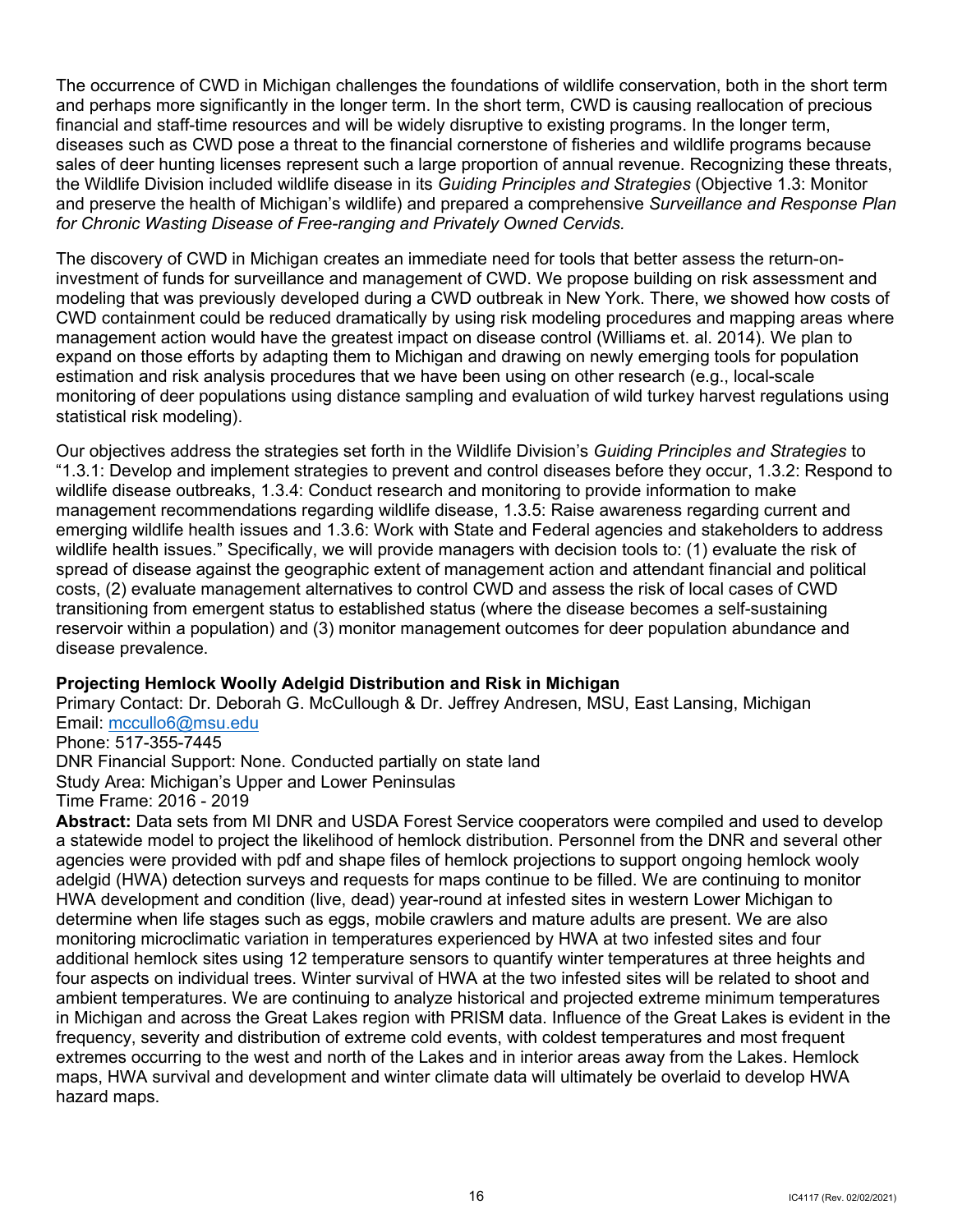## **Quantifying Upper Peninsula deer movements and abundance: preparing for CWD management**

Primary Contact: Dr. Dean Beyer Jr., DNR Wildlife Division, Marquette, Michigan

Email: [beyerd@michigan.gov](mailto:beyerd@michigan.gov)  Phone: (906) 228-6561 DNR Financial Support: \$117,759 in FY19, \$613,001 total. Study Area: Upper Peninsula Time Frame: 10/1/2017-9/30/2021

#### **Abstract:**

 neighboring state of Wisconsin where the disease is endemic. Although wildlife managers have not about 40 km from our Iron County border and a second positive deer in Oconto County, Wisconsin, about 50 Chronic wasting disease (CWD) occurs in free-ranging white-tailed deer in Lower Michigan, and in our documented CWD in the Upper Peninsula, managers found infected deer in two Wisconsin captive cervid facilities near the Michigan border. Officials identified the disease in a facility in Oneida County, Wisconsin, km from our Menominee County border.

While it is not possible to predict if or when we will find CWD in the Upper Peninsula, preparations seem prudent. A scientifically based understanding of deer movements and estimates of population abundance are critical for developing management recommendations in response to CWD. Deer movements and abundance can influence the probability of disease occurrence, contact rates which can affect transmission rate, and geographic extent of an outbreak (e.g., Oyer et al. 2007, Skult et al. 2008, Webb et al. 2010). Importantly, these data take time to gather and managers need this information at the time of first discovery. Thus, waiting for a disease outbreak before gathering these data would put managers at a disadvantage. Important deer movements to understand include seasonal home ranges, migration (especially important in the Upper Peninsula), dispersal, transient, and exploratory.

 boundaries. Although some information exists on deer movements in the UP, most of this work relied on tag returns that do not provide the needed level of spatial and temporal resolution to inform management Information on these movements would inform decisions on identification of CWD management zones. The current strategy is to establish a 16-km radius circle around the location of an infected cervid and include entire counties whose boundaries intersect this circle as part of the CWD management zone. Further, if results from local population surveys or other credible scientific data suggest that cervids from within the radius are likely to move beyond the management zone boundary, the boundary should be expanded accordingly. In the Upper Peninsula, deer can seasonally migrate 50 km (Van Deelen et al. 1998), with overall movements exceeding 80 km (Doepker et al. 2015). These migratory movements, as well as other movements (e.g., dispersal), are currently unknown and certainly not aligned with or contained within county responses to a disease outbreak.

Consequently, If CWD was detected in the UP, large areas would likely be under surveillance and management that would not contain infected deer and large areas with potential for infected deer would not be within the prescribed surveillance zone, rendering the current management zone less effective.

The Upper Peninsula Region (UPR), Biological and Social Sciences Section (BSSS), Wildlife Health Section (WHS), and Mississippi State University (MSU) wish to develop a program to address the need for information on deer movements. The core work would entail deploying GPS collars on deer in select wintering complexes and conditional winter range (starting along WI border) and documenting movements over three years. To complete the capture and collaring work, we would work cooperatively with interested sportspersons.

## **Trapping for Detection of Exotic Forest Pests and Evaluation of Native Wood Boring Insect Communities**

 Study Area: Michigan's Upper and Lower Peninsulas Primary Contact: Dr. Deborah G. McCullough and Andrew Tluczek, MSU, East Lansing, Michigan Email: [mccullo6@msu.edu](mailto:mccullo6@msu.edu)  Phone: 517-355-7445 DNR Financial Support: None. Conducted partially on DNR lands Time Frame: 2013, 2015-2019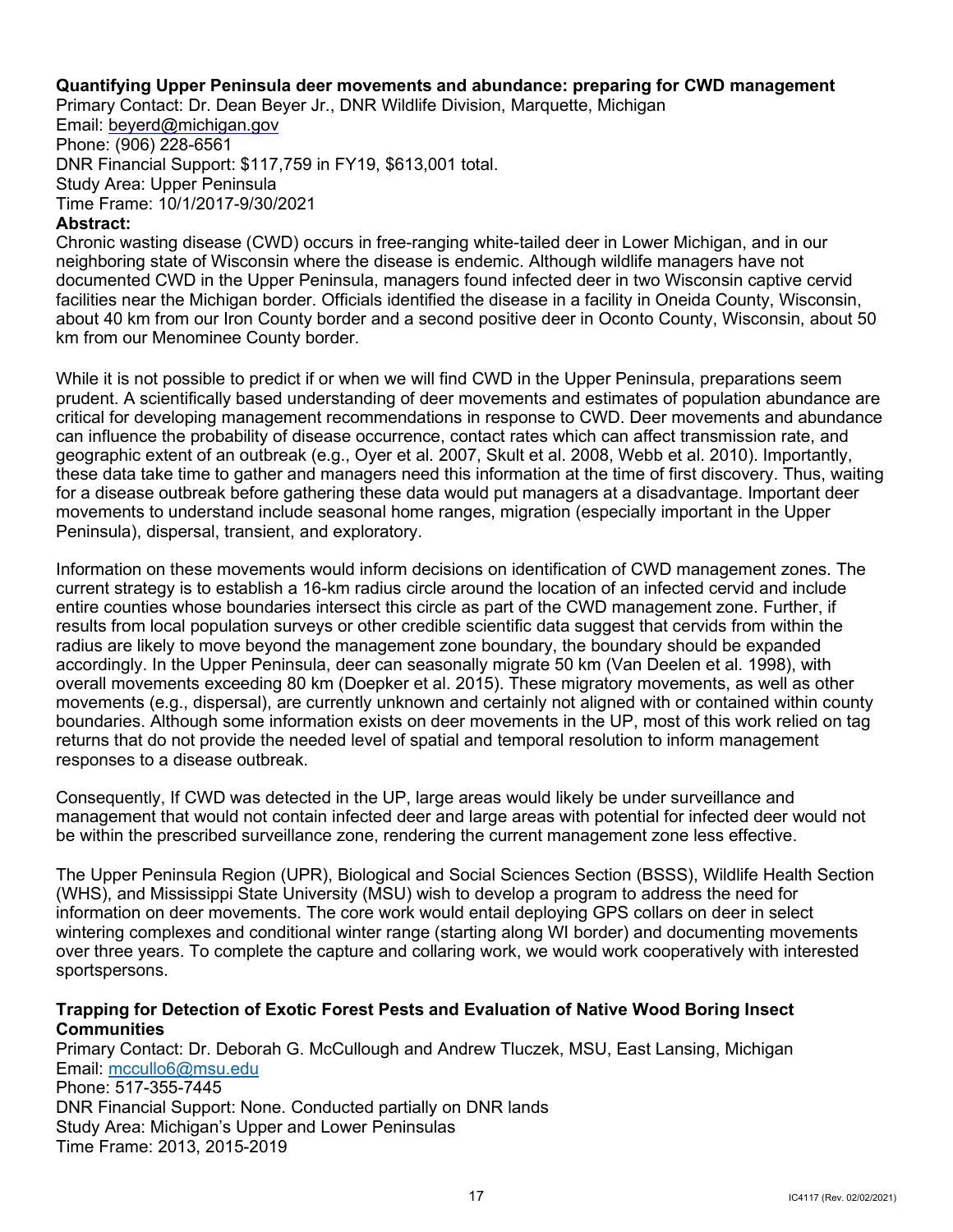**Abstract:** Michigan's diverse forests, major manufacturing industries and popular recreation sites provide firewood originating in other states. We surveyed 45 sites in 2018 considered to be at relatively high risk for established. We have developed risk maps for Michigan's Upper and Lower Peninsulas that overlay variables identify industrial and recreation sites at risk for specific forest pests. For example, a campground surrounded by maple-dominated forest would be considered a high-risk site if the park hosts visitors from locations where Asian long horned beetle (ALB) populations occur. An array of traps baited with lures for specific target pests many benefits to residents, but also mean the state is at a high risk of non-native forest insects introductions in solid wood packing material arriving with imported commodities from overseas or in logs, nursery trees and exotic forest pest introductions via international or domestic invasion pathways. We were especially interested in woodborers and bark beetles, which could potentially cause widespread damage if they became such as forest cover type, number and origin of state park visitors, sawmill and campground locations and linear corridors such as railroads, highways and rivers. Spatial data sets and point data are combined to was deployed in each of the 45 sites. Almost 10,000 woodboring insects were captured and identification to species level is underway. Thousands of bark beetles are currently being screened by collaborators from the Michigan Department of Agriculture and Rural Development. Selected groups of native woodborers are also analyzed to evaluate species composition and diversity of insects in specific forest cover types and locations and to determine efficacy of specific lures.

## **Understanding Habitat, Breeding Ecology and Diseases of Feral Swine in Michigan to Inform Effective Management**

 Email: [etterd@michigan.gov](mailto:etterd@michigan.gov)  Phone: 517-641-4903 DNR Financial Support: \$0 in FY19, \$572,689 total.<br>Study Area: Statewide. Primary Contact: Dr. Dwayne Etter, DNR Wildlife Division, East Lansing, Michigan Time Frame: 12/01/2013-9/30/2019

 **Abstract:** Feral swine (*Sus scrofa*), specifically the Russian boar breed, pose significant threats to habitat, wildlife, human health and the agricultural industry in Michigan. Free-ranging feral swine occur in 76 of 83 wildlife value (USFWS and US Department of Commerce 2006) and \$300 million domestic swine industry in of feral swine on naturally occurring plant and animal communities. Michigan counties as of 2012. The occurrence of feral swine is projected to negatively affect the \$1 billion Michigan. Additionally, feral swine affect agricultural crop production with potential ramifications that extend to the entire agricultural industry. Furthermore, researchers are just beginning to understand the indirect impacts

 invertebrates and vertebrates (Schley and Roper 2003). Feral swine affect plants and animals through direct consumption and by habitat modification and degradation, competition and invasive species propagation. For example, feral swine can negatively affect forest regeneration through consumption of vegetation and seeds (particularly during low mast periods; Sanguinetti and Kitzberger 2010) and secondarily through soil disturbance and stream bank erosion associated with rooting behavior (Hone 1995). In addition, feral swine compete directly with wildlife for food and water resources (Ilse and Hellgren 1995, Laurance 1997) and can ground nesting birds and altricial young are likely susceptible to feral swine predation (Tolleseon et. al. 2003). assessed for Michigan. An understanding of feral swine space use and activity budgets is needed to help assess and predict risks to plant and animal communities and to help prioritize targeted management actions. Feral swine are opportunistic omnivores known to consume almost any organic material including vegetation, prey on some wildlife species. Direct predation on wildlife is poorly documented in the scientific literature, but The scale of ecological damage caused by feral swine has not yet been spatially delineated nor economically Unfortunately, little is known about feral swine ecology in northern climates that can be used to better inform control strategies in Michigan.

 Feral swine are reservoirs and potentially amplifiers for >30 viral (i.e. pseudorabies, hog cholera and foot- and- mouth disease [FMD]) and bacterial (i.e. bovine tuberculosis and brucellosis, e.g., Aranaz et. al. 2004) diseases and at least 37 known parasites that can affect humans, livestock and wildlife (Forrester 1991, Davidson and Nettles 1997, Samuel et. al. 2001, Williams and Barker 2001, Hutton et. al. 2006, Wyckoff et. al. their low susceptibility to capture, make it difficult or impossible to eradicate swine diseases. The presence of 2009). These factors, along with the tendency for feral swine to move throughout landscapes, coupled with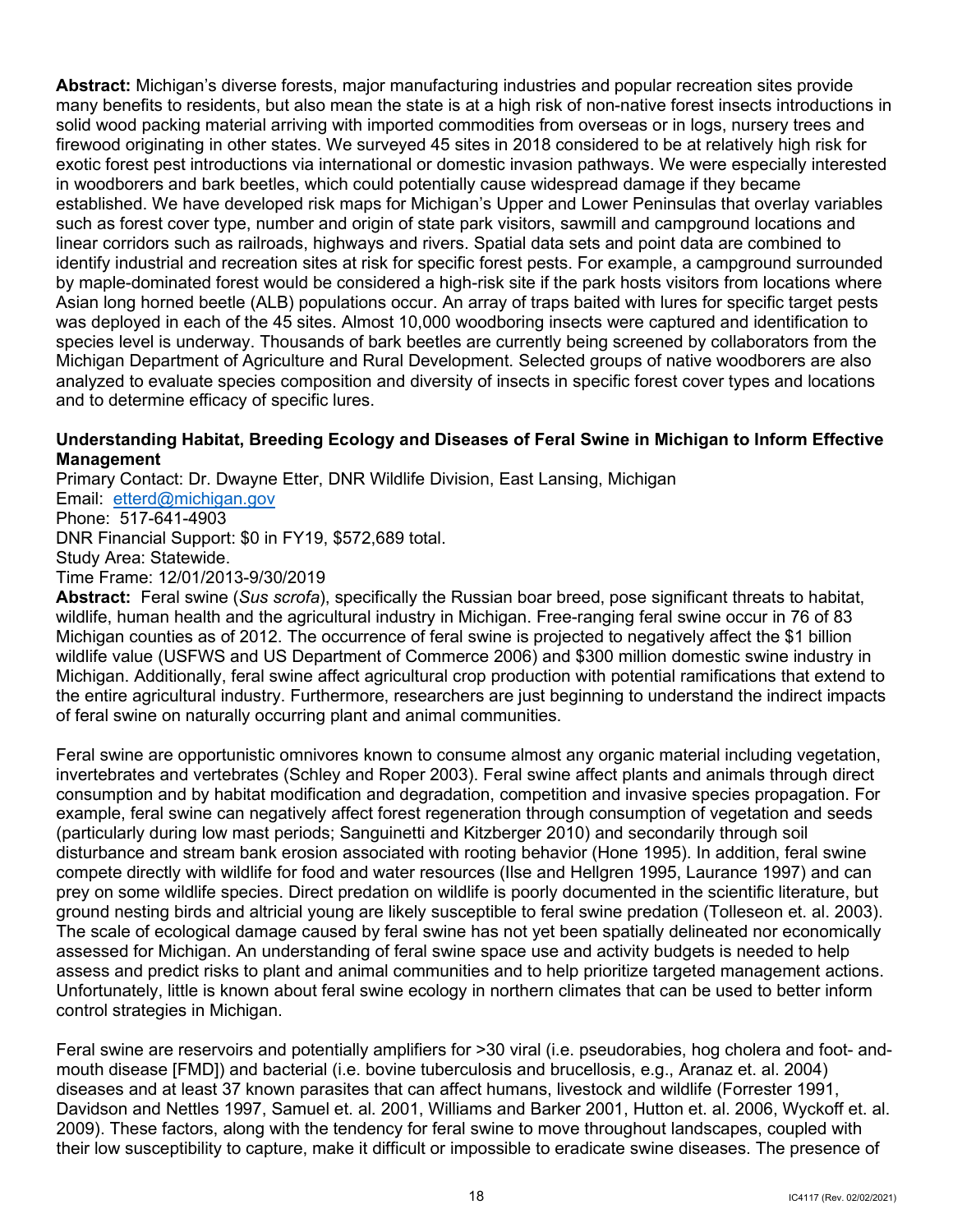feral swine in Michigan threatens to compromise the disease-free status of the domestic livestock herds and portions of Michigan's deer herd and feral swine are a primary reservoir of bTB in many countries around the world. If Michigan's feral swine population became infected with bTB, it could have substantial negative Subcommittee on Brucellosis and Pseudorabies 2005). Presently, pseudorabies has been reported in 11 states and brucellosis documented in 14 states where feral swine are found (USDA-APHIS 2005). In Michigan, preliminary testing by the DNR of 133 feral swine samples indicated ~10% were positive for pseudorabies; humans such as leptospirosis, salmonellosis and trichinosis (Tegt et. al. 2011). Collectively, the potential of feral swine as a disease reservoir and vector makes disease monitoring and control a top priority for complicates eradication of bovine tuberculosis (bTB) in free- ranging deer. Bovine tuberculosis is established in consequences for the cattle industry. Additionally, over the past 17 years, the U.S. has spent about \$200-250 million to achieve a pseudorabies free status for the domestic livestock herd (Hutton et. al. 2006). Feral swine have also been implicated in three outbreaks of swine brucellosis in domestic herds (Feral Swine toxoplasmosis has also been confirmed. Feral swine can also transmit some common zoonotic diseases to Michigan's agricultural community.

 capable of farrowing several times a year, have large litters and high natural survival. In good habitat, population growth and subsequent colonization through dispersal can occur rapidly resulting in irruptive population growth (Waithman et. al. 1999, Bieber and Ruf 2005). Natural predators have little impact on feral swine populations (Sweeney et. al. 2003) and in good habitat; feral swine can endure extremely high rates of hunting harvest with little impact on the overall population (Barrett and Pine 1990). Thus, if Michigan has any chance to locally control and potentially eradicate feral swine, action must be taken swiftly using all available Feral swine are possibly the most prolific large mammal on earth reaching sexual maturity at a young age, control techniques.

 daily movements, seasonal movements, proximity to domestic swine and feeding behavior) that can be used to inform stakeholders about risk, educate landowners and ultimately better inform population management strategies, including lethal removal. The goal of this project is to quantify feral swine space and resource use, disease status and potential for disease transmission and develop and evaluate effective lethal removal techniques and strategies. Feral swine trapping in Michigan has been implemented by United States Department of Agriculture (USDA)- Wildlife Services, with support from the Michigan Department of Agriculture (MDA), to control localized populations. However, little is known about the effectiveness of these trapping efforts to reduce or eradicate local populations. Additionally, there is an absence of spatial ecology information (i.e., dispersal capabilities,

## <span id="page-21-0"></span> **CRITERION FOUR: CONSERVATION AND MAINTENANCE OF SOIL AND WATER RESOURCES**

Email: <u>zornt@michigan.gov</u> Phone: 906-249-1611 x 308 **Assessment of Nearshore Fish Communities in Northern Lake Michigan and Lake Superior** Primary Contact: Troy Zorn, DNR Fisheries Division, Marquette Fisheries Research Station, Marquette, Michigan DNR Financial Support: \$132,960 (25% Game and Fish Funds) Study Area: Northern Lake Michigan Time Frame: Ongoing

 **Abstract:** Inshore areas of the Great Lakes can be affected by riparian land and fisheries management them to the effects of land use actions. This study is providing key information on the population trends in Bay key baseline to evaluate current and future fisheries, land use and forest management actions. actions and many of the species found in these areas use tributary streams for recruitment which exposes de Noc fish populations that include adult abundance, year class strength, sex and age structure of walleye and yellow perch in northern Lake Michigan. Additionally, the study is developing a database on fish community composition for under-sampled nearshore areas of northern Lake Michigan. These data provide a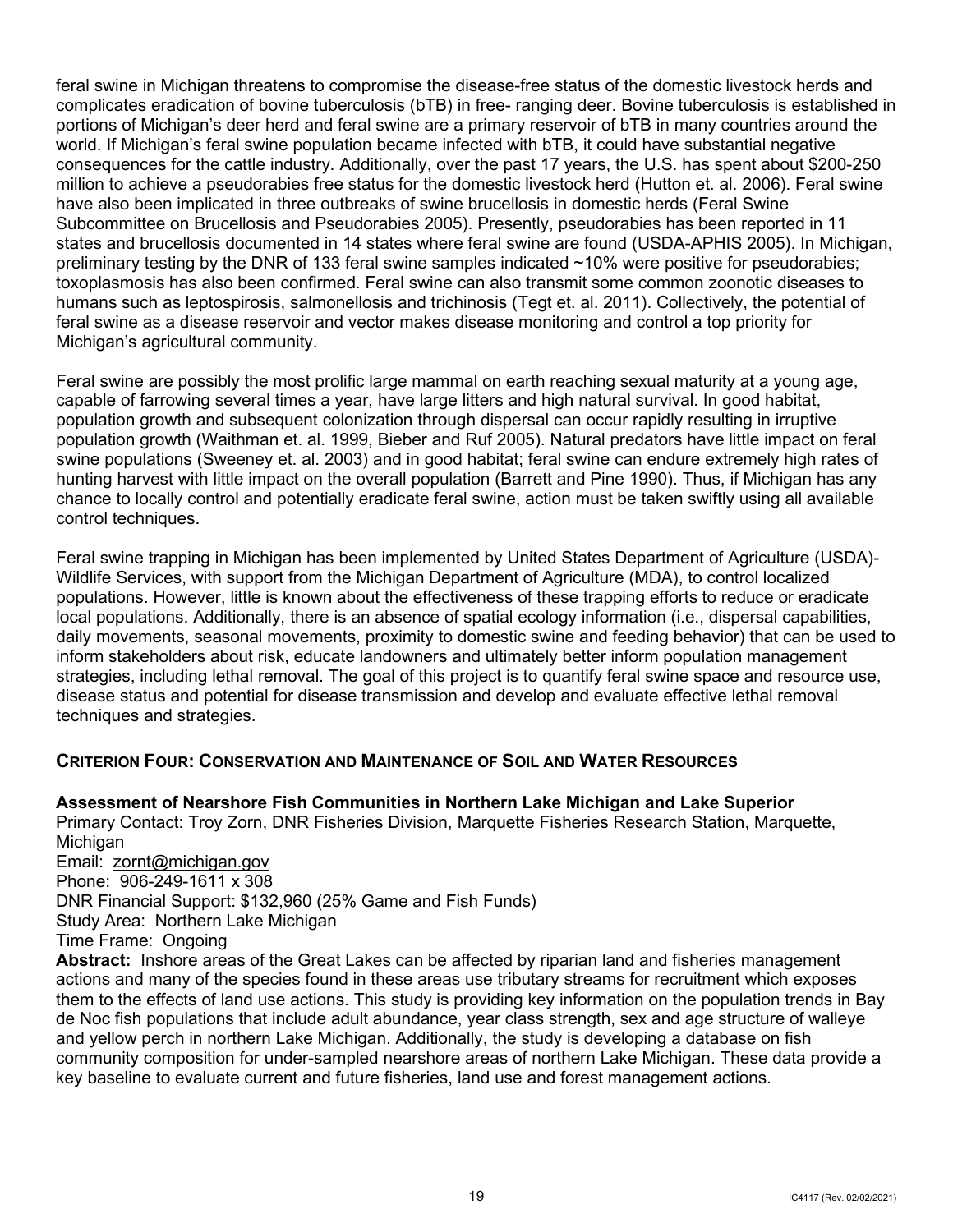#### **Protecting Instream Habitat by Development and Support of a Water Withdrawal Decision-Support Tool in Michigan**

Primary Contact: Troy Zorn, DNR Fisheries Division, Marquette Fisheries Research Station, Marquette, **Michigan** 

 Email: [zornt@michigan.gov](mailto:zornt@michigan.gov)  Phone: 906-249-1611 DNR Financial Support: \$6,638 (25% Game and Fish Funds) Study Area: Statewide Time Frame: Ongoing

 **Abstract:** Land use practices are well known to influence water yields to stream systems that in turn directly designed to estimate the likely ecological impact of a proposed water withdrawal and potentially land use on nearby streams and rivers. The foundation of the WWAT is the Michigan Rivers Inventory Project that produced statewide models of landscapes, river habitats and fish distributions; an initial ecological rivers riparian ecosystems; and a method for regional assessment of stream condition. This project continues the refinement and improvement of this key regulatory tool that protects Michigan's streams in forested lands. influence fish habitat. Michigan's Water Withdrawal Assessment Tool (WWAT; [http://www.miwwat.org/\)](http://www.miwwat.org/) is segment classification; a statewide model of potential groundwater influx to rivers; a regional classification of

## <span id="page-22-0"></span> **CRITERION FIVE: MAINTENANCE OF FOREST CONTRIBUTION TO GLOBAL CARBON CYCLES**

## **Saturation Primary Michigan Gradient Study to Understand the Mechanisms Controlling Carbon and Nitrogen Cycling in the Face of Chronic Nitrogen Deposition and the Reversibility of Long-term Effects of Nitrogen**

Contact: Dr. Andrew Burton, Michigan Technological University, Houghton, Michigan

Email: [ajburton@mtu.edu](mailto:ajburton@mtu.edu) 

Phone: 906-487-3470

DNR Financial Support: None. Use of state forest land and state data.

Study Area: There are two study areas -- One is primarily in the SE 1/4 NW 1/4 NW 1/4 Sec 33 T52N R36W, but a small portion is in the SW 1/4 NE 1/4 NW 1/4 Sec 33 T52N R36W. The other is located in the SW 1/4 NE 1/4 Sec 1 T36N R5W, with a small part of one research plot in the SE 1/4 NE 1/4 Sec 1 T36N R5W. Time Frame: Ongoing

 **Abstract**: Over the next century, ecosystems in portions of the world will be exposed to increasingly elevated deposition effects remain as deposition decreases is not known. In theory, once an ecosystem becomes N regional, elevated N deposition experiment in Michigan. To simulate rates of elevated atmospheric N evidenced by substantial leaching of both inorganic and organic N. Simulated atmospheric N deposition change in microbial community composition. Beginning in 2018, N additions to the four study sites were discontinued. However, ambient N deposition is still somewhat elevated and may be sufficient to maintain a soil C storage will remain. During the first year after cessation of N addition, the soil microbial community deposition inputs. Given these responses, we hypothesized that: i) enhanced N cycling from the N deposition period will continue to accelerate tree growth; and ii) surface soil C will continue to accumulate at a faster rate rates of atmospheric nitrogen (N) deposition, which could theoretically strengthen the terrestrial carbon sink (C) in those areas, potentially helping to mitigate the rate of atmospheric  $CO<sub>2</sub>$  increase. In contrast, ecosystems in the northeast US that experienced decades of elevated N deposition are now seeing declines in the N deposition rate, due to increasingly effect N emissions controls. However, the degree to which anthropogenic N saturated, a lower rate of N deposition could be sufficient to maintain the N deposition effects. From 1994 to 2017, ecologists at Michigan Technological University and the University of Michigan conducted a long-term, deposition, four sugar maple (*Acer saccharum*)-dominated northern hardwood study sites have received annual additions of 3 g NO $_3$ -N/m $^2$  from 1994 to 2017. All four study sites rapidly approached N saturation, increased woody growth increment over the 24-year experiment and caused an increase in C stored in the forest floor, surface soil and coarse-woody debris due to reduced litter decay and wood decomposition rates. Greater C in the non-living pools resulted from a decline in lignolytic microbial activity and a corresponding state of N saturation and its effects. Thus, it is not known if growth increases will continue and if the enhanced remained suppressed and leaching of N remained elevated, at a level that corresponded to ambient N in the former experimental atmospheric N deposition treatment. A series of established core long-term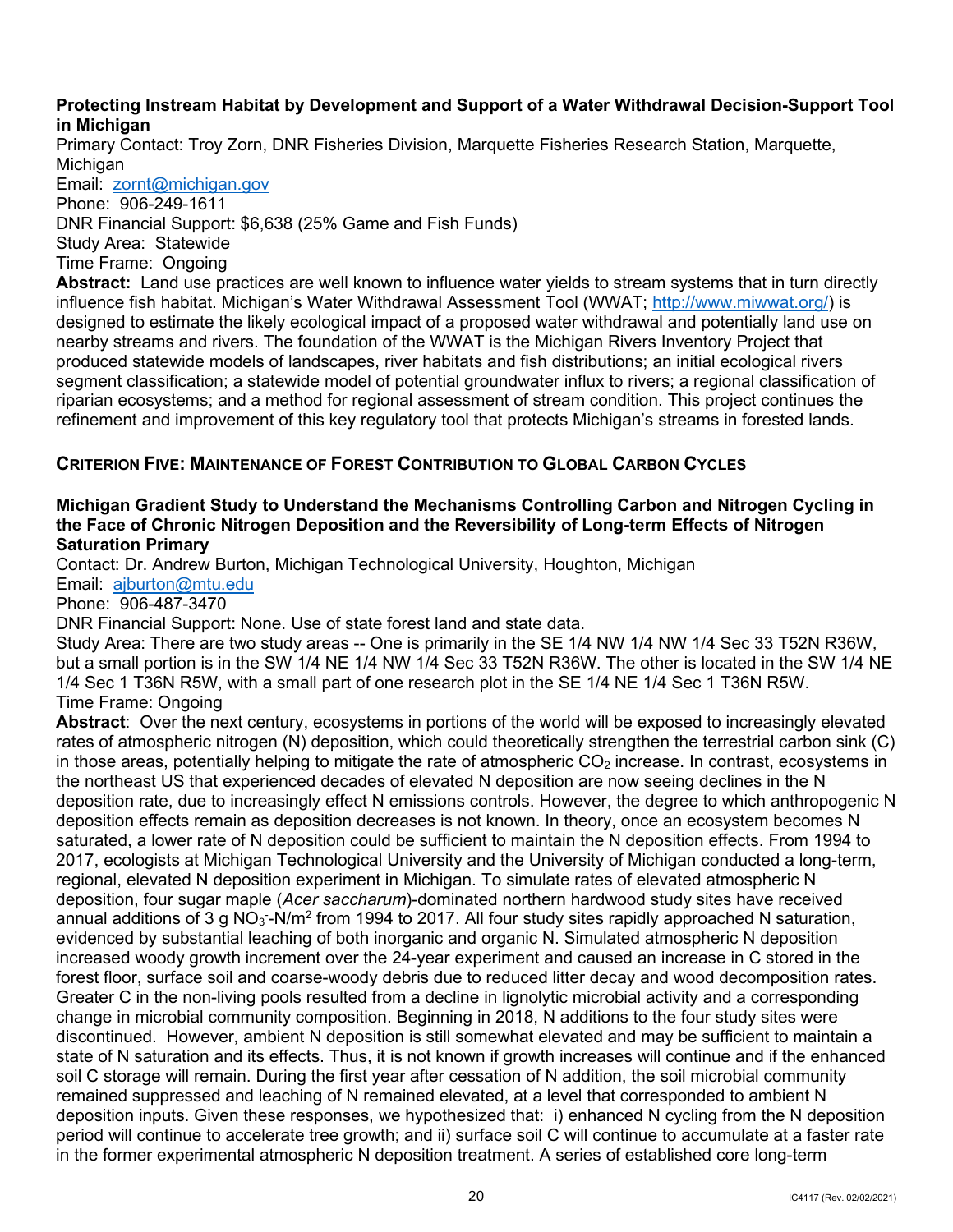Measurements taken in 2019 indicate: 1) woody growth remains elevated for the former N deposition measurements (some stretching back to 1988) enable us to test these long-term hypotheses and to also understand how climatic variation might affect forest composition and productivity in the long-term. treatment; 2) mycorrhizal fungal abundances is lower, leading to reduced tree C sharing with mycorrhizae and leaving more C for aboveground woody growth; and 3) soil respiration is lower, likely due to both reduced mycorrhizal abundance and reductions in the biomass of the bacterial and fungal decomposer community, and indicating that the enhanced soil C storage remains.

## <span id="page-23-0"></span> **CRITERION SIX: MAINTENANCE AND ENHANCEMENT OF LONG-TERM MULTIPLE SOCIO-ECONOMIC BENEFITS TO MEET THE NEEDS OF SOCIETIES**

## **Comprehensive Analysis and Improvement of Michigan Statewide Angler Survey Data**

Email: <u>suz@michigan.gov</u> Phone: 734-663-3554 x 0407 Primary Contact: Zheming Su, DNR Fisheries Division, Institute of Fisheries Research, Ann Arbor, Michigan

 DNR Financial Support: \$55,811 (25% Game and Fish Funds) Study Area: Statewide

Time Frame: Ongoing

 **Abstract:** This study examines and improves the catch and effort estimates generated by the Statewide Angler Survey Program by developing methods that will improve the spatial and temporal efficiency of estimates and data use and conceptual and quantitative models that describe fishery dynamics and aid in management decision-making. These data provide key baseline harvest and economic benefits across the state that is required to properly evaluate fisheries management and land use, including forest management practices.

## **Elk Responses to Recreational Use and Habitat Potential in Michigan**

 Email: [beyerd@michigan.gov](mailto:beyerd@michigan.gov)  Phone: 906-228-6561 Primary Contact: Dr. Dean Beyer, DNR Wildlife Division, Marquette, Michigan DNR Financial Support: \$50,836 in FY19, \$542,000 total. Study Area: Northcentral Lower Peninsula. Time Frame: 05/01/2015-09/30/2019

 **Abstract:** Michigan's elk management plan commits to managing for a sustainable elk population in balance with the habitat and supporting quality hunting and viewing opportunities. Over the past 20 years, elk use of areas outside the historic elk range has increased, leading to reduced public viewing opportunities, challenges to continued use of hunting to manage elk and increasing human-elk conflict. Greater elk use of these outlying composition and distribution (elk management plan goal 2), addressing private landowner conflicts with elk (elk management plan action 2.1.1) and providing public viewing opportunities (elk management plan action 3.1.1). areas may be a result of seeking refuge from disturbance from off-road recreational use or better habitat. Research is needed to support management decisions capable of focusing habitat management efforts where benefits will be greatest (elk management plan strategy 1.1), using hunting to control elk numbers, herd

 throughout North America (Taylor and Knight 2003, Naylor et. al. 2009), as well as in Michigan. Forest and wildlife managers in Michigan are concerned about the potential impacts horseback and mountain bike riding may be having on elk behavior and distribution (S. Whitcomb, B. Mastenbrook, personal communications). The Michigan Elk Management Advisory Team recommended the DNR "study and monitor disturbance factors (including recreational users) that cause elk to move to and from public land into private land where disturbance level is lower…" (Elk Management Advisory Team 2010:9). We propose quantifying the number and relative intensity, frequency and geographic scope of recreational users and assessing their influence on elk movement, habitat selection and subsequent hunting and viewing opportunities. This information will be critical for planning the spatial arrangement of habitat management activities and riding trails and help justify Issues resulting from wildlife–off-road recreational user interactions on public lands are a growing problem land use regulations for recreational users.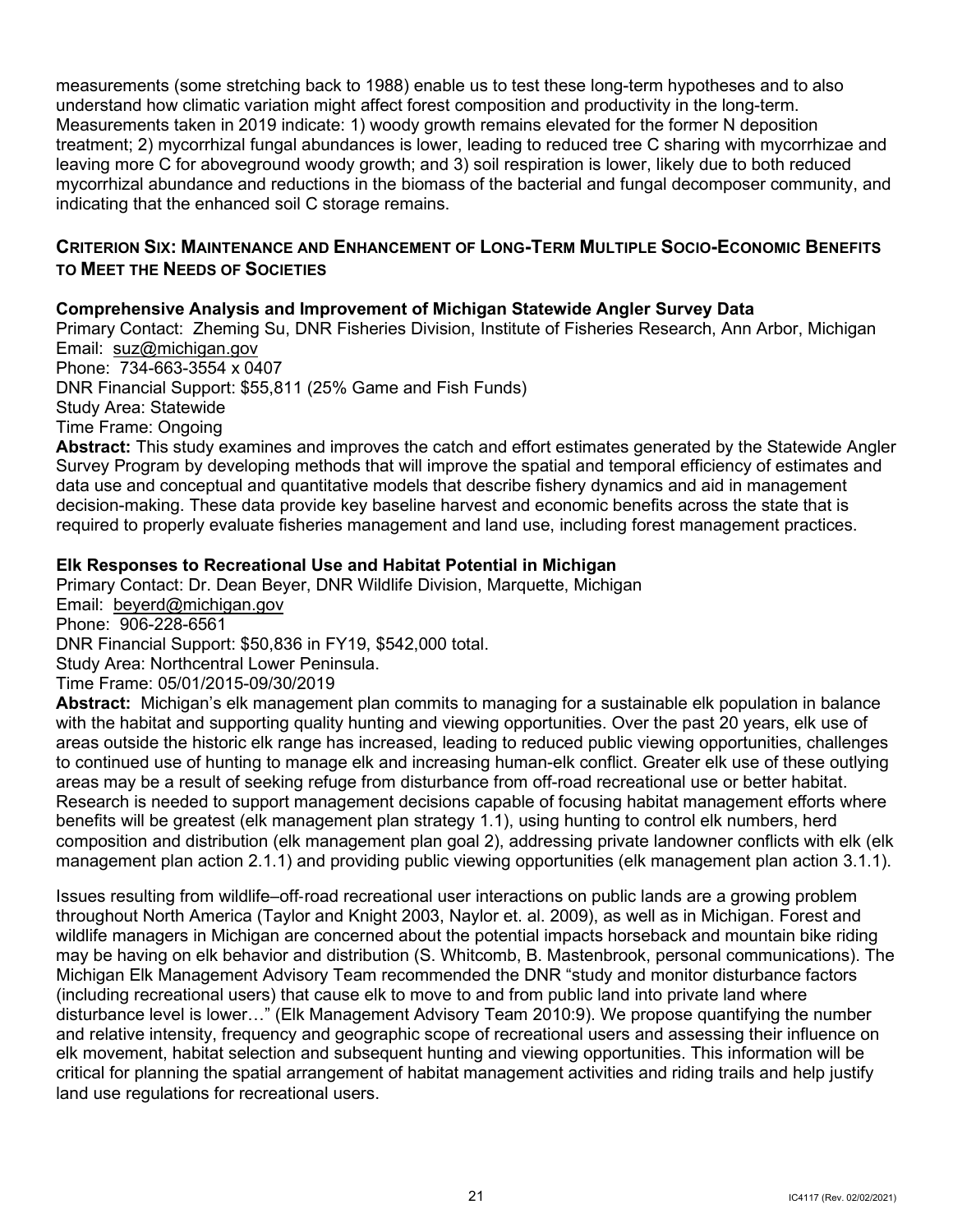To help plan and evaluate the effects of habitat management designed to benefit elk (and other species), we biologists use an "…objective measurement system to plan and monitor the actual status of the elk…range, habitat…" (Elk Management Advisory Team 2010:7) to identify the location of potential vegetation types selected areas may also help minimize elk dispersal reducing agricultural damage and facilitating hunting and propose developing a landscape-scale habitat potential model. The elk habitat potential model would help DNR needed to meet elk habitat management objectives over time. Focusing habitat management practices in these viewing.

## **Exploring Causal Factors and Effects of Declining Hunter Participation in Michigan**

 Primary Contact: Dr. Emily Pomeranz, DNR Wildlife Division, Lansing, Michigan Email: <u>pomeranze@michigan.gov</u> Phone: 517-284-4720 DNR Financial Support: \$43,478 in FY19, \$314,296 total. Study Area: Statewide. Time Frame: 05/01/2015-09/30/2019

 **Abstract:** Hunters are key constituents in state wildlife conservation in Michigan and the U.S. Hunting, as a form of outdoor recreation, is a valuable part of Michigan's nature-based economy and remains an important element of Michigan's culture and heritage. Activities associated with hunting engage Michiganders with wildlife and connect them to nature and one another.

 Nonetheless, participation in hunting is declining. The trends are persistent and widespread (Heberlein and macro social factors (e.g., percent of one-parent households), as well as more local meso (e.g., employment) and micro (e.g., personal) factors are affecting hunter recruitment and retention will help focus management Thomson 1996; Duda et. al. 2010). If current declines in Michigan hunter participation are to be countered, better knowledge of underlying socio-demographic causes of the decline are needed. Insights about how efforts tailored toward sustained hunter participation.

 Similarly, understanding how internal and external migration affect initiation and participation in hunting will allow the DNR to anticipate and adjust to the changing socio-demographic environment of Michigan, which is experiencing increased urbanization. Assessments of opportunities and challenges for retaining involvement in maintaining conservation-minded publics in Michigan and elsewhere. This proposal fully supports Goal 4 of the other forms of wildlife-related recreation are also needed to evaluate potential of stakeholders with broader interest in engaging with wildlife supporting conservation. Little is known about this important population of stakeholders in Michigan. Scientifically based insights are needed into alternative or complimentary models of DNR Wildlife Division's strategic plan (MDNR 2010).

## **Factors Affecting Waterfowl and Hunter Use of Managed Waterfowl Areas**

E-Mail: <u>luukkon1@msu.edu</u> DNR Financial Support: \$0 in FY19, \$124,000 total. Study Area: Statewide. Primary Contact: Dr. Dave Luukkonen, Michigan State University, East Lansing, Michigan Phone: (517) 355-4478 Time Frame: 10/01/2015-09/30/2019

 **Abstract:** Michigan Department of Natural Resources (MDNR) created multiple wetland management areas in are intensively managed to attract waterfowl for hunting and viewing and to provide habitat for a diversity of use. In addition to managing wetlands on these areas, agricultural crops such as corn, millet and buckwheat the 1960s and 1970s with the purpose of providing high quality waterfowl hunting experiences. These areas wetland wildlife. Although managed waterfowl areas have been funded by hunting license fees and fees from managed area use permits purchased by hunters, they are open for anyone most of the year. These areas are unique in that hunting is highly controlled to prevent crowding, maintain safety and maintain high waterfowl are planted and flooded to help increase waterfowl use.

 management systems to changing conditions to ensure these areas continue to function as intended. Status of There is a need to regularly evaluate waterfowl and user use of managed waterfowl areas and to adapt important Great Lakes waterfowl populations (e.g., mallards [*Anas platyrhynchos*] and Canada geese [*Branta*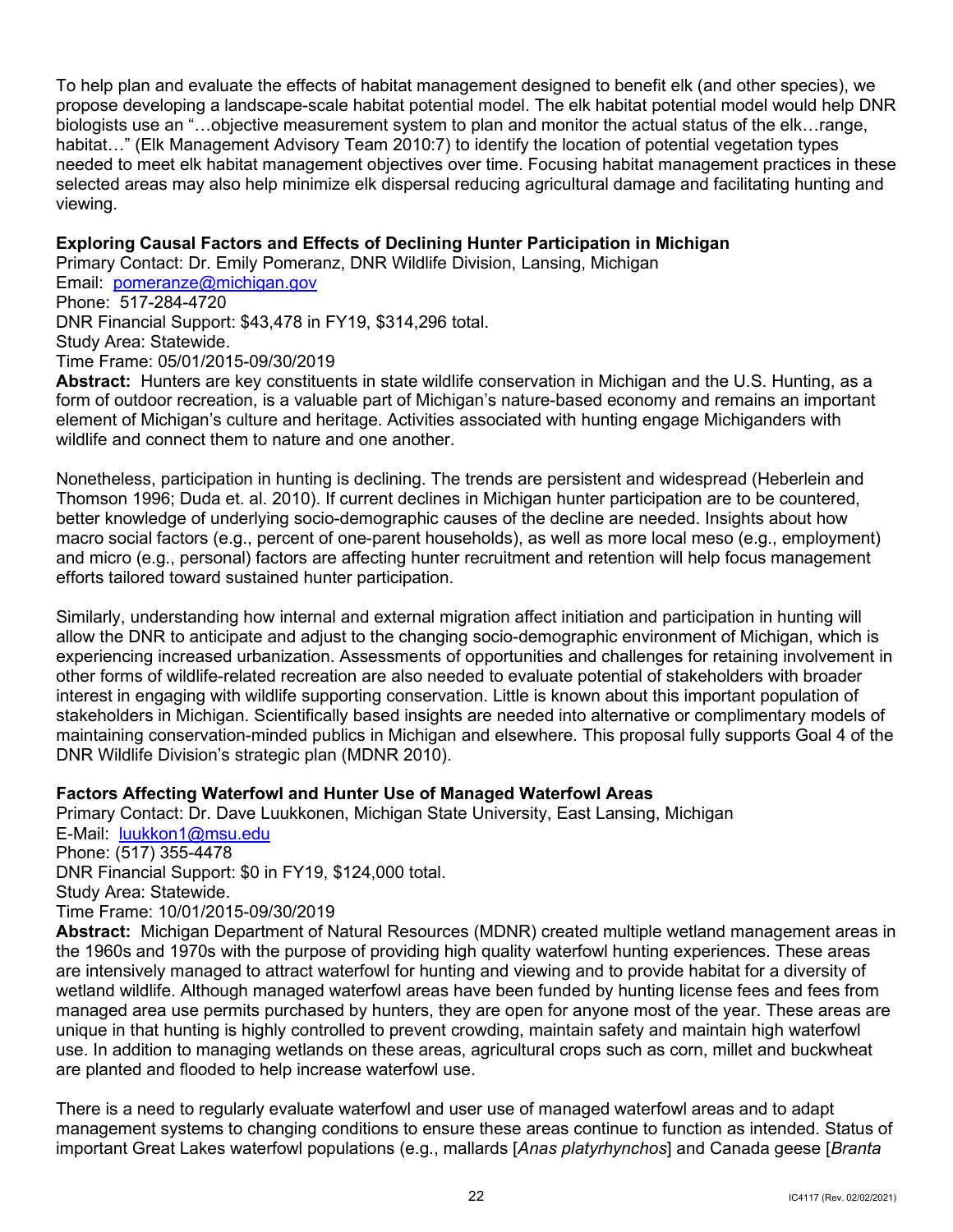users. In addition to analysis of existing data, it is important to ensure that future monitoring is conducted in *canadensis*]) have improved since the managed areas were created, and yet statewide numbers of waterfowl hunters has declined in Michigan and other Great Lakes States. Although periodic analyses of monitoring data have been useful to help guide management, it has been many years since a comprehensive assessment of waterfowl and hunter use of managed areas has been completed. Evaluation of historic data and future monitoring is especially important at this time because MDNR, Wildlife Division (under the umbrella of the Waterfowl Legacy Initiative) has recently created explicit objectives related to increasing use of state managed waterfowl areas while maintaining (or improving) high quality hunting and viewing experiences for recreational ways to help reduce the most important uncertainties affecting future management decisions; alternative monitoring programs for managed areas should be considered and evaluated considering their rigor, ability to address management needs and sustainability with available staff time.

## **Improving Efficacy of Furbearer Management in Michigan through Assessment of the Nature and Extent of Illegal Fur Harvesting**

 Email: [etterd@michigan.gov](mailto:etterd@michigan.gov)  Phone: 517-284-4720 DNR Financial Support: \$49,587 in FY19, \$244,538 total. Primary Contact: Dr. Dwayne Etter, DNR Wildlife Division, Lansing, Michigan Study Area: Statewide. Time Frame: 06/01/2015-09/30/2021

 **Abstract:** State wildlife agencies regulate harvest of game species to meet dual objectives of allowing recreational take while ensuring sustainability of populations. Compliance with harvest regulations and cooperation with accurate reporting of effort and harvest success are important for meeting these objectives. The remote locations and often secretive manner in which hunting and trapping occurs (even when conducted legally) makes patrolling and detecting violations difficult; and the secretive nature and elusive behavior of monitor. Adjustments in harvest regulations (e.g., annual bag limits, season length) and reporting and registration requirements for furbearers including bobcat, fisher, American marten and otter are common in Michigan (Frawley 2013a and b, Hiller et. al. 2011). Advancements in statistical modeling of age-at-harvest et. al. 2011). Recent population modeling of marten and fisher abundance in the Upper Peninsula of Michigan decreased survival of adults of both species (Skalski et. al. 2011, Skalski unpublished data). Managers possess long-term harvest datasets (e.g., reported adult mortality) for marten and fisher, however, little is known about reliability of these reports and other mortality sources including illegal take by fur harvesters. many wildlife species – especially furbearers – makes population dynamics or abundance trends difficult to data now allow for furbearer population abundance estimates, which were historically difficult to obtain (Skalski indicate substantial population declines over the past decade. These declines have been attributed to

 Unlike with many other North American game species, the existence of a legal commercial market for fur means harvest of furbearers is partially motivated by economic gain. Participation in trapping is known to increase with fur prices, which may also increase motivation for users to engage in illegal harvest. Trappers may exceed restrictive bag limits by making use of licenses purchased by non-trappers (with success and closed areas or during closed seasons (with harvest location and dates then being falsely reported), or engage sized animals. A lack of compliance with legal harvest rules may not only place populations at risk of and evaluation of impacts of regulated harvest on population dynamics and viability. potentially effort then being falsely reported by individuals that did not actually trap), take furbearers within in "high grading" by discarding inferior quality fur or smaller-sized animals in favor of higher quality or largeroverexploitation, but also promote generation of falsified data, interfering with assessment of harvest regulation

 Incorporating knowledge about the nature and extent of illegal take of furbearers can improve enforcement efforts and aid calibration of population models and effectiveness of regulations developed and implemented Theoretical and methodological developments in conservation criminology (Gibbs et. al. 2010) provide an ideal opportunity to address gaps in understanding about illegal take of furbearers and the relationship between illegal take and management. To this end, the goal of this proposed project is to improve our understanding of by the state to ensure the furbearer resource remains sustainable. Information about illegal fur harvesting activities can also aid in discussions with stakeholders, many of whom feel illegal take results in significant negative impacts to the resource. To date, methods for assessing illegal take of furbearers have been limited. the factors that significantly affect furbearer management regarding four limited take species in Michigan: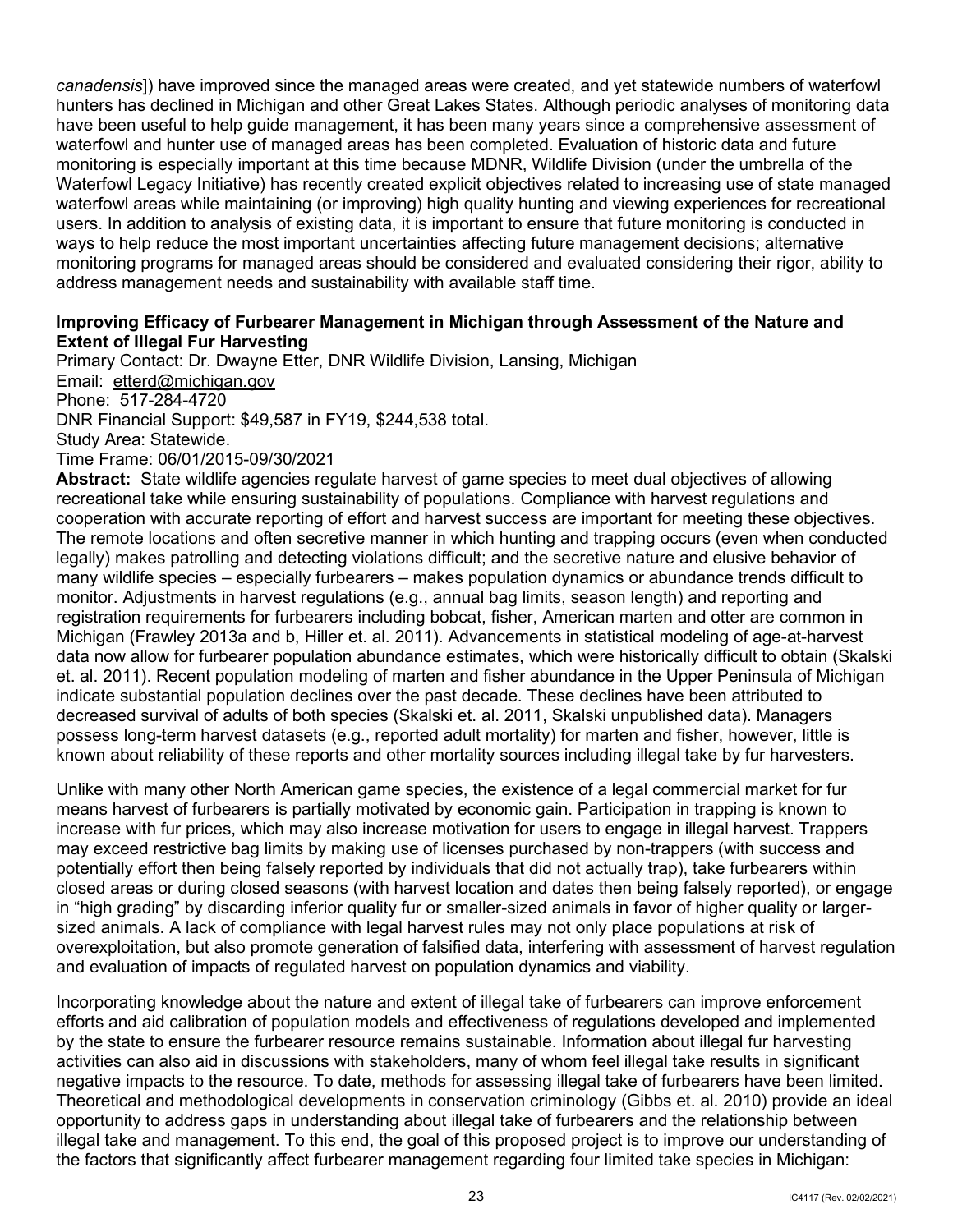bobcat, fisher, American marten and river otter. Our focus will be to increase knowledge and understanding of the extent and nature of illegal take to inform more effective furbearer management in Michigan (e.g., Gore 2011).

**PERM: Alexa Warwick - Wildlife Engagement**  Primary Contact: Dr. Emily Pomeranz, DNR Wildlife Division, Lansing, Michigan Email: [PomeranzE@michigan.gov](mailto:PomeranzE@michigan.gov)  Phone: (517) 284-4720 DNR Financial Support: \$26,530 in FY19, \$26,530 total. Study Area: Statewide Time Frame: 10/1/2018-9/30/2019

## **Abstract:**

 Division success. These efforts require a range of expertise and constant consideration of the best available Division on engagement-relatedactivities. The Michigan Department of Natural Resources' Wildlife Division continues to be a national leader in supporting social science relevant to wildlife management. Beyond generation of knowledge, the integration of insights from social science with biological and environmental science is necessary when directing wildlife management programs and providing technical advice to policy makers. Furthermore, engaging stakeholders in wildlife topics generates buy-in and targets management efforts more effectively. As a result, increasing the capacity of DNR staff to conduct and evaluate engagement with stakeholders is critical for Wildlife information plus development and evaluation of programs to make use of this information. To address these needs requires forming close collaboration among professionals possessing diverse expertise, within and outside of Wildlife Division. Dr. Alexa Warwick possesses expertise to advise and consult with Wildlife

 always stay current on the latest advancements for effective stakeholder engagement and associated Michigan as they arise from field staff. Consequently, Wildlife Division needs additional capacity to develop and provide engagement processes and outreach evaluation tools specific to wildlife management. Although Wildlife Division has considerable wildlife knowledge and expertise, staff lack the resources to outreach methods regarding wildlife management. Additionally, Wildlife Division lacks the capacity to provide cutting edge research designed to address specific engagement needs for wildlife conservation in Additionally, Wildlife Division needs additional capacity to design and develop novel research projects as information gaps and management barriers related to stakeholder engagement arise.

 engagement and outreach efforts. Her appointment in the Department of Fisheries and Wildlife at a major Dr. Alexa Warwick possesses considerable expertise on developing and evaluating the effectiveness of university affords access to the latest developments in the understanding of the role of engagement, outreach, and education in wildlife conservation and policy. Consequently, Dr. Warwick is well suited to assist Wildlife Division with developing effective stakeholder engagement processes, training Wildlife Division staff on engagement, developing effective outreach in support of engagement, and evaluating the effectiveness of Wildlife Division engagement and outreach efforts. Duplicating the access to resources, skills, and capacity available to Dr. Warwick would be in inefficient use of Wildlife Division's resources and beyond Wildlife Division's current staffing capacity.

## **PERM: Dan Kramer – Social, Economic and Policy Aspects of Wildlife Management**

Primary Contact: Dr. Emily Pomeranz, DNR Wildlife Division, Lansing, Michigan Email: [PomeranzE@michigan.gov](mailto:PomeranzE@michigan.gov)  Phone: (517) 284-4720 DNR Financial Support: \$65,961 in FY19, \$65,961 total. Study Area: Statewide Time Frame: 10/1/2017-9/30/2018 **Abstract:** 

 wildlife management programs and providing technical advice to policy makers. These efforts require a range of expertise and constant consideration of the best available information plus evaluation and adaption of The Michigan Department of Natural Resources' Wildlife Division continues to be a national leader in supporting social science relevant to applied wildlife management. More important than the generation of knowledge is the integrated consideration of social science along with biological science when directing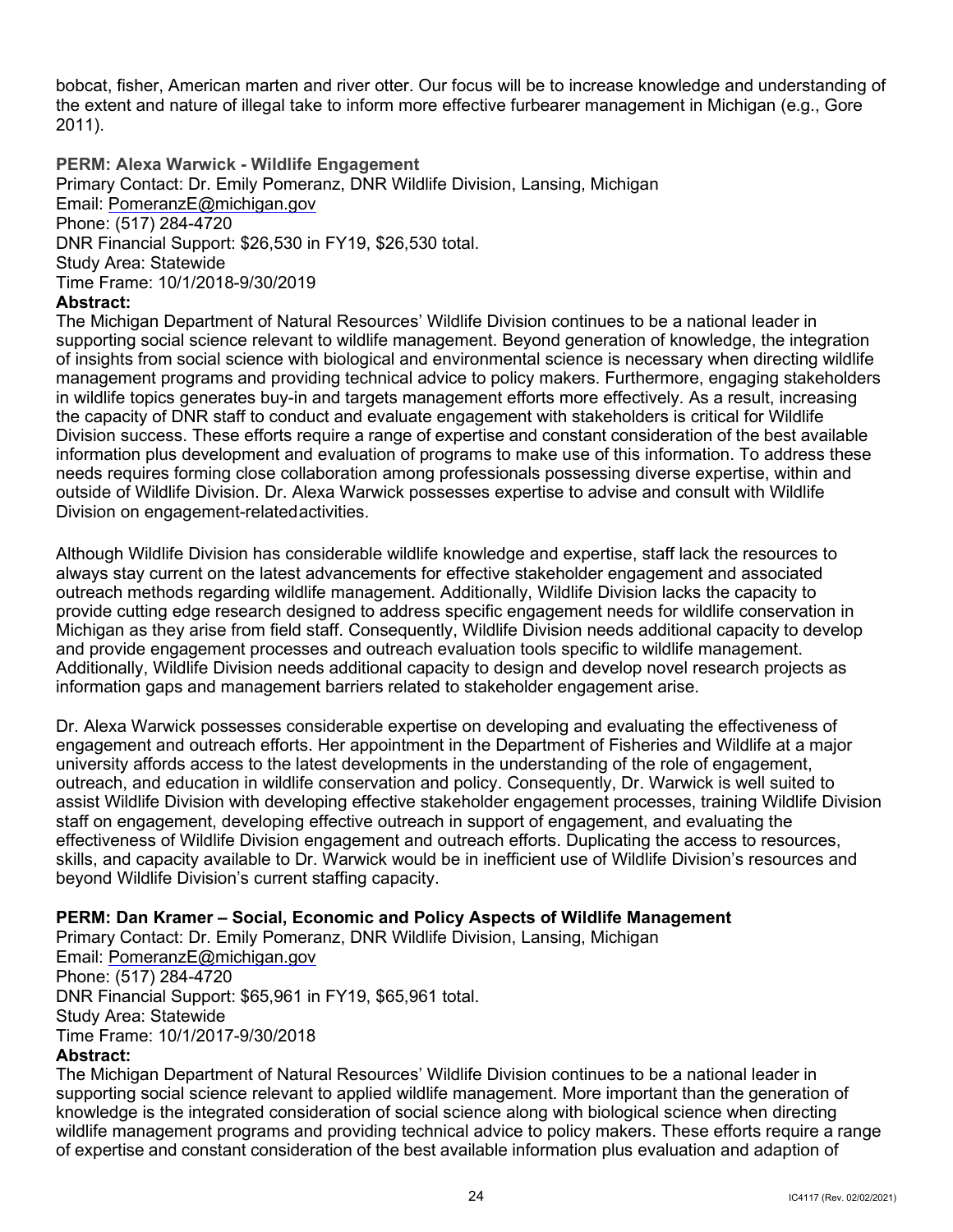application of findings regarding the social, economic, and policy aspects of wildlife management, particularly regarding conservation of biodiversity and changing land use. programs to make use of this information. This is best performed by close collaboration of professionals possessing diverse expertise, both within and outside of the Wildlife Division. Dr. Dan Kramer possesses considerable expertise to advise and consult with the Wildlife Division on data collection, study design, and

 stay current on the latest advancements at the intersection of changing land use and conservation biology. Although Wildlife Division has considerable wildlife knowledge and expertise, staff lack the resources to always Additionally, Wildlife Division lacks the capacity to provide cutting edge research designed to address specific information needs regarding conservation issues arising from shifting land use patterns they arise from field staff.

 Consequently, Wildlife Division needs additional capacity to interpret research results from the broader conservation community to Michigan specific management practices related to conservation biology. Additionally, Wildlife Division needs additional capacity to design and develop novel conservation strategies affecting land use policies as information gaps and management barriers arise.

 Dr. Dan Kramer possesses considerable expertise on topics that support WLD's mission. His joint appointment with the James Madison College as well as the Department of Fisheries and Wildlife at a major university affords access to the latest developments in the understanding of complex conservation issues along the human/wildlife interface. Duplicating the access to resources, skills, and capacity available to Dr. Kramer would be in inefficient use of Wildlife Division's resources and beyond the capabilities of Wildlife Division.

 Dr. Frank Lupi possesses considerable expertise on topics that support Wildlife Division's mission. His joint major university affords access to the latest developments in the understanding of the role of economics in appointment in Agriculture, Food, and Resource Economics and Department of Fisheries and Wildlife at a wildlife conservation and policy.

 various user groups towards conservation, impacts of various policy decisions on human behavior, economic and beyond the capabilities of Wildlife Division. Consequently, Dr. Lupi is well suited to advise and consult with Wildlife Division on economic motivations of study design and sampling, and integrating research findings into management actions. Duplicating the access to resources, skills, and capacity available to Dr. Lupi would be in inefficient use of Wildlife Division's resources

## **PERM: Frank Lupi – Economic Aspects of Wildlife Management**

Primary Contact: Dr. Emily Pomeranz, DNR Wildlife Division, Lansing, Michigan Email: [PomeranzE@michigan.gov](mailto:PomeranzE@michigan.gov)  Phone: (517) 284-4720 DNR Financial Support: \$51,497 in FY19, \$51,497 total. Study Area: Statewide Time Frame: 10/1/2018-9/30/2019

## **Abstract:**

 management programs and providing technical advice to policy makers. These efforts require a range of expertise and constant consideration of the best available information plus evaluation and adaption of programs to make use of this information. This is best performed by close collaboration of professionals The Michigan Department of Natural Resources' Wildlife Division continues to be a national leader in supporting social science relevant to applied wildlife management. More important than the generation of knowledge is the integrated consideration of social science along with biological science when directing wildlife possessing diverse expertise, both within and outside of Wildlife Division. Dr. Frank Lupi possesses considerable expertise to advise and consult with Wildlife Division on data collection, study design, and application of findings regarding the economic aspects of wildlife management.

Although Wildlife Division has considerable wildlife knowledge and expertise, staff lack the resources to always stay current on the latest advancements regarding the economics of wildlife management. Additionally, Wildlife Division lacks the capacity to provide cutting edge research designed to address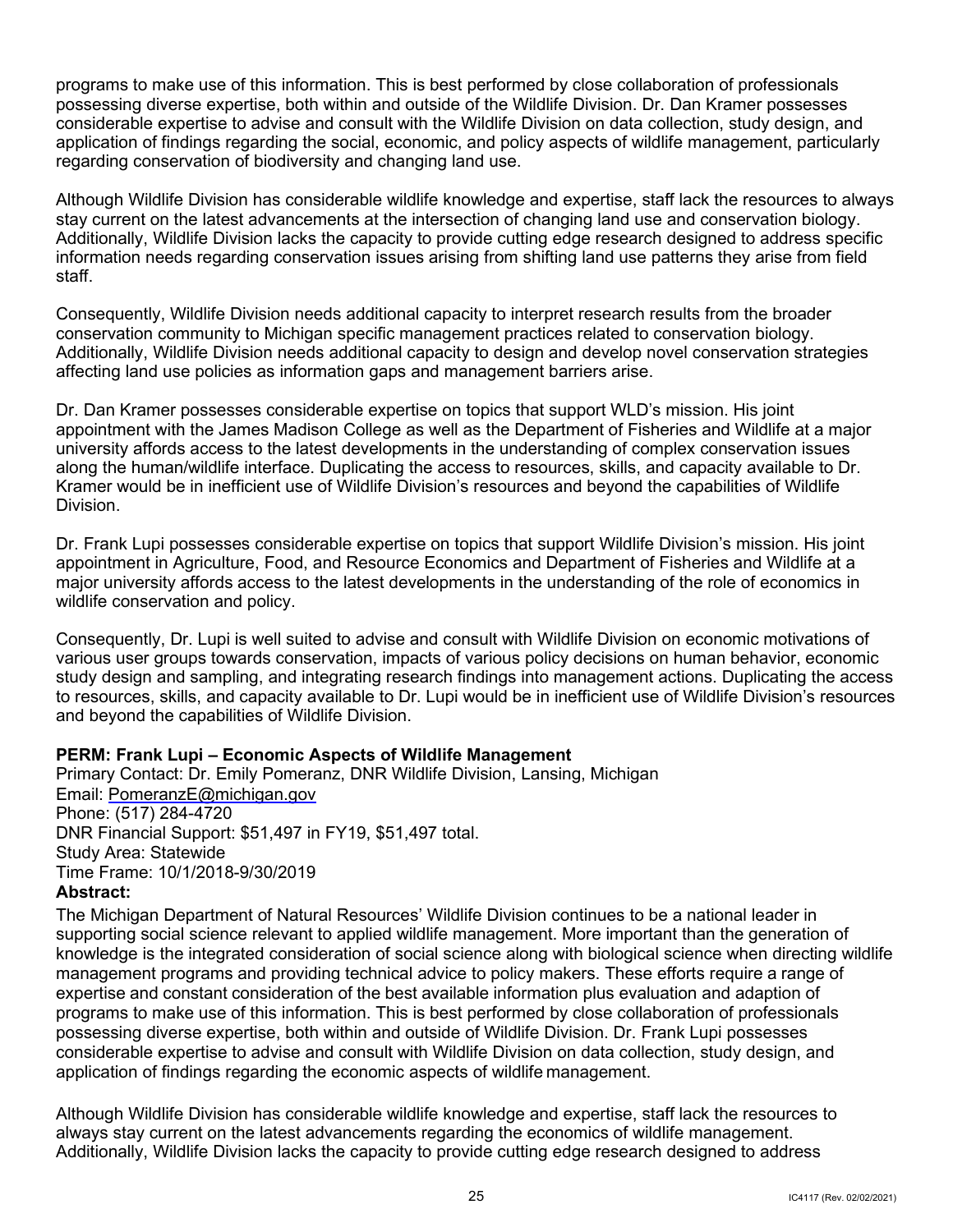they arise from field staff. specific information needs regarding the economic aspects affecting wildlife conservation in Michigan as

 Consequently, Wildlife Division needs additional capacity to interpret research results from the broader conservation community on the role of economics to Michigan specific wildlife management practices. Additionally, Wildlife Division needs additional capacity to design and develop novel research projects as information gaps and management barriers related to economics arise.

## **PERM: Shawn Riley – Human Dimension Aspects of Wildlife Management**

Primary Contact: Dr. Emily Pomeranz, DNR Wildlife Division, Lansing, Michigan Email: [PomeranzE@michigan.gov](mailto:PomeranzE@michigan.gov)  Phone: (517) 284-4720 DNR Financial Support: \$142,463 in FY19, \$142,463 total. Study Area: Statewide Time Frame: 10/1/2018-9/30/2019

 support for frequent consultation between Dr. Riley and Wildlife Division, professional development for Wildlife management into programs, improve public trust and confidence in the agency, and maintain relevance of application of the public trust doctrine to wildlife management. **Abstract:** The Michigan Department of Natural Resources' Wildlife Division continues to be a national leader in supporting social science relevant to applied wildlife management. More important than the generation of knowledge is the integration of insights from social science with biological and environmental science when directing wildlife management programs and providing technical advice to policy makers. Topics requiring particular attention in this regard include human uses of wildlife; hunter recruitment, retention, and reactivation; antecedents to and consequences of varying levels of public trust and confidence in Wildlife Division; effects of human-wildlife interactions on how individuals and communities develop capacity for living with wildlife; and, application of systems thinking to natural resource policy and decision-making processes. Dr. Shawn Riley possesses considerable experience, expertise, and a history of consulting with agency staff on improving capacity to make effective decisions informed by these broad perspectives. This project will provide continued Division personnel, program evaluation, and diffusion of techniques to integrate human dimensions of wildlife management.

## **Social and Economic Benefits and Costs of Elk in Michigan**

BuchananC1@michigan.gov DNR Financial Support: \$60,983 in FY19, \$216,728 total. Primary Contact: Dr. Clay Buchanan, DNR Wildlife Division, Lansing, Michigan Phone: (517) 284-9453

Study Area: Statewide.

Time Frame: 07/01/2017-09/30/2021

 **Abstract:** Michigan's elk management plan (adopted April 5, 2012) was developed by considering a variety of positive and negative impacts expected to result across a range of elk population sizes and distribution. A to improve upon metrics to track these negative and positive effects. Action 3.1.4 of the plan commits to "Measure economic and social factors related to elk" due to the belief that elk management and hunting play a significant role in the local and regional economy. Past elk hunter surveys have indicated that 53– 64% of elk hunters have paid for elk guiding services; and the 2013 survey estimated licensed elk hunters spent an average of \$1,013 ± \$70 on food, travel and lodging. No estimates are currently available regarding other view elk during any time of year, or economic losses from damage to crops and property. population goal of 500 – 900 animals was established based on a desire to maintain a viable elk population at levels expected to appropriately balance these impacts, but during plan development a need was recognized expenditures by hunters, any expenditures by individuals accompanying licensed hunters or visiting the area to

 We propose to not only measure these impacts, but to also examine features that influence choices regarding recreational behaviors and expenditures. These features are likely to include elk population size, composition (e.g., age and bull-to-cow ratios) and distribution and other factors such as landscape characteristics and infrastructure. Some recreation occurs out of a specific desire to see or harvest elk – and potentially specific kinds of elk or in a specific manner (e.g., on foot, horseback, or using vehicles) – while other recreation occurs in the elk range but is incidental to elk occurrence. Understanding the relationships guiding how such features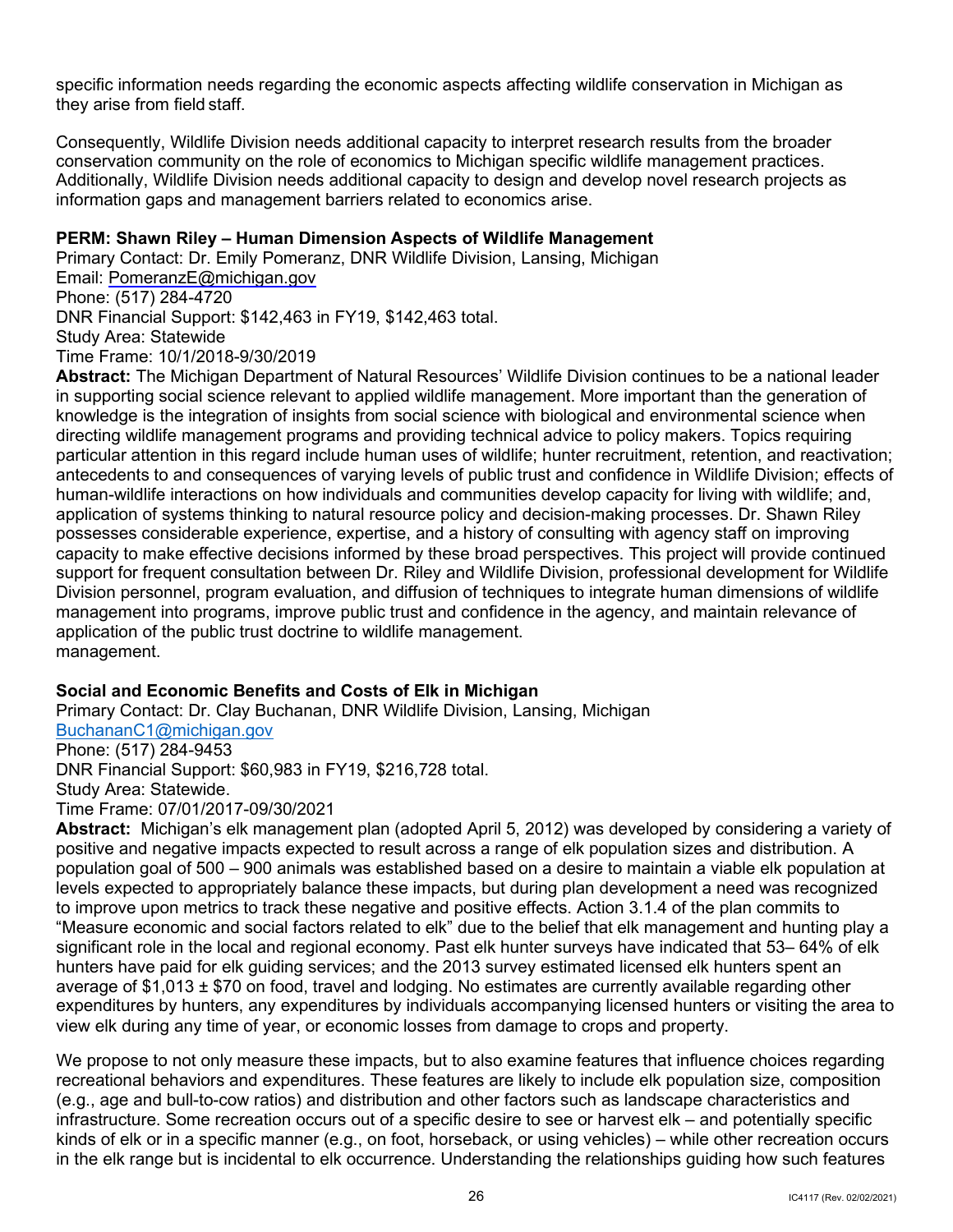influence decisions about how and where to recreate and invest in those activities would allow the DNR to more effectively inform elk population and habitat management, damage mitigation, facility development and educational or marketing efforts to reduce conflict between competing recreational and land uses, enhance enjoyment and potentially maximize benefits to the local and regional economy. We therefore intend to develop quantitative spatial models of recreational uses which could be linked to an elk habitat model to explore how alternative management approaches would influence both elk populations and recreational choices.

# **Stewardship Motivations and a Collaborative Governance Model for Great Lakes Coastal-Based Wildlife Management Areas for Waterfowl Hunting, Bird Watching and Community Development**

Primary Contact: Barbara Avers, DNR Wildlife Division, Lansing, Michigan

Email: <u>aversb@michigan.gov</u><br>Phone: (517) 284-4720

DNR Financial Support: \$48,791 in FY19, \$268,949 total.

Study Area: Statewide.

Time Frame: 10/01/2015-09/30/2021

 **Abstract:** Great Lakes coastal wildlife management areas are purchased and managed with funds that represent investments by waterfowl hunters in conservation and wildlife management. These areas are also destinations for non-hunting recreation (e.g., bird and other wildlife watching, fishing, paddling, hiking, etc.). Coastal communities benefit from expenditures generated by waterfowl hunting and non-hunting outdoor measured. Differences between hunting and non-hunting stakeholders (e.g., demographics, values, attitudes, behaviors, motivations, etc.) have also been unexamined. As the number of non-hunting recreational users increase and waterfowl hunters decrease, it is unclear how the current model of conservation and livelihoods of livelihood of coastal communities and sustainability of wildlife resources are interconnected, and both could benefit from collaborative planning; however, no formal assessment of community planning needs and We propose evaluating economic contributions, characteristics and stewardship motivations of diverse users of coastal wildlife management areas, valuing key ecosystem services provided by these areas and assessing needs and opportunities for collaborative governance of wildlife resources and coastal community recreation activities occurring at or near these areas, yet these economic contributions have not been coastal communities will be impacted by the changing nature of investments in wildlife management. The opportunities exist for evaluating approaches for collaborative governance across public/private landscapes. development.

#### **Using Social Network Analysis and Social Media Evaluation to Measure and Assess Relationship Building and Partnerships under the Wildlife Habitat Grants Program**  Primary Contact: Dr. Clay Buchanan PhD, DNR Wildlife Division, Lansing, Michigan

Email: [BuchananC1@michigan.gov](mailto:BuchananC1@michigan.gov) 

## Phone: (517) 284-9453

DNR Financial Support: \$64,907 in FY19, \$115,012 total.

Study Area: Statewide

Time Frame: 10/1/2017-9/30/2019

 **Abstract:** The Michigan Department of Natural Resources (DNR) Wildlife Habitat Grant Program (WHGP) first objective is straightforward and already within the evaluative scope of the WD's Grant Coordinator, there perceptions of the WD. The relationships under study will include not only the program's grantees, but provides funding to local, state, federal, and tribal units of government, profit and non-profit organizations, and individuals to assist the Wildlife Division (WD) in 1) developing and improving habitat for wildlife, particularly game species, and 2) strengthening relationships with and perceptions of the WD. While assessment of the has been no systematic assessment of the perhaps equally important, second objective. This research will focus on evaluating the effectiveness of the WHGP in building successful relationships with and positive collaborators of the grantees as well as the general public.

The proposed research addresses several of the objectives and strategies identified in the DNR's Guiding Principles and Strategies (GPS 2016) but in particular those under *Goal 5: Improve and maintain public communication, strong relationships, and partnerships* and specifically those strategies to measure and evaluate the success of existing partnerships and to design and evaluate effective media communication.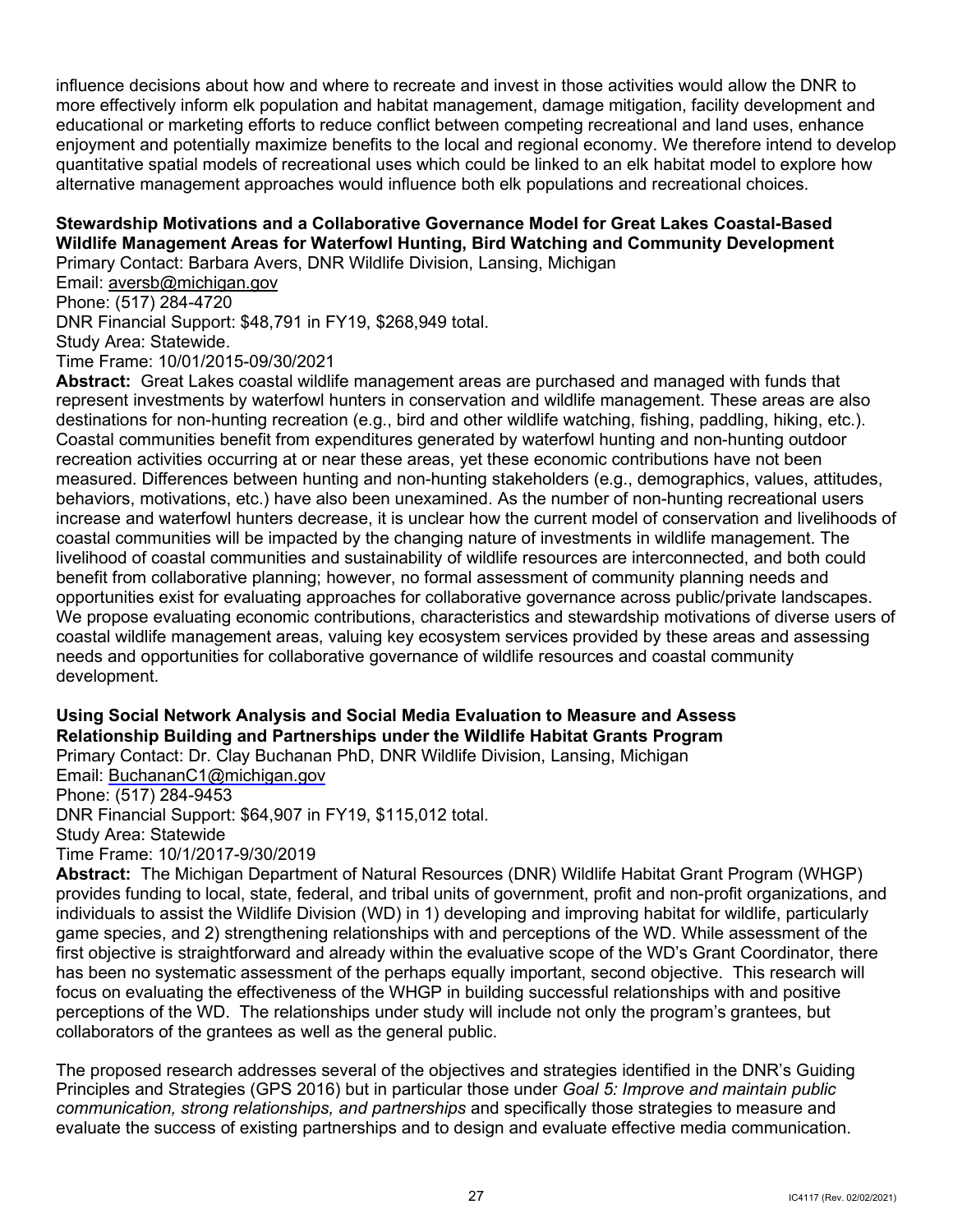## **Wildlife and recreational value of created and enhanced wetlands in Michigan**

Primary Contact: Dr. David Luukkonen, Michigan State University, East Lansing, Michigan Email: [Luukkon1@msu.edu](mailto:Luukkon1@msu.edu)  Phone: (517) 355-4478 DNR Financial Support: \$209,000 in FY19, \$905,000 total.

Study Area: Statewide

Time Frame: 10/1/2017-9/30/2022

## **Abstract:**

 palustrine shrub scrub, 10% palustrine emergent, and < 1% palustrine aquatic bed (Fizzell 2015). Although hold deeper water, to allow water level control and to create open water areas. Many of these wetland areas bird and/or fish habitat and to therefore enhance associated wildlife recreational opportunities. In some associated with beaver---created or modified wetlands. Freshwater wetlands are highly productive ecosystems that provide important services, including flood water retention, water purification, erosion control, sites for recreation, and habitats for fish and wildlife. Michigan has lost about 50% of the wetland area present at the time of European settlement, but wetland protection and management has recently stabilized this decline (Dahl 1990, 2011). Based on National Wetland Inventory data, about 70% of Michigan's wetlands are classified as palustrine forested wetlands, 20% each of these wetland types provide unique values, there has historically been interest in creating or enhancing wetlands to favor certain types by changing wetland hydrologic regimes. The Michigan Department of Natural Resources (MDNR) created or enhanced many wetlands, often called "floodings" in Michigan during the 1950's and 1960's. These wetlands were altered via installation of dikes and dams to do not have management plans, but the assumed goals in creating these projects was to improve wetland cases, these wetland alterations could be viewed as replacements for values of wetlands normally

 controversial and many of these areas are co--- managed with Forest Resources or Fisheries Divisions. consultation is required, this also adds significantly to maintenance cost. Many have questioned if floodings been studied in Michigan (e.g., Prince 1985, Monfils et al. 2014), most floodings do not have a Great Lakes providing breeding bird habitat is important to the mission of MDNR, but the management focus for floodings have conducted opening---day waterfowl hunter interviews to gauge relative use and hunter success, there is little else known about recreational use of floodings throughout the year. Wildlife Division field staff have uncertainty about wildlife and recreational values of maintaining floodings and there is a need to better understand biological and recreational values of MDNR floodings in relation to maintenance costs. Decisions about maintenance are sometimes complex as removal of dams can be Maintenance costs of managed wetland infrastructure can be high as repair or replacement of water control structures, drainage tubes and dikes commonly range about \$175,000---\$450,000 per project and dam removals can be much more expensive (see FY2017 Field WIP requests for examples). When engineering maintained by WLD provide population---level enhancements to wetland wildlife, or even local---level wildlife enhancements. Also, it is not clear to what extent use of floodings by outdoor recreationists helps justify the costs of maintaining them. Although the values of diked and un-diked coastal wetlands for breeding birds has coastal orientation and these wetlands are typically not managed to enhance breeding bird communities; has been on providing waterfowl habitat that attracts ducks and geese during migration. Although field staff

 (DEQ), Water Resources Division to conduct a comprehensive portfolio assessment of WLD's dams comprised of an engineering and biological assessment (Appendix A). The DEQ responsibilities include the inventory and assessment of WLD's dams while Wildlife Division is responsible for the biological assessments. This project The Wildlife Division is currently responsible for over 130 dams; however, we currently lack a complete inventory of floodings and associated attributes as classification of these areas has not been consistent (e.g., "flooding," "dams," and "State Wildlife Management Areas") and many projects lack management plans. Wildlife Division is investing in a Memorandum of Agreement with the Department of Environmental Quality

would fulfill Wildlife Division's responsibility for a biological assessment while also providing an assessment of recreational values.

 projects that will meet objectives for wildlife habitat and recreation. This is particularly relevant now because there is interest in creating new wetlands via "wetland banking" which provides a new mechanism for There is need to use information obtained from historic wetland creation to strategically plan future floodings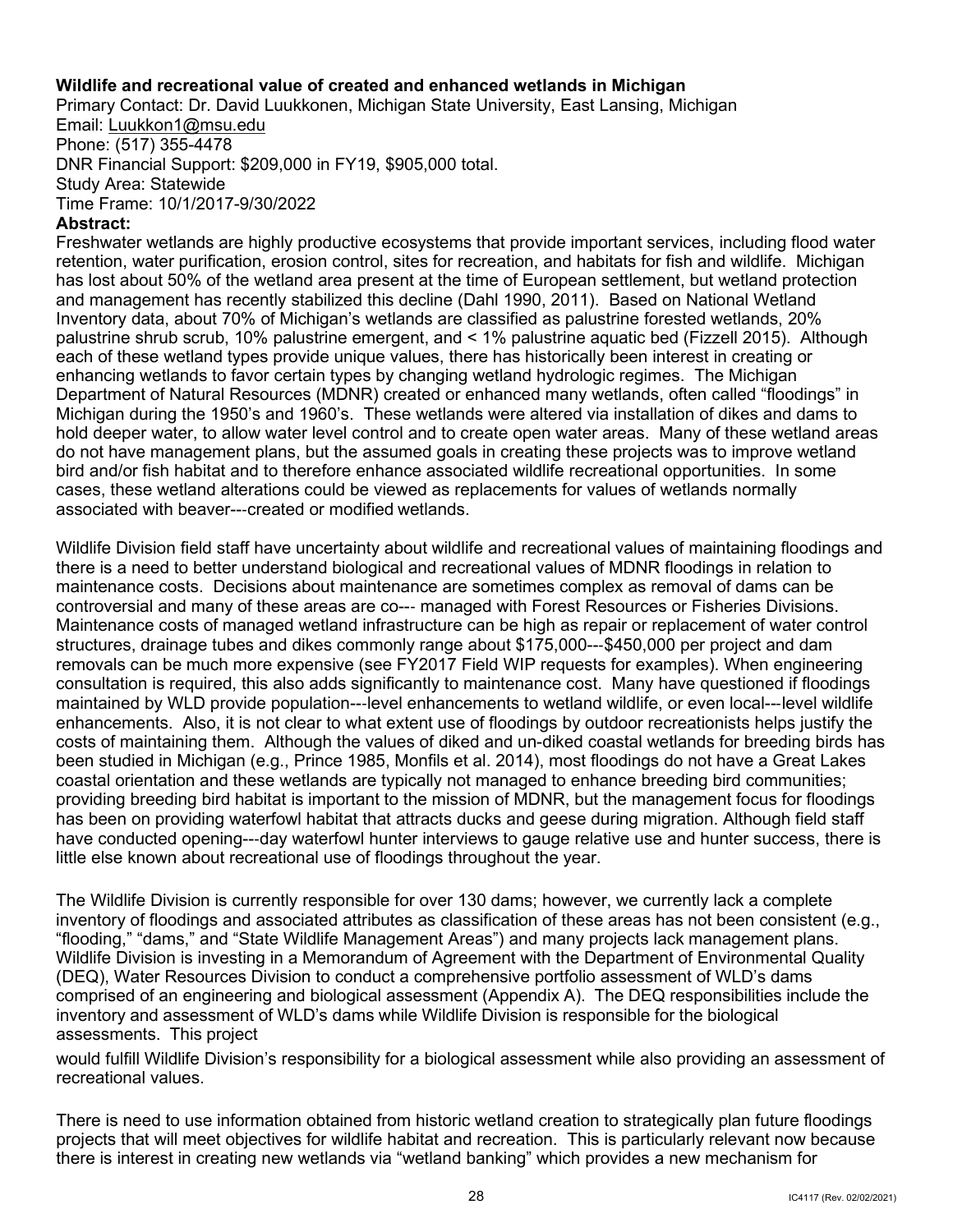lands. There is uncertainty about climate and effects of wetland hydrology and there is need to consider developers to mitigate for destruction of regulated wetlands by creating or enhancing wetlands on state different climate scenarios and how relative importance of wetland habitats with water control capability might change in the future. Also, with the potential for more frequent heavy rain events, dams and other infrastructure may need to be adapted to accommodate greater stresses and potential for more frequent flood events.

## <span id="page-31-0"></span> **CRITERION SEVEN: LEGAL, INSTITUTIONAL AND ECONOMIC FRAMEWORK FOR FOREST CONSERVATION AND SUSTAINABLE MANAGEMENT**

## **Application of a Seven-Step Effectiveness Monitoring Design to Aspen (***Populus tremuloides***) in Michigan.**

 Email: [Joness38@michigan.gov](mailto:Joness38@michigan.gov)  Primary Contact: Scott Jones; Forest Management Planning Specialist, DNR, FRD, Lansing, Michigan

Phone: 517-284-5873

DNR Financial Support: \$0 in FY19.

 Study Area: Six state forest management areas – two in the Western Upper Peninsula, two in the Eastern Upper Peninsula and two in the Northern Lower Peninsula.

Time Frame: 01/01/2014 – 08/30/2020.

 **Abstract:** Trembling aspen (*Populus tremuloides*) has great biological, social and economic value in Michigan. It is an important timber species (social and economic value), it provides habitat components for a broad suite hunting and wildlife viewing (social and economic value). Management efforts need to be monitored to determine or assess their effectiveness in terms of meeting the goals and objectives for trembling aspen of wildlife species (biological value), and it provides for a broad suite of recreational values associated with management.

 Trembling aspen, however, is a loser under the current suite of climate change scenarios and could potentially with climate change and the response of aspen which underscores the need for effectiveness monitoring, but at an operational scale and responsible agencies have little hope of finding new resources for effectiveness be confined to a few refugia by the end of the century. There is a very high degree of uncertainty associated effectiveness monitoring remains an elusive goal: there are no examples of effectiveness monitoring programs monitoring in an era of highly stressed budgets.

 accounts for the uncertainty in the system (including climate change), links the monitoring efforts to the aspen decision process, thereby permitting adaptive management and that identifies research priorities and permits the immediate use of research results into the monitoring framework. This will provide for an early warning to impending change and will permit managers to evaluate and decide upon a course of action related to the three broad climate change adaptation strategies: resistance, resilience and response. However, this project proposes to show how a seven-step design process can be used in conjunction with Bayesian networks to develop an effectiveness monitoring program for trembling aspen that uses existing data,

## **QWC: Research and Biometrics Consultation and Support to Wildlife Division Via the Boone and Crocket Quantitative Wildlife Center at Michigan State University**

Primary Contact: Dr. Dave Luukkonen, Michigan State University, East Lansing, Michigan Email: [luukkon1@msu.edu](mailto:LuukkonenD@michigan.gov)  Phone: (517) 3554478 DNR Financial Support: \$132,504 in FY19. Study Area: Statewide. Time Frame: 10/01/2016-09/30/2020

**Abstract:** DNR-Wildlife Division's (DNR-WD) strategic plan for 2016-2020 identifies new research directions explicitly aligned with future management needs. These include research to inform regional approaches to habitat and population management as well as expanded use of adaptive management systems that integrate population, habitat and human dimensions of wildlife management. Implied in the plan is the need to make better use of existing data and create new and robust monitoring programs to guide future management decisions. As management becomes more complex, an emerging need of DNR WD is expanding use of new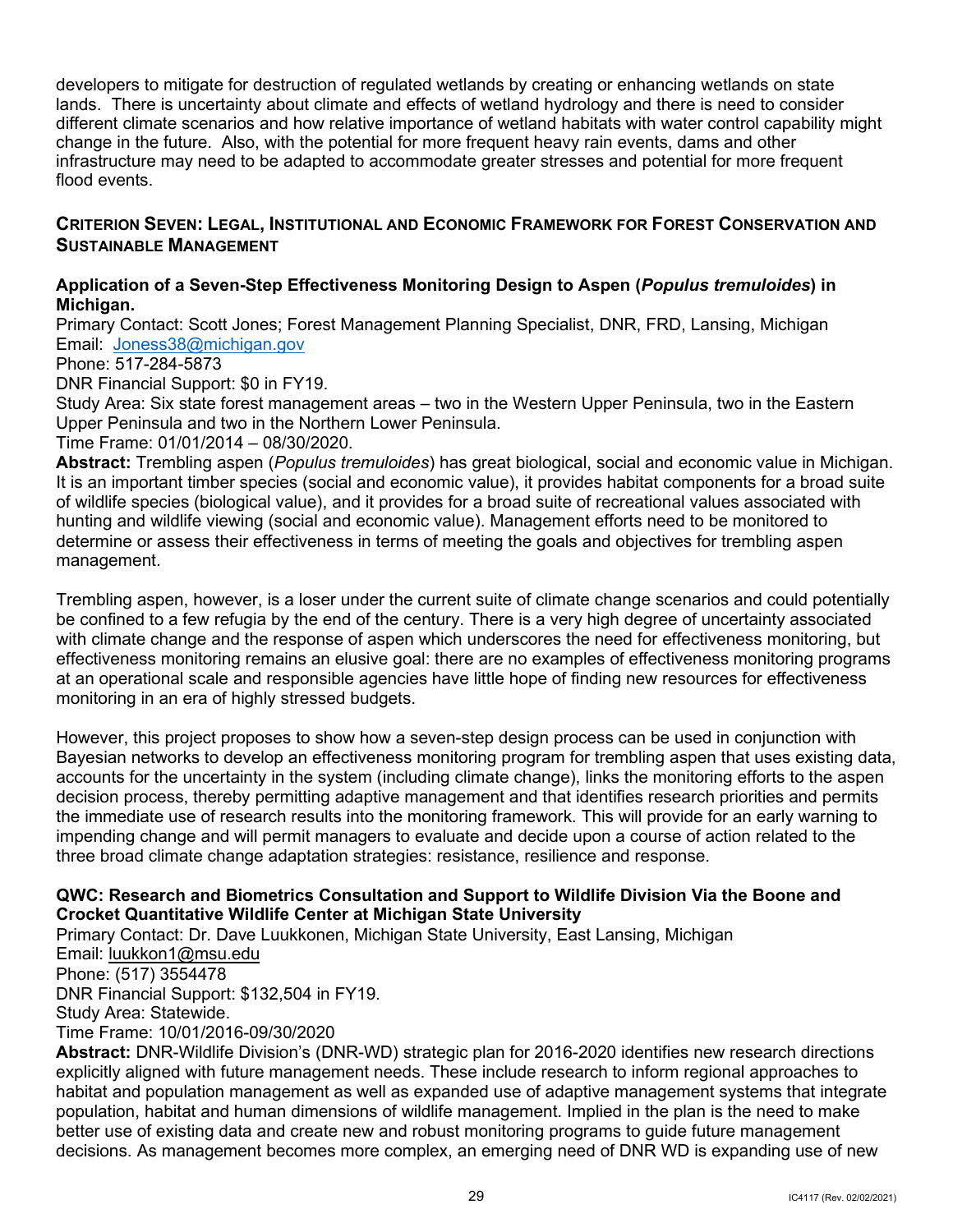technology and sophisticated quantitative approaches to predict outcomes of management alternatives. Given how rapidly advances occur in these fields, it is impractical to expect full-time DNR WD personnel to maintain working familiarity with cutting-edge tools and techniques. Partnerships with universities provide an excellent means of applying these advanced methods to inform applied research and management.

 Presently, it is beyond the capacity of the DNR to maintain a full-time team of experts in biostatistics, so DNR WD is collaborating with Michigan State University (MSU) to fulfill this expanding need. The recently created expanded emphasis on regional and statewide approaches, there is opportunity to conduct research that is Boone and Crockett Quantitative Wildlife Center (MSU-QWC) at MSU offers a specific opportunity for establishing a DNR-MSU partnership to help meet DNR WD research and information needs while also training new biologists with a better appreciation and understanding of agency issues and the research/management interface. Also, with the DNR WD's access to extensive historical databases and broadly based and supported by multiple agencies and institutions.

## *Surveillance Projects:*

## **A Statewide Survey of Michigan's Licensed Anglers**

Email: <u>lupi@msu.edu</u> DNR Financial Support: \$73,719 (25% Game and Fish Funds) **Abstract:** This project provides additional fishing effort, catch and catch composition to supplement the direct Primary Contact: Dr. Frank Lupi, Michigan State University, East Lansing, Michigan Phone: 517-432-3883 Study Area: Statewide Time Frame: Ongoing

 information about anglers and their fishing behavior and the ability to track the behaviors over time to assess the status and trends of angling behavior in Michigan. These data provide key baseline harvest and economic benefits across the state that is required to properly evaluate fisheries management and land use, including forest management practices. census information from other surveys through a mail survey of licensed anglers. This study provides

## **Burke Lake Banding Station Support**

Email: <u>beyers1@michigan.gov</u><br>Phone: (517) 284-4720 DNR Financial Support: \$10,000 in FY19, \$10,000 total.<br>Study Area: Statewide.<br>Time Frame: 10/01/2018-09/30/2019 Study Area: Statewide. Primary Contact: Stephen Beyer, DNR Wildlife Division, Lansing, Michigan

## **Abstract:**

The research takes an integrated approach to better understand land-bird migrant habitat and resource use during passage through central Michigan during fall migration. The project outcomes are:

- 1. The development and maintenance of long-term data sets on the diversity and abundance of migratory land-birds using DNR's Rose Lake State Wildlife Research Area (SWRA).
- land-birds during autumn migration (Parrish 1997), including species that are primarily insectivores at other 2. Knowledge about the diversity, phenology and quality of resources available for land-birds that stop-over within Rose Lake SWRA during fall migration. The bird's ability to replenish depleted fat stores during migration is essential for a successful migration and their survival. This success can depend largely on habitat quality at stop-over sites (Moore et. al. 1995, Dunn 2000). Fruits are an important food source for times of their annual cycle.
- management recommendations and conservation strategies for migratory land-birds. 3. An understanding of the link between resource selection by migrating land-birds and resource availability within the Rose Lake SWRA, which is critical information for the development of effective habitat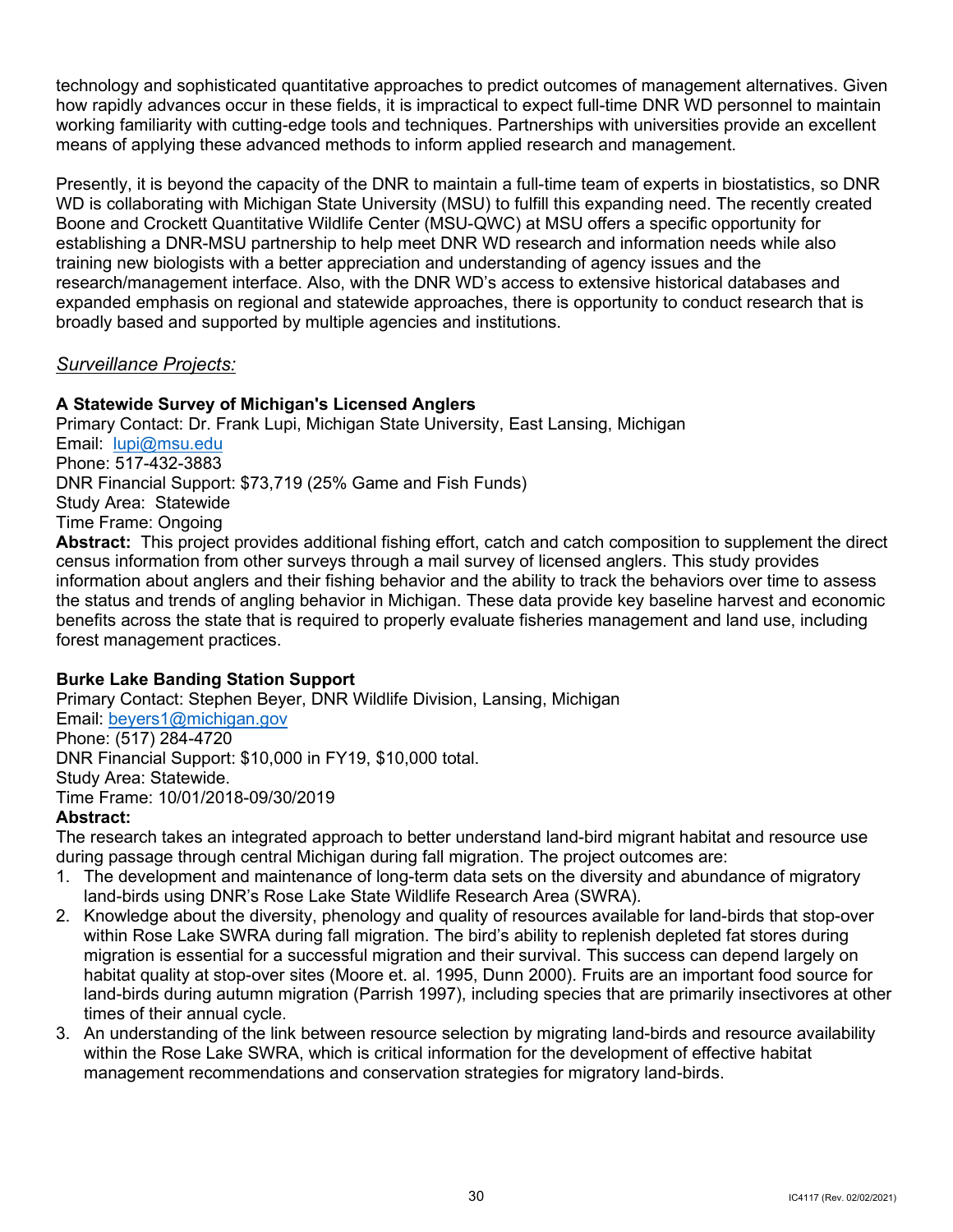## **Charter Boat Catch and Effort from the Michigan Waters of the Great Lakes**

Primary Contact: Donna Wesander, DNR Fisheries Division, Charlevoix Fisheries Research Station, Charlevoix, Michigan

Email: [wes anderd@michigan.gov](mailto:wesanderd@michigan.gov) 

 DNR Financial Support: \$122,517 (25% Game and Fish Funds) Phone: 231-547-2914 x 223 Study Area: Statewide – Great Lakes Time Frame: Ongoing

 the relationship between fish stocks and the fisheries that exploit them. Additionally, some of these stocks are dependent for recruitment on inland streams that can be affected by forest and land management practices. approximately 530 businesses operating 570 boats that catch and harvest a measurable amount of sport fish from the Great Lakes. Charter catch and effort data are generated continuously by this project for a broad on how well wild fish are recruiting to our fisheries and these fish can be traced back to inland streams along **Abstract:** Fisheries biologists cannot effectively manage sport fish in the Great Lakes without knowledge of Charter angling is one type of fishery on the Great Lakes. The Michigan charter industry consists of range of purposes including wild fish production. Fisheries trends from this group of users provides key insights the land practices that influence them.

## **Conduct Forest Inventory and Assessment (FIA) Re-Measurements**

Email: spugh@fs.fed.us Phone: 906-482-6303 x 17 Primary Contact: Scott A. Pugh, US Forest Service, Houghton, Michigan. DNR financial support: [\\$40,200.00](https://40,200.00) Study Area: Forested Landscapes nationwide including Michigan Time Frame: Long-Term, On-going. Web Site: [http://www.fia.fs.fed.us](http://www.fia.fs.fed.us/) 

 insects, diseases and other types of forest damage to assess the current health and potential risks to forests. These data are also used to project how forests are likely to appear in 10 to 50 years under various scenarios to evaluate whether current forest management practices are sustainable in the long run and to assess **Abstract:** The FIA program has been the nation's continual forest census since 1930. We collect and analyze data collected from permanent sample plots to enable reporting information on the status and trends of America's forests: how much forest exists, where it exists, who owns it, how it is changing and also how the trees and other forest vegetation are growing, how much has died or been removed and how the harvested trees have been used in recent years. This information can be used in many ways, such as in evaluating wildlife habitat conditions, assessing sustainability of current ecosystem management practices, monitoring forest health, supporting planning and decision-making activities undertaken by public and private enterprises and predicting the effects of climate change. The FIA program combines this information with related data on whether current policies will enable our grandchildren and their grandchildren to enjoy America's forests as we do today. Although this is a national program, the results can be and are summarized for regions and individual states.

The data from this program can also be used to inform the species diversity indicators and Criterion Two: Maintenance of Productive Capacity and Forest Ecosystems.

## **Evaluation of Returns of Salmonids to Weirs in Michigan's Waters of the Great Lakes**

 Emails: [claramuntr@michigan.gov](mailto:claramuntr@michigan.gov) and [jonasj@michigan.gov](mailto:jonasj@michigan.gov)  **Abstract:** This project provides annual information on returns of adult stocked and wild salmon and trout to biological data on age, growth, condition and fish health are also collected at these sites. Since many of these Primary Contact: Randy Claramunt, DNR Fisheries Division, Oden State Fish Hatchery, Oden, Michigan; and Jory Jonas, DNR Fisheries Division, Traverse City, Michigan Phone: 231-347-4689 x 22 and 231-547-2914 x229 DNR Financial Support: \$76,216 (25% Game and Fish Funds) Study Area: Selected tributaries and weirs to lakes Michigan and Huron Time Frame: Ongoing selected Michigan rivers that is used in many Great Lakes management and research efforts. Additionally,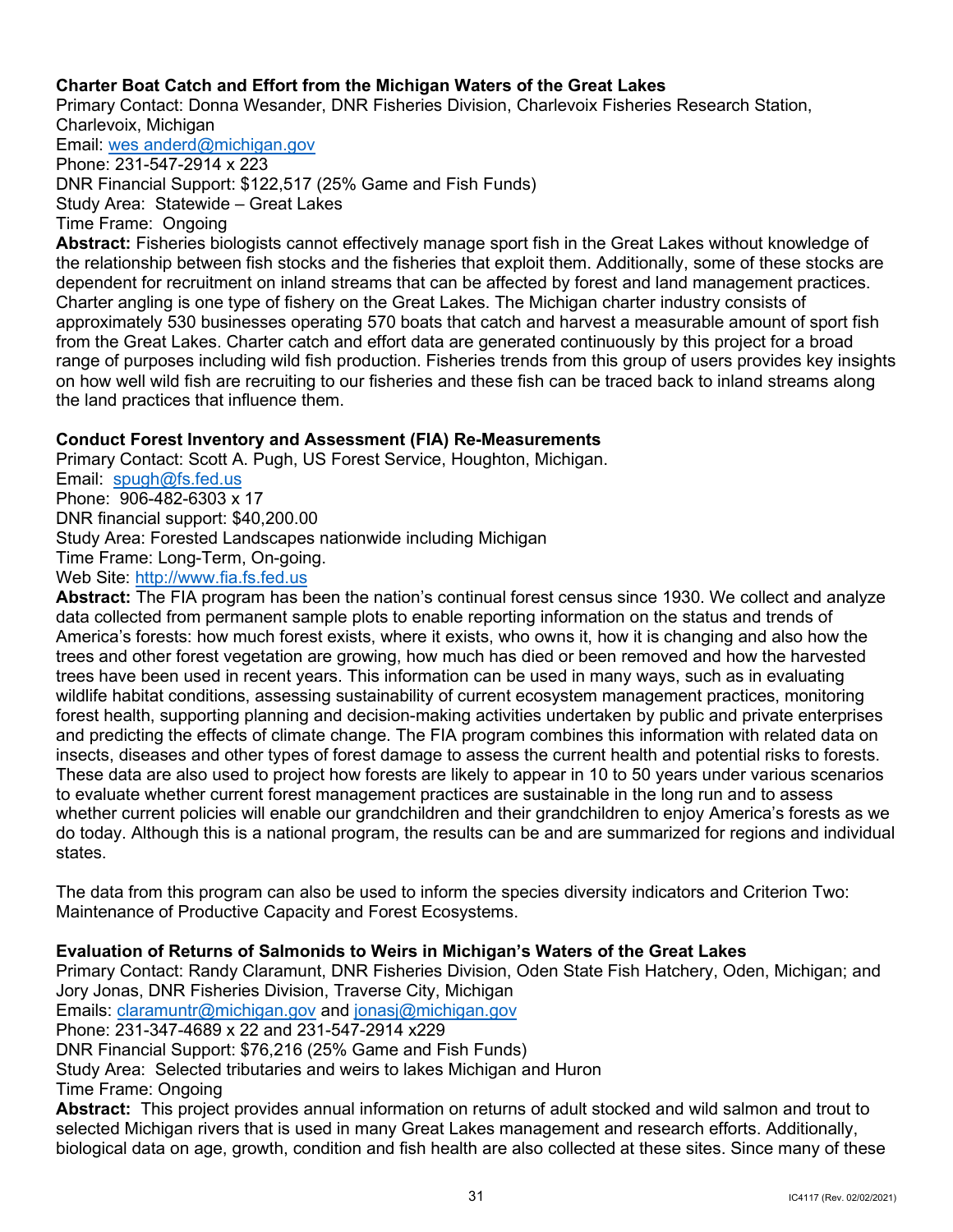fish are of wild origin, usually from the watershed on which our weirs are located, the information generated from these locations provides baseline data on the effects of fisheries, land and forest practices on recruitment processes for these species.

## **Michigan Statewide Angler Survey Program**

 Primary Contact: Tracy Claramunt, DNR Fisheries Division, Oden State Fish Hatchery, Oden, MI and Emails: <u>kolbt@michigan.gov</u> and <u>suz@michigan.gov</u> Zhenming Su, DNR Fisheries Division, Institute of Fisheries Research, Lansing, Michigan

 Phone: 517-282-2887 and 734-663-3554 x 0407 DNR Financial Support: \$2,516,080 (25% Game and Fish Funds) Study Area: Statewide Time Frame: Ongoing

 of the response of fish stocks to fishing and of the contributions of various fish stocks to the fisheries. This knowledge can be obtained only if there is a long-term record of fishing effort, catch and catch composition available for analysis. This project is designed to obtain a continuous record of sport fishing effort, catch and harvest, catch and harvest rates and catch composition for important Great Lakes, tributary and inland fisheries of the State using consistent protocols and data collection and analysis methods. These data provide key baseline harvest and economic benefits across the State that is required to properly evaluate fisheries management and land use, including forest management practices. **Abstract:** The most fundamental requirements for sound management of recreational fisheries are knowledge

## **Status and Trends of Fish Populations and Community Structure in Michigan Streams**

Primary Contact: Jan-Michael Hessenauer, DNR Fisheries Division, Lake St. Clair Fisheries Research Station, Mt. Clemens, Michigan

 Email: [hessenauerj1@michigan.gov](mailto:hessenauerj1@michigan.gov)  Phone: 586-465-4771 DNR Financial Support: \$43,261 (25% Game and Fish funds) Study Area: Statewide Time Frame: Ongoing

**Abstract:** The Fisheries Division of DNR initiated the Statewide Status and Trend Protocol (SSTP) for streams during the spring of 2002. The Division-wide SSTP uses a standardized statistically based sampling methodology to collect and evaluate data from a statewide perspective. These data include fisheries information from electrofishing, habitat measurements and water quality sampling that will be used to monitor statewide status and trends of streams, develop models on key influences and evaluate fisheries and land management activities.

## **Status and Trends of Inland Lakes: Methods Development, Program Oversight and Ecological Assessment**

Primary Contact: Kevin Wehrly, DNR Fisheries Division, Institute of Fisheries Research, Ann Arbor, Michigan Email: [wehrlyk@michigan.gov](mailto:wehrlyk@michigan.gov) 

Phone: 734-663-3554 x 0402

DNR Financial Support: \$86,264 Total (25% Game and Fish funds)

Study Area: Statewide

Time Frame: Ongoing

 **Abstract:** The Fisheries Division of DNR initiated the Statewide Status and Trend Protocol (SSTP) for inland lakes during the spring of 2002. The Division-wide SSTP uses a standardized statistically based sampling methodology to collect and evaluate lake data from a statewide perspective. These data include fisheries information from electrofishing, standardized netting, habitat measurements and water quality sampling that will be used to monitor statewide status and trends of inland lake aquatic resources, develop models on key influences and evaluate fisheries and land management activities.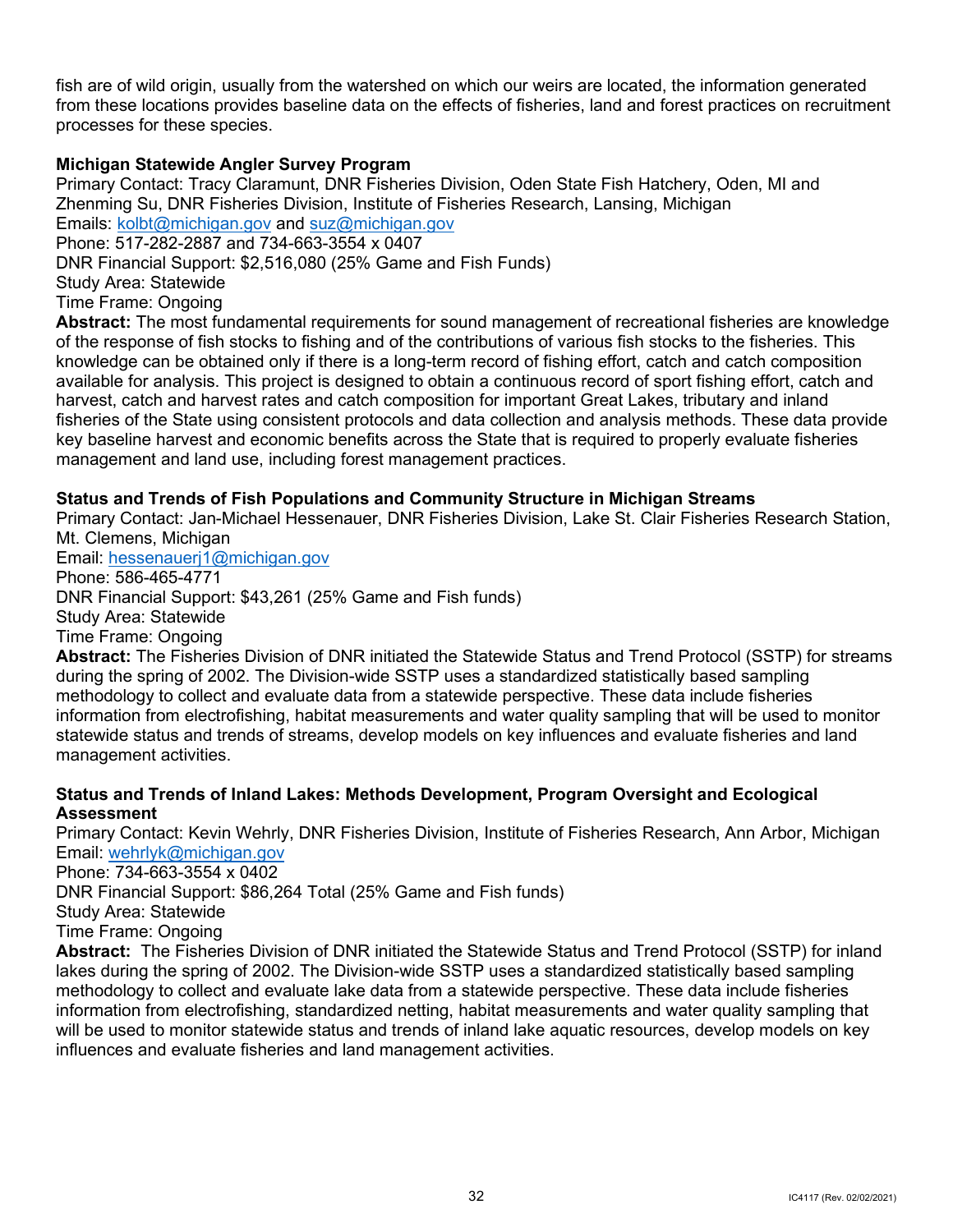## <span id="page-35-0"></span>**Statewide Tagging and Tag Recovery Program**

Primary Contact: David Clapp, DNR Fisheries Division, Charlevoix Fisheries Research Station, Charlevoix, **Michigan** 

Email: <u>clappd@michigan.gov</u>

Phone: 231-547-2914 x 237 DNR Financial Support: \$92,287 (25% Game and Fish Funds) Study Area: Statewide

Time Frame: Ongoing

 **Abstract:** This is a support project for all research and assessment projects that uses tagging; the specific production, salmonid stocking methods (e.g., net pens vs. direct stocking), as well as hatchery practices and results and benefits will vary by study. Coded-wire tags have been used in all Great Lakes to evaluate wild fish how these practices influence salmon growth and survival. Coded-wire tag marking has also been an important component of fish restoration projects, e.g., in the case of lake sturgeon marking related to the state lake sturgeon rehabilitation strategy. This study provides information annually that is used to evaluate a broad range of resources issues from the effects of land and forest management practices on wild fish production to better ways to increase salmonid survival following stocking and the feeding ecology and seasonal distribution of Great Lakes fish populations, many of which are dependent on inland streams for recruitment.

## *Technology Development Projects:*

## **Design and Develop Specialized Equipment for Forest Fire Fighting**

 Email: [stockoskid@michigan.gov](mailto:stockoskid@michigan.gov)  Phone: 989-275-5211 DNR Financial Support: \$226,376.40 DNR Financial Support: \$226,376.40<br>Study Area: Roscommon Equipment Center and DNR forest lands Time Frame: Ongoing since March 2007 Primary Contact: David Stockoski, Forest Resources Division.

 designing modifications for existing equipment and testing commercially available equipment. One of the keys project was conceived by REC & Michigan DNR staff to interactively educate the general public - especially young people - about the danger of campfire embers and how they can start fires. The completed project was used at DNR demonstrations at various events across the state of Michigan. The FFES also developed and Michigan. **Abstract:** The Forest Fire Experiment Station (FFES) and Roscommon Equipment Center (REC) focus on the development of specialized equipment for forest-fire control. Activities include engineering new equipment, for forest-fire control is prevention - FFES and the REC have developed the 'Campfire Embers Game' –This produced three wildland engines on F550 chassis to support wildland fire control activities for the State of

## **Develop and Implement a Computerized Timber Sale Treatment Tracking System**

 Email: [heymd@michigan.gov](mailto:heymd@michigan.gov)  Primary Contact: Douglas Heym, Timber Sales Specialist, Forest Resources Division

 Phone: 517-284-5867 Study Area: State forest land statewide DNR Financial Support: \$1,521,333 Time Frame: Ongoing

 **Abstract:** We are continuing to develop our timber sale computer program, Vegetative Management System (VMS), to work with our forest wide inventory system (MiFI) to better track forest treatments over time. This will help monitor our sustainable forest management. Treatments are tracked from their initial proposal to their final implementation.

 process and a final treatment boundary and prescription is approved. The boundary is designated on the ground, the area is mapped using GPS and the inventory system is updated. The pre-contract paperwork is updated with the final boundary and the approval status. The VMS advertises the sale, helps conduct the bid opening, awards and creates the contract and handles modifications to the contract. When the contract is After the annual State Forest inventory, areas are designated for treatment. These areas go through a review developed into a proposal which then receives final approval. When the proposal is approved, MiFI is again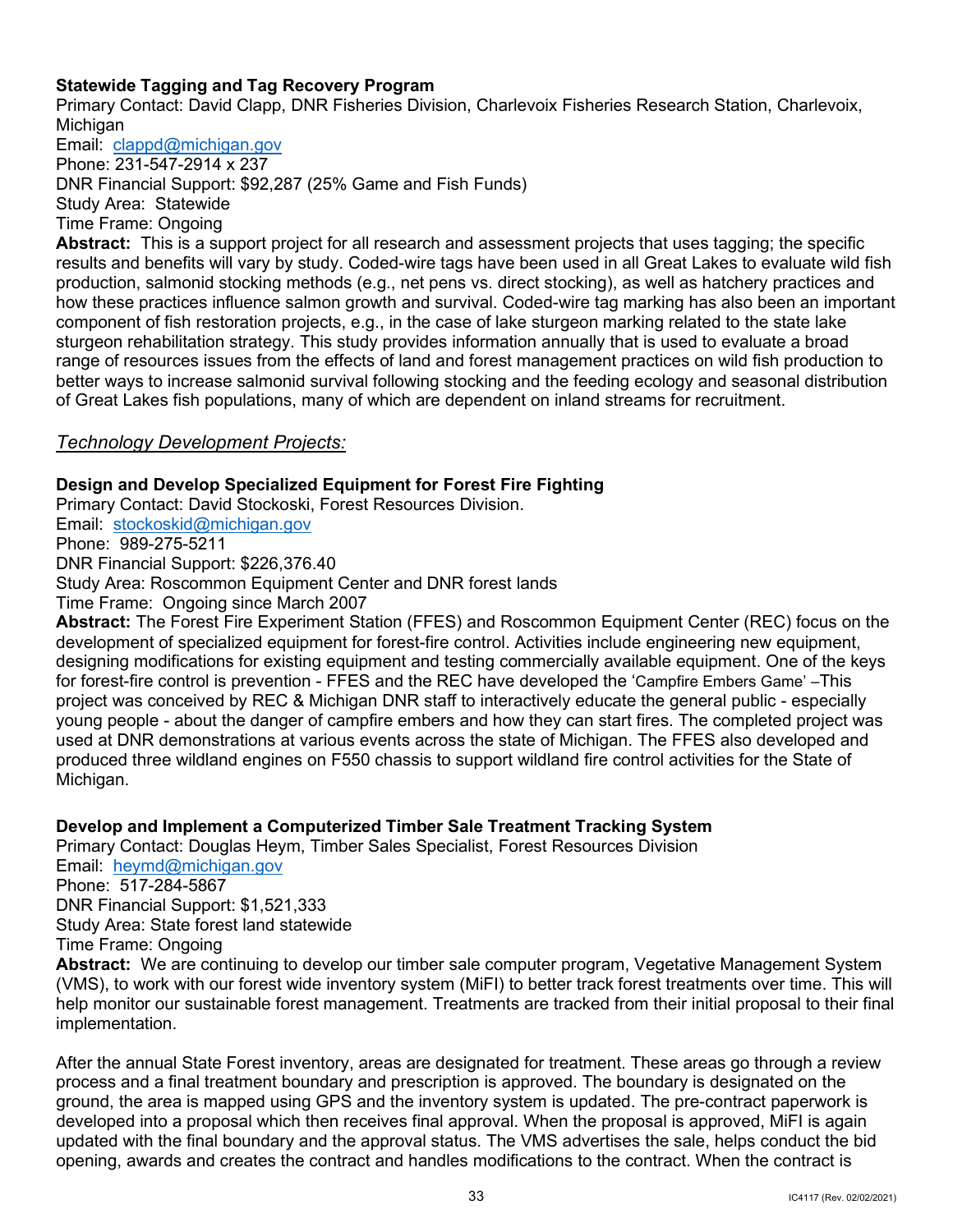<span id="page-36-1"></span> closed, MiFI is updated and the forester plans for the 'next steps' within the inventory system. The MiFI is then used to schedule and track any other activities needed to complete the treatment.

 We are currently working on having contract changes, e.g., amendments, reflected in the inventory system. Over time and at any point in time, the system will better reflect the condition of the forest. This is complicated technology to design and implement, but the final product will be a model for any land management organization.

# <span id="page-36-0"></span>**RECENTLY COMPLETED RESEARCH RELATED TO SUSTAINABLE FORESTRY**

## **Local-Scale Assessment and Monitoring of Deer Populations Following a Major Mortality Event**

Primary Contact: Dr. Brent Rudolph, DNR Wildlife Division, East Lansing, Michigan

Email: [rudolphb@michigan.gov](mailto:rudolphb@michigan.gov) 

Phone: (517) 641-4903

DNR Financial Support: \$13,928 in FY18, \$249,917 total.

Study Area: Statewide.

Time Frame: 05/01/2014-09/30/2018

 regional scales. Numerous factors that influence deer management (e.g., hunting access or intensity, land use **Abstract:** Monitoring efforts to support decision making for deer management typically occur at county or and cover, predation rates) vary at a much finer scale, but uniformly monitoring such conditions and associated population responses is not generally feasible or necessary. However, events that significantly impact populations or generate substantial public concern periodically create a need to assess deer abundance or population dynamics at a finer scale. This scale mismatch may disrupt an agency's ability to effectively manage social and ecological process and require organizations to evaluate new monitoring frameworks (Cumming et. al. 2006). In particular, the Michigan Surveillance and Response Plan for Chronic Wasting Disease (CWD) requires localized deer abundance estimates to be generated following any documented outbreak of CWD. Furthermore, an increased frequency of outbreaks of Epizootic Hemorrhagic Disease (EHD) in Michigan is attracting substantial concern among deer hunters and other wildlife enthusiasts in affected areas. A particularly significant EHD outbreak in 2012 created considerable public alarm but may provide a unique and timely opportunity to assess new monitoring frameworks capable of addressing this management dilemma.

 The EHD is an acute, infectious, viral disease that is often fatal in Michigan. It was first identified as a viral and resulted in estimates of no more than a few thousand deer dying. However, in 2012, EHD was confirmed densities of deer for years to come and these occurrences may influence stakeholder satisfaction. With the greater frequency of EHD outbreaks, such stakeholder experiences are becoming increasingly common. disease in 1955 following investigations into the death of several hundred white-tailed deer in both New Jersey and Michigan (Shope et. al. 1960). Since the initial 1955 outbreak, additional die-offs in Michigan attributed to EHD occurred in 1974, 2006, 2008, 2009, 2010, 2011, 2012 and 2013. Most die-offs occurred in isolated areas in 30 counties and mortalities were reported in 21 other counties where confirmatory laboratory testing of samples was not able to be conducted. In total, EHD was the suspected cause of death in nearly 15,000 reported deer mortalities. To date, these outbreaks do not appear to have influenced regional populations. Because of its high mortality rate in Michigan, however, EHD outbreaks are likely producing highly contrasting localized deer abundance. Hunters and other wildlife enthusiasts in affected areas may observe reduced

## **Michigan Wildlife Values**

Email: <u>PomeranzE@michigan.gov</u><br>Phone: (517) 281-4744 **Abstract:** Michigan is experiencing social and demographic changes that have affected and will continue to affect wildlife management. A scientific understanding of how these changes impact public values over time is Primary Contact: Dr. Emily Pomeranz, DNR Wildlife Division, Lansing, Michigan DNR Financial Support: \$0 in FY17, \$10,000 total. Study Area: Statewide. Time Frame: 07/28/2016-09/30/2018

critical for ensuring that the Michigan Department of Natural Resources' Wildlife Division maintains regulatory